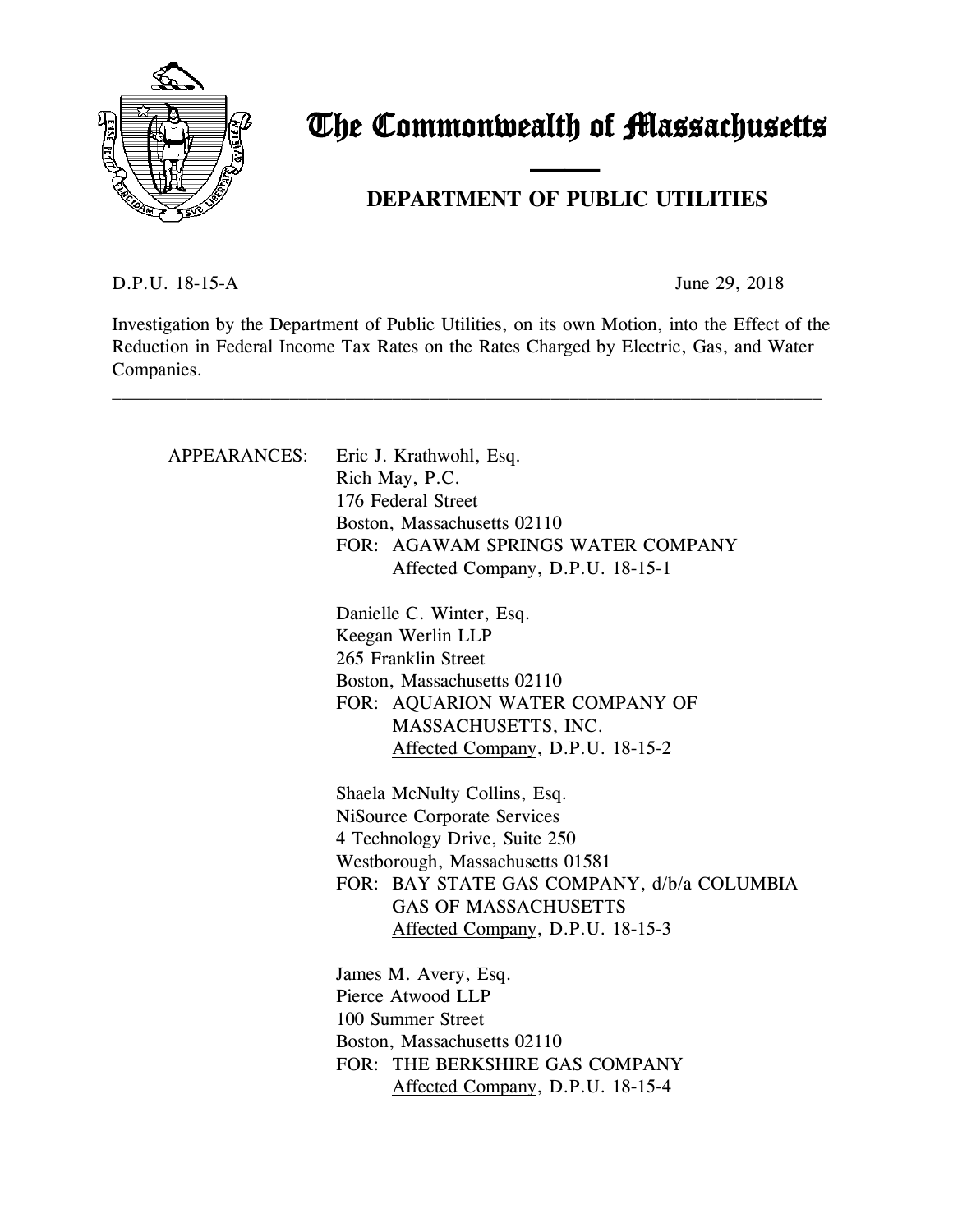Andrew J. Newman, Esq. 8 Cefalo Road Needham, Massachusetts 02494 FOR: BLACKSTONE GAS COMPANY Affected Company, D.P.U. 18-15-5

Matthew S. Stern, Esq. Keegan Werlin LLP 265 Franklin Street Boston, Massachusetts 02110 FOR: LIBERTY UTILITIES (NEW ENGLAND NATURAL GAS COMPANY) CORP., d/b/a LIBERTY UTILITIES Affected Company, D.P.U. 18-15-7

Eric J. Krathwohl, Esq. Rich May, P.C. 176 Federal Street Boston, Massachusetts 02110 FOR: MILFORD WATER COMPANY Affected Company, D.P.U. 18-15-8

Meabh Purcell, Esq. National Grid 40 Sylvan Road Waltham, Massachusetts 02451 FOR: MASSACHUSETTS ELECTRIC COMPANY, NANTUCKET ELECTRIC COMPANY, BOSTON GAS COMPANY and COLONIAL GAS COMPANY, each d/b/a NATIONAL GRID Affected Companies, D.P.U. 18-15-9 and D.P.U. 18-15-10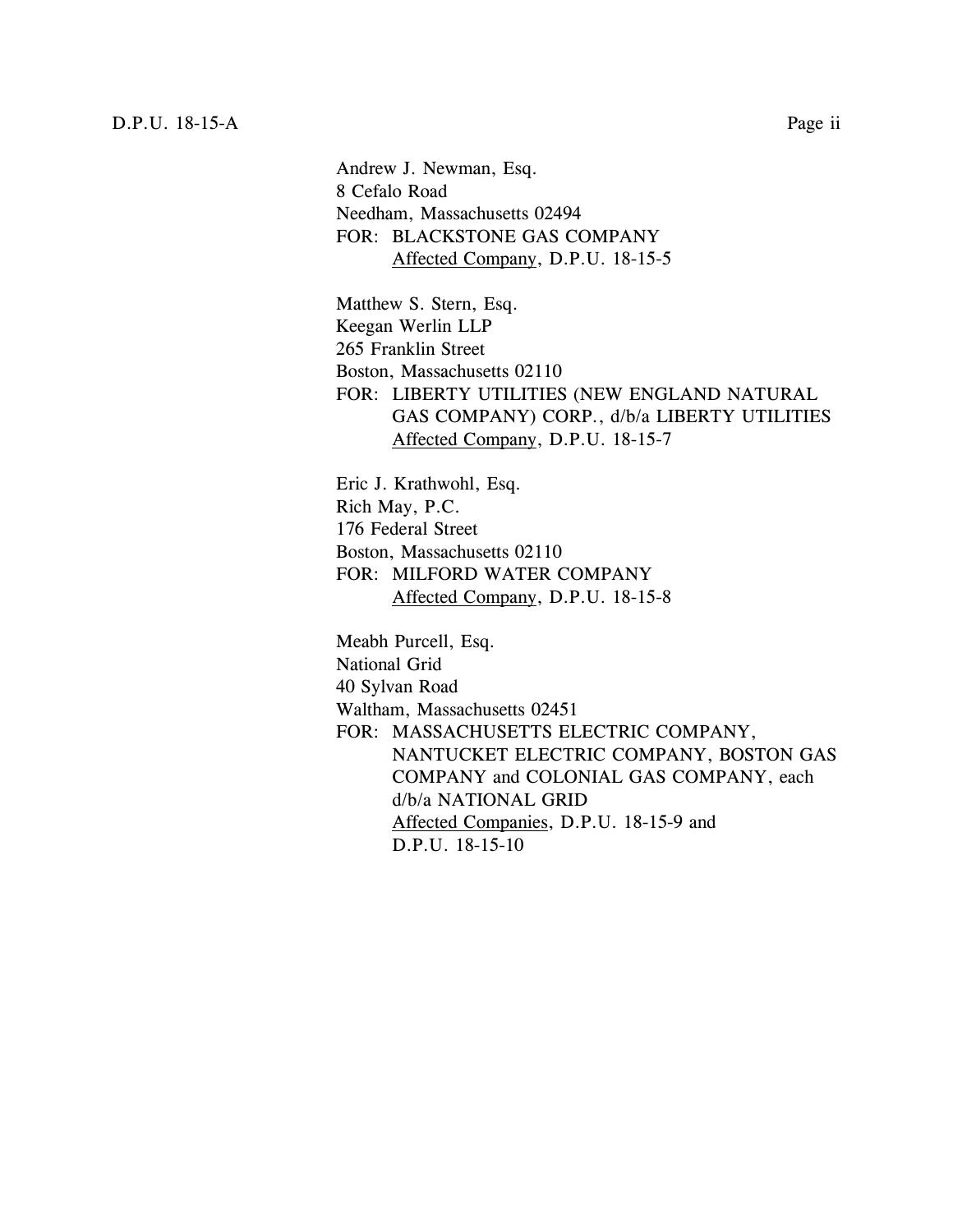Robert J. Keegan, Esq. Robert N. Werlin, Esq. Steven Frias, Esq. Keegan Werlin LLP 265 Franklin Street Boston, Massachusetts 02110 FOR: NSTAR ELECTRIC, d/b/a EVERSOURCE ENERGY and NSTAR GAS d/b/a EVERSOURCE ENERGY Affected Companies, D.P.U. 18-15-11 and D.P.U 18-15-12 Eric J. Krathwohl, Esq. Rich May, P.C. 176 Federal Street Boston, Massachusetts 02110 FOR: PINEHILLS WATER COMPANY Affected Company, D.P.U. 18-15-13 Gary Epler, Esq. Unitil Service Corp. 6 Liberty Lane West Hampton, New Hampshire 03842 FOR: FITCHBURG GAS AND ELECTRIC LIGHT COMPANY (GAS and ELECTRIC DIVISIONS), d/b/a UNITIL Affected Companies, D.P.U. 18-15-14 and D.P.U. 18-15-15 Maura Healey, Attorney General Commonwealth of Massachusetts By: Joseph W. Rogers John J. Geary Sarah Bresolin Joseph Dorfler Ashley Gagnon Assistant Attorneys General Office of Ratepayer Advocacy One Ashburton Place Boston, Massachusetts 02108 Petitioner, D.P.U. 17-181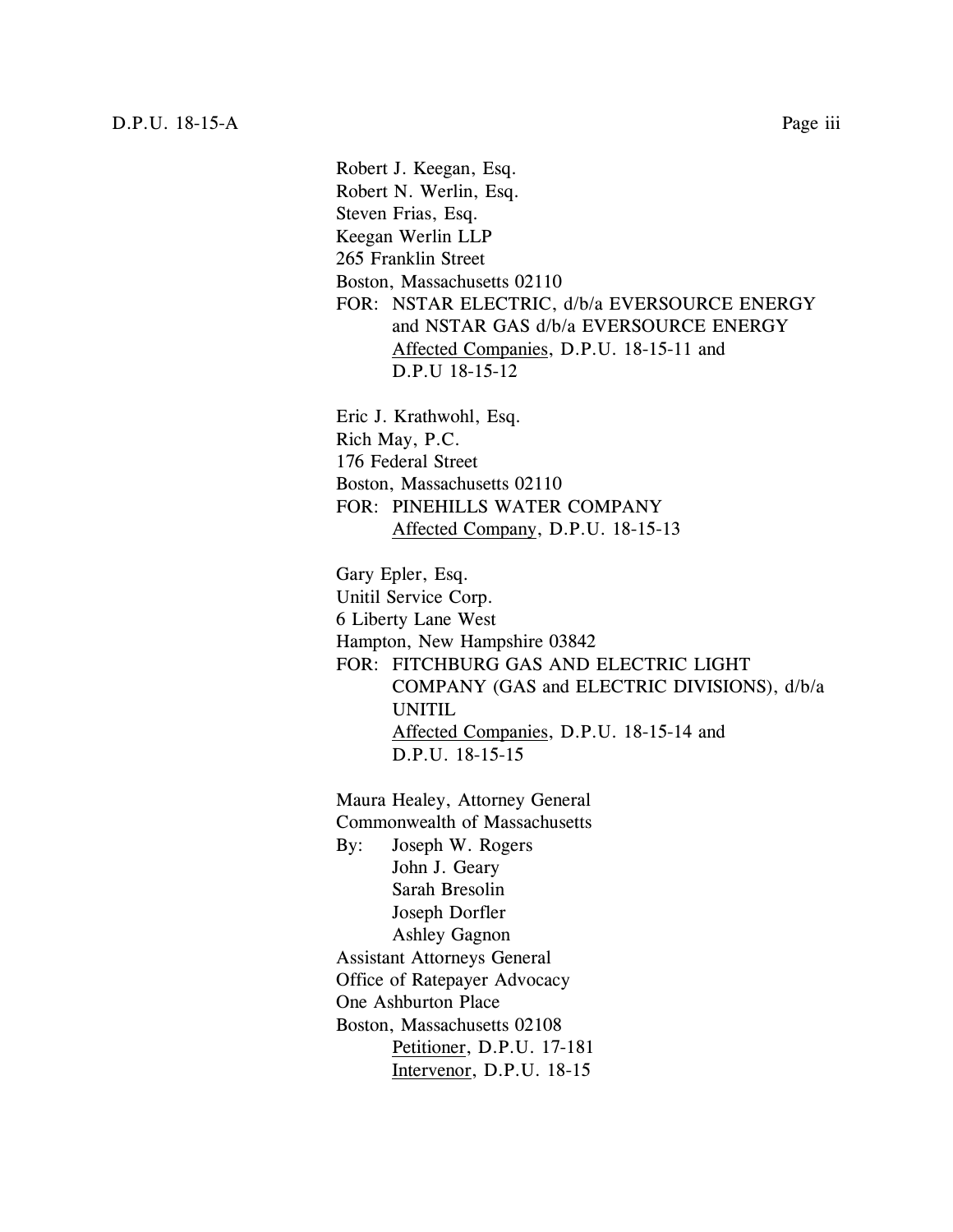Kerry T. Ryan, Esq. Bogle, DeAscentis & Coughlin, P.C. 25 Foster Street, First Floor Quincy, Massachusetts 02169 FOR: TOWN OF HINGHAM Intervenor, D.P.U. 18-15-2

James B. Lampke, Esq. Town of Hull 115 North Street Hingham, Massachusetts 02043 FOR: TOWN OF HULL Intervenor, D.P.U. 18-15-2

Jeffrey T. Blake, Esq. Nicole J. Costanzo, Esq. KP Law, P.C. 101 Arch Street Boston, Massachusetts 02110 FOR: TOWN OF OXFORD Intervenor, D.P.U. 18-15-2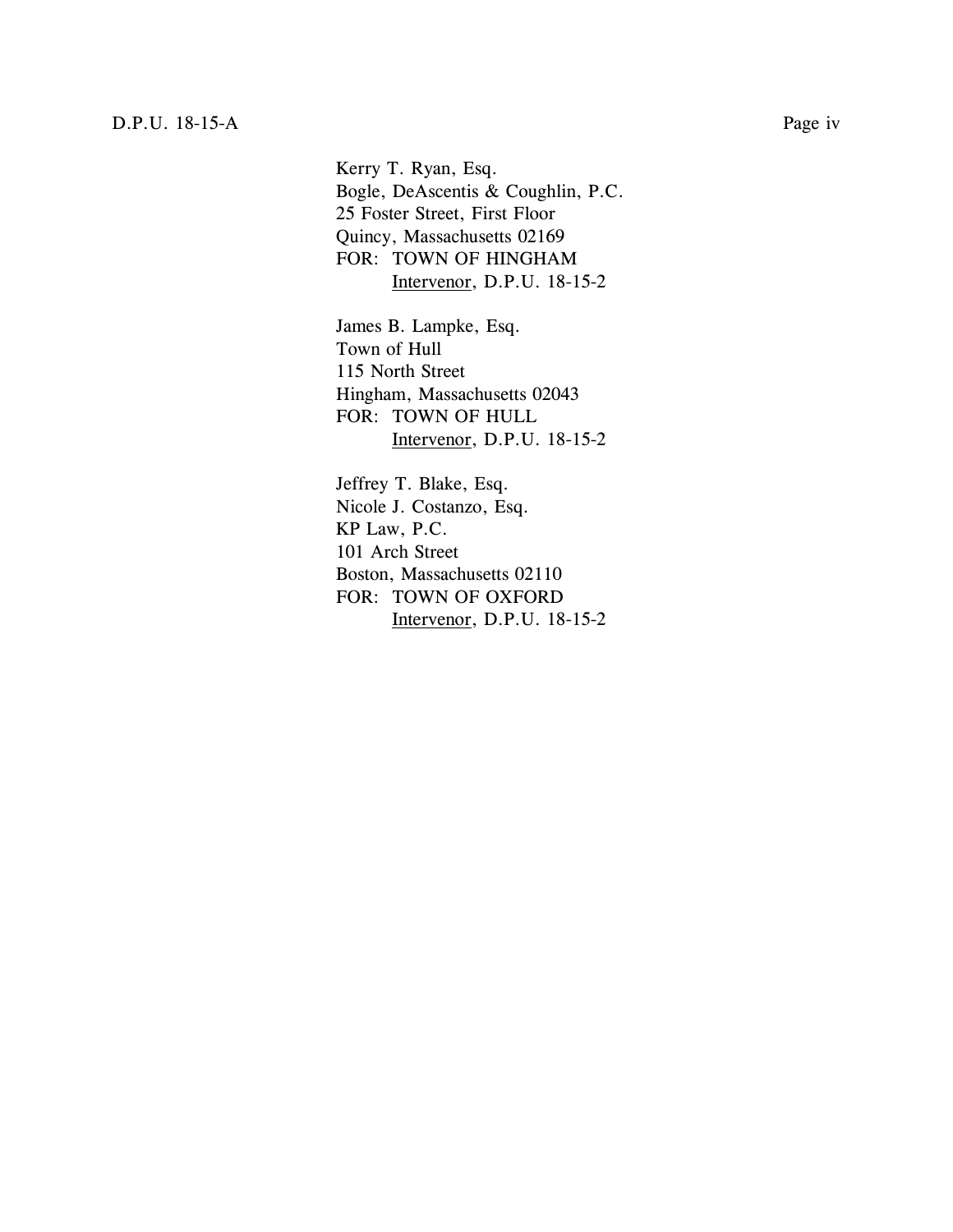## **TABLE OF CONTENTS**

| I.  |                                               |                                                                         |  |  |  |  |
|-----|-----------------------------------------------|-------------------------------------------------------------------------|--|--|--|--|
| Π.  |                                               |                                                                         |  |  |  |  |
| Ш.  | A.<br><b>B.</b><br>C <sub>1</sub><br>D.<br>Ε. | 1.<br>2.<br>3.<br>4.<br>5.<br>6.<br>7.<br>8.<br>9.<br>10.<br>11.<br>12. |  |  |  |  |
| IV. | A.<br><b>B.</b>                               |                                                                         |  |  |  |  |
| V.  | A <sub>1</sub><br><b>B.</b><br>$C$ .          | 2.<br>3.<br>4.<br>5.<br>6.<br>7.<br>8.<br>9.<br>.53<br>10.              |  |  |  |  |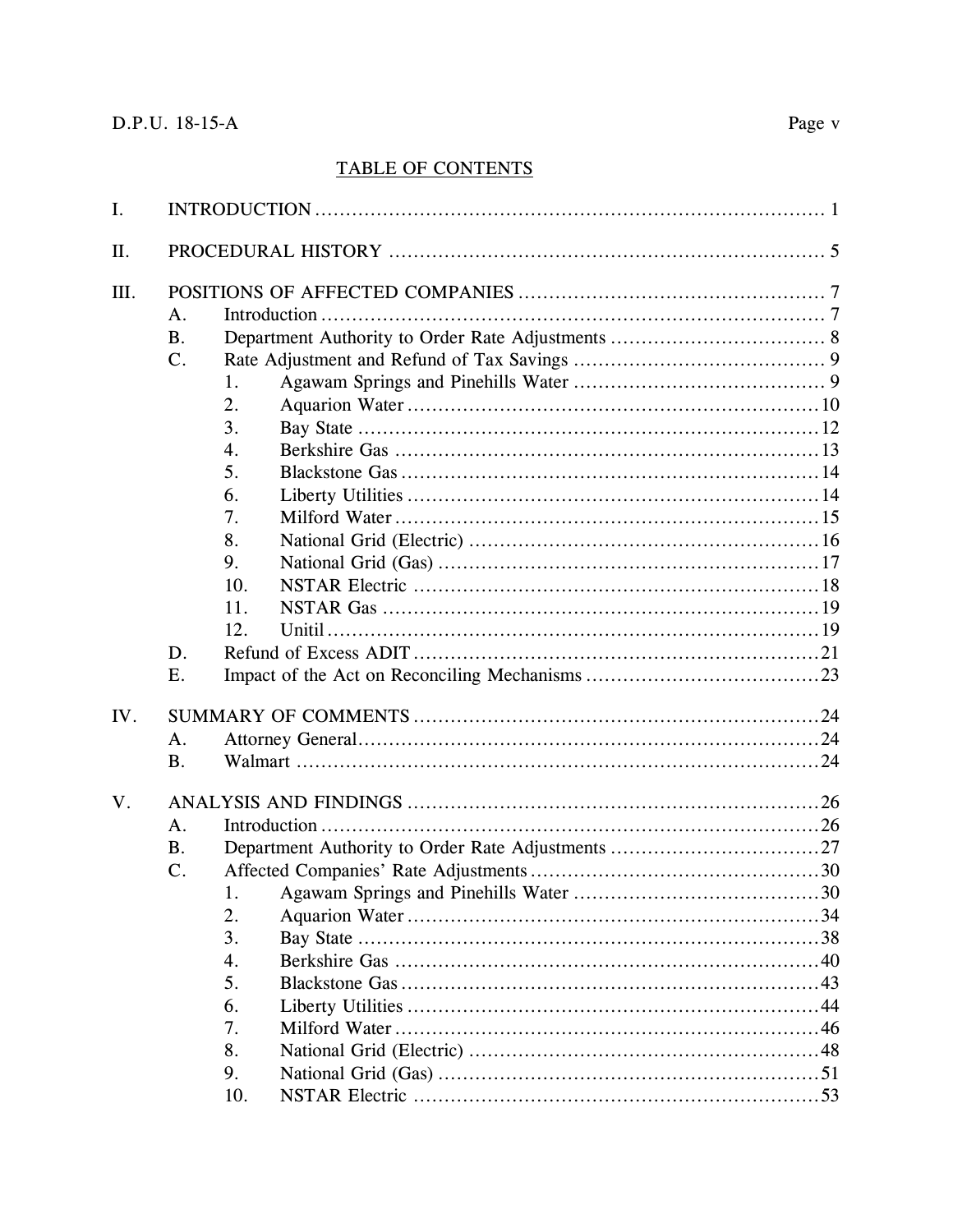## D.P.U. 18-15-A

## Page vi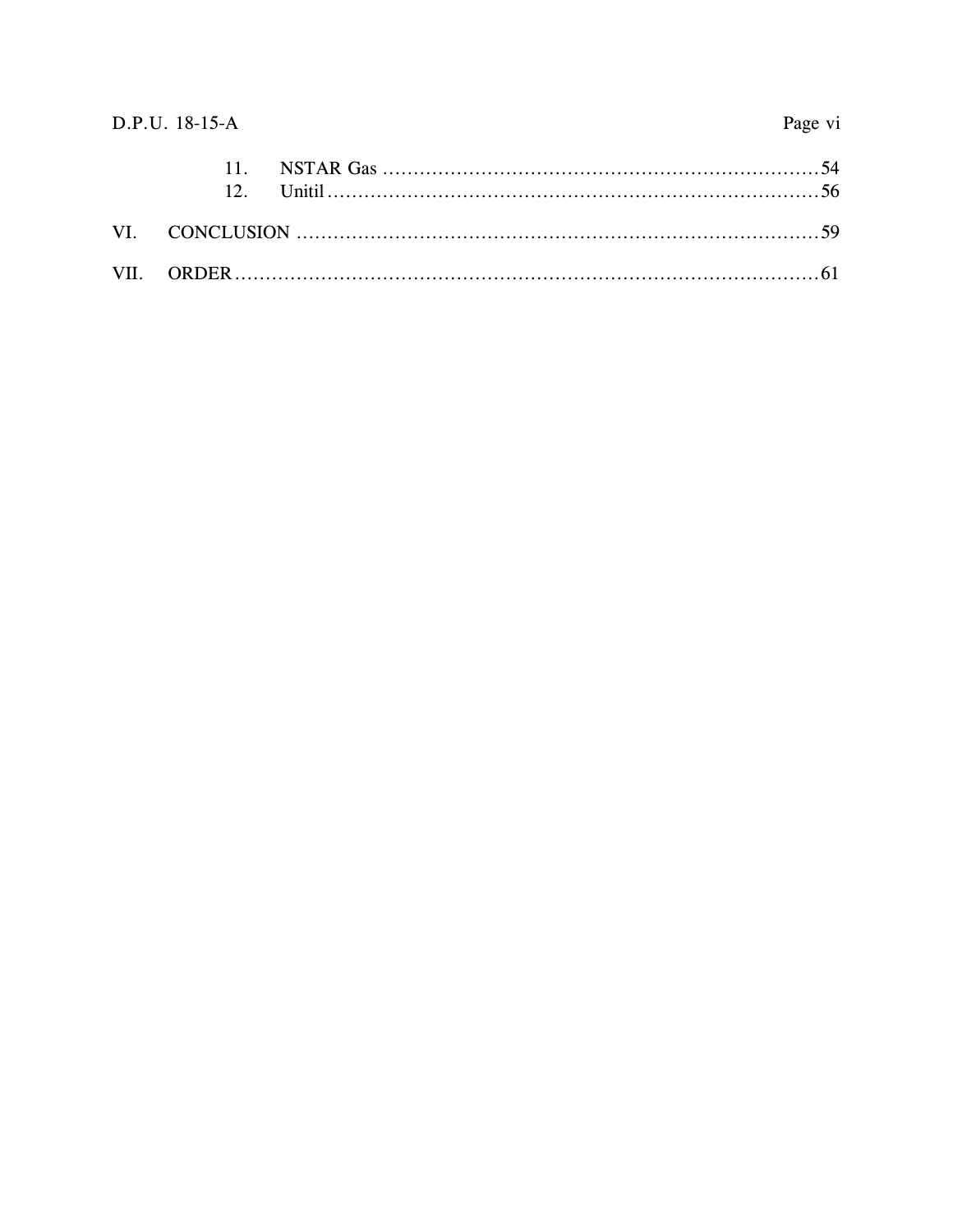$\overline{a}$ 

## <span id="page-6-0"></span>I. INTRODUCTION

On December 22, 2017, the Tax Cuts and Jobs Act of 2017 ("Act") was signed into law.<sup>1</sup> Among other things, the Act reduces the federal corporate income tax rate from 35 percent to 21 percent, effective January 1, 2018.<sup>2</sup> On December 20, 2017, two days prior to the signing of the Act, the Attorney General of the Commonwealth ("Attorney General") filed a complaint and petitioned the Department to open an investigation, pursuant to G.L. c. 164, § 93 ("Petition"), to reduce the rates of the following companies based upon the decrease in the federal corporate income tax rate: Aquarion Water Company of Massachusetts, Inc. ("Aquarion"); Bay State Gas Company d/b/a Columbia Gas of Massachusetts ("Bay State"); The Berkshire Gas Company ("Berkshire Gas"); Boston Gas Company and Colonial Gas Company, each d/b/a National Grid (together, "National Grid (Gas)"); Fitchburg Gas and Electric Light Company (Gas and Electric Divisions) d/b/a Unitil ("Unitil (Gas)" and "Unitil (Electric)"); Liberty Utilities (New England Natural Gas Company) Corp. d/b/a Liberty Utilities ("Liberty Utilities"); Massachusetts Electric Company and Nantucket Electric Company, each d/b/a National Grid ("National Grid (Electric)"); Milford Water Company ("Milford Water"); NSTAR Electric Company, d/b/a

<sup>1</sup> Pub. L. No. 115-97, 131 Stat. 2054: An Act to provide for reconciliation pursuant to titles II and V of the concurrent resolution on the budget for fiscal year 2018.

<sup>2</sup> Prior to January 1, 2018, federal corporate income taxes were based on graduated rates. As of January 1, 2018, the corporate income tax rate is a flat rate.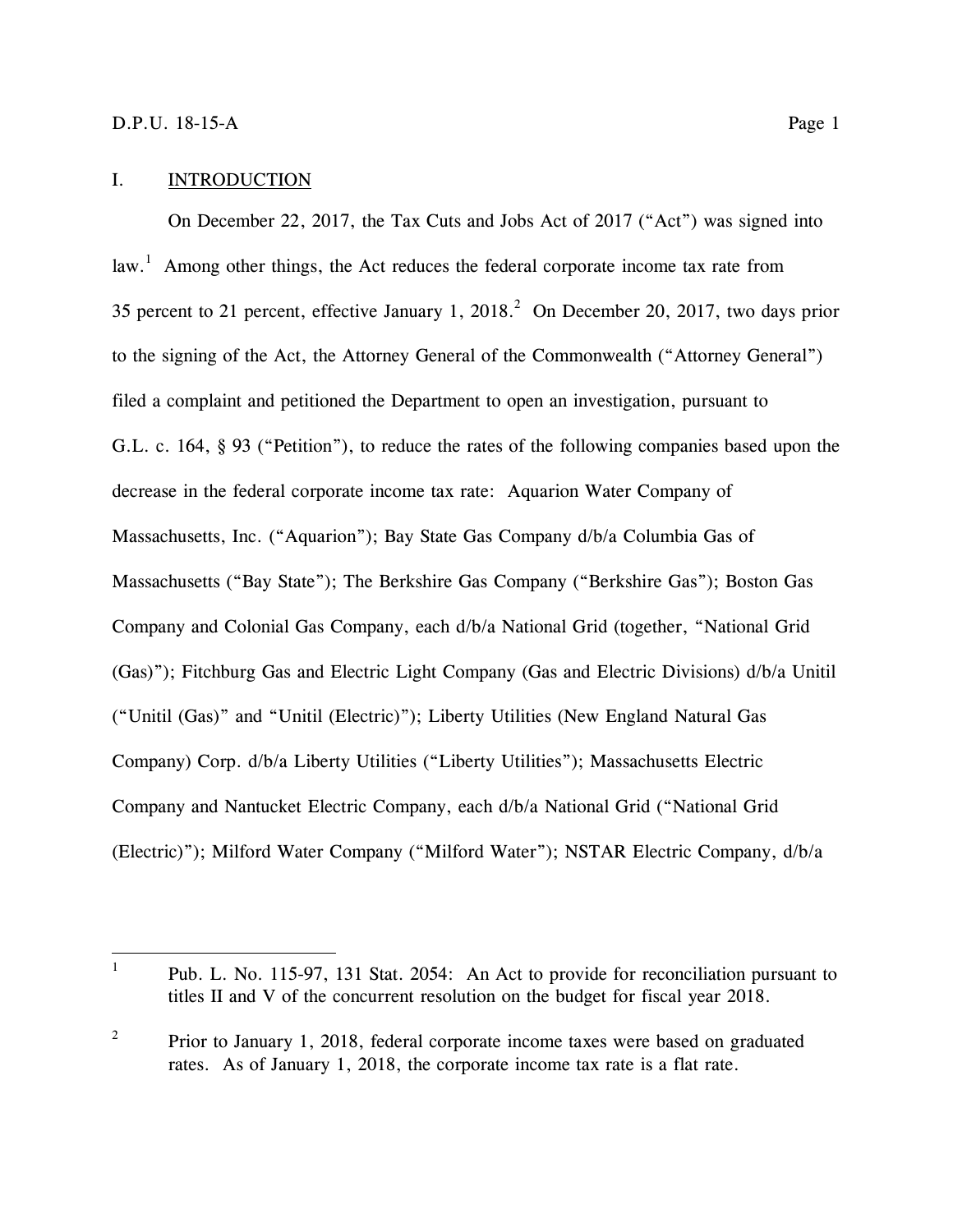$\overline{a}$ 

Eversource Energy ("NSTAR Electric");<sup>3</sup> and NSTAR Gas Company,  $d/b/a$  Eversource Energy ("NSTAR Gas") (collectively, "Respondents"). The Department docketed the Attorney General's Petition as D.P.U. 17-181.

On February 2, 2018, the Department, pursuant to G.L. c. 164 §§ 76, 93, 94 and G.L. c. 165, §§ 2, 4, opened an investigation into the effect on rates of the decrease in the federal corporate income tax rate on the Department's regulated utilities. Investigation by the Department of Public Utilities, on its own Motion, into the Effect of the Reduction in Federal Income Tax Rates on the Rates Charged by Electric, Gas, and Water Companies,

D.P.U. 18-15 (February 2, 2018). In the Order opening the investigation, the Department determined that its investigation and the Attorney General's Petition involved common questions of law and fact, and, therefore, the Department consolidated D.P.U. 17-181 with the instant investigation. D.P.U. 18-15, at 3-4.<sup>4</sup> Further, the Department determined that in addition to the aforementioned regulated utilities identified by the Attorney General in her Petition, the focus of the Department's investigation would include the following companies: Agawam Springs Water Company ("Agawam Springs"), Blackstone Gas Company

<sup>3</sup> In NSTAR Electric Company and Western Massachusetts Electric Company, D.P.U. 17-05, at 28-55 (2017), the Department approved the corporate consolidation of Western Massachusetts Electric Company with and into NSTAR Electric Company pursuant to G.L. c. 164, § 96. The legal name of Eversource's electric distribution company in Massachusetts is now NSTAR Electric Company d/b/a Eversource Energy.

<sup>4</sup> In doing so, the Department recognizes the Attorney General as a full party intervenor in the consolidated proceeding.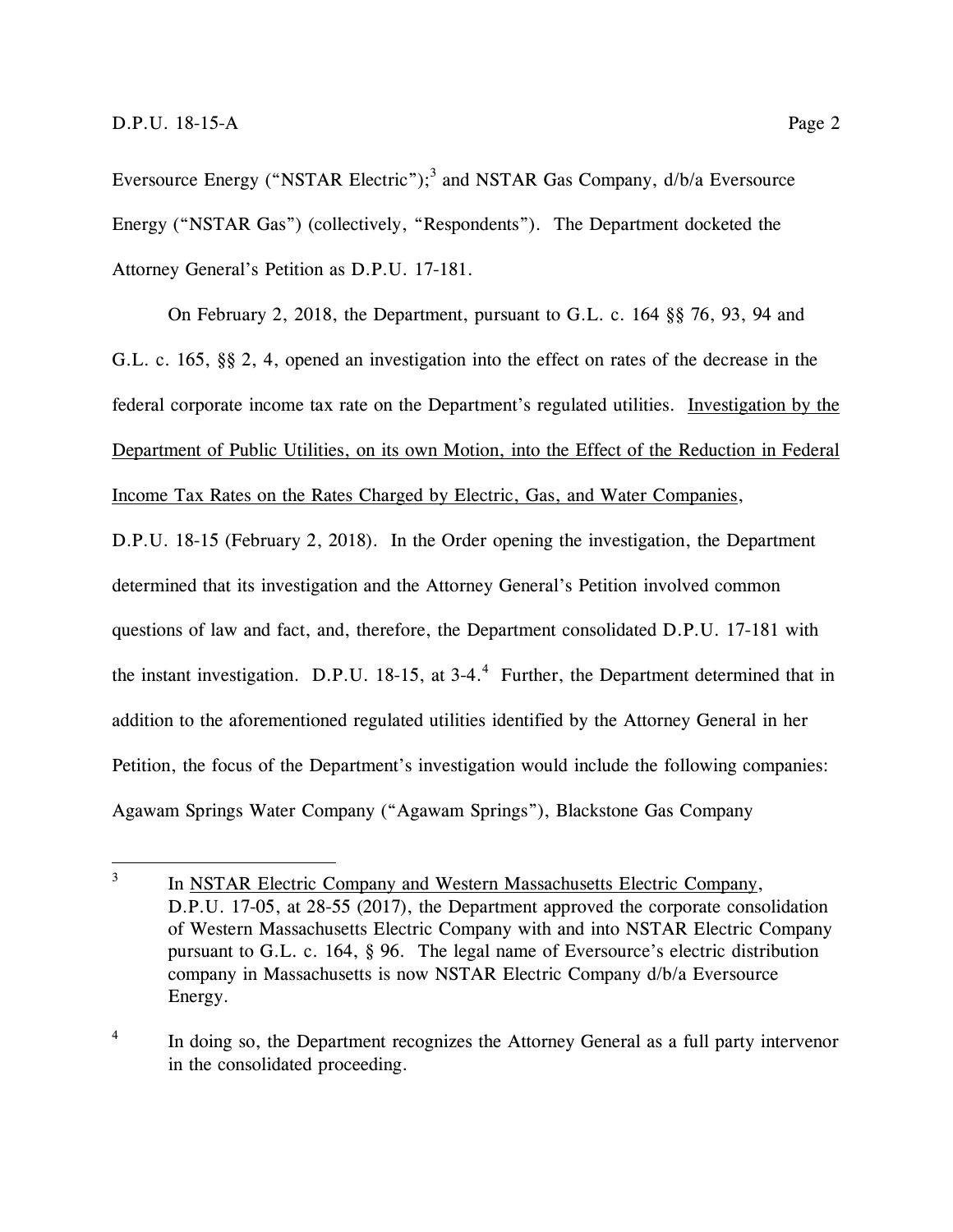("Blackstone Gas"), and Pinehills Water Company ("Pinehills Water") (together with the Respondents, "Affected Companies").<sup>5,6</sup> D.P.U. 18-15, at 4.

In its Order opening the investigation, the Department also found that the reduction in the federal corporate income tax rate results in both a lower tax expense on current income and booked accumulated deferred income taxes  $("ADIT")^7$  that are in excess of future liabilities. D.P.U. 18-15, at 4. Accordingly, the Department concluded that the reduction in the federal corporate income tax rate pursuant to the Act constitutes evidence that the rates being charged by certain jurisdictional companies may no longer be just and reasonable as of January 1, 2018. D.P.U. 18-15, at 4-5.

<sup>6</sup> The Department initially included Whitinsville Water Company ("Whitinsville Water") in its investigation. D.P.U. 18-15, at 4. Subsequently, the Department approved a settlement in Whitinsville Water's base rate proceeding that included the resolution of all issues raised in the instant docket. Whitinsville Water Company, D.P.U. 17-108-A at 10-11 (April 17, 2018). Accordingly, Whitinsville Water no longer is subject to investigation in this docket.

<sup>7</sup> Deferred income taxes are accrued when a company has a current deduction or credit for tax purposes, but not for book purposes. The Berkshire Gas Company, D.P.U. 90-121, at 136 (1990). The ADIT balance is a source of interest-free funds provided by ratepayers that a company can use without incurring borrowing costs or invest and accrue interest until the balance is needed to fund the taxes due and payable in later years. Therefore, for ratemaking purposes, ADIT represents an offset to a company's rate base. Essex County Gas Company, D.P.U. 87-59, at 63 (1987); AT&T Communications of New England, Inc., D.P.U. 85-137, at 31 (1985); Boston Edison Company, D.P.U. 1350, at 42-43 (1983); Boston Edison Company, D.P.U. 18200, at 33-34 (1975).

<sup>5</sup> <sup>5</sup> A number of water companies have rates established using a federal corporate income tax expense based on a tax rate lower than 21 percent. See, e.g., Plymouth Water Company, D.P.U. 14-120 (2015). Therefore, these companies were not included in this investigation.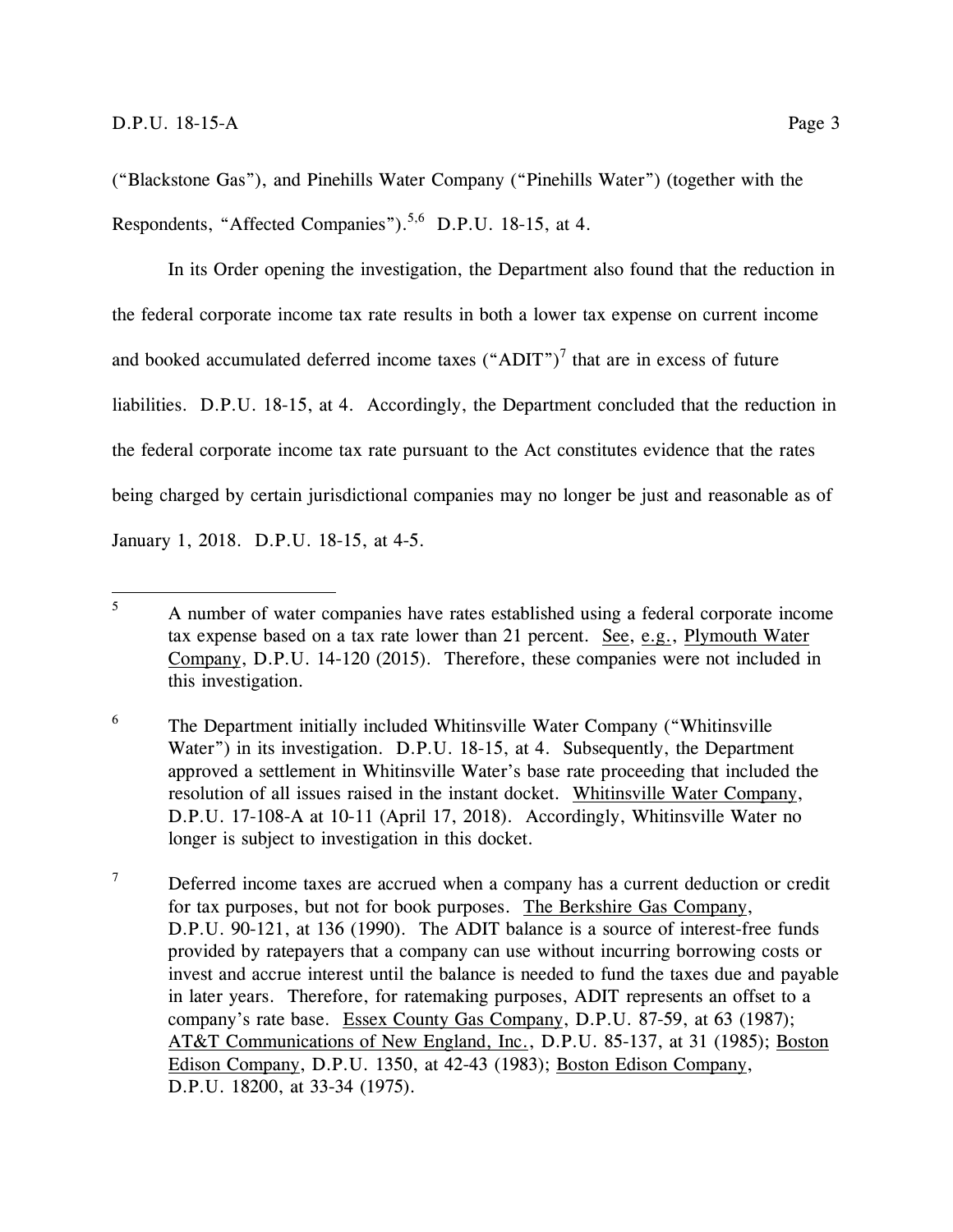To address this issue, the Department directed the Affected Companies, as of January 1, 2018, to account for any revenues associated with the difference between the previous and current corporate income tax rates. D.P.U. 18-15, at 5. In addition, the Department directed the Affected Companies to account for excess recovery in rates of ADIT resulting from the lower federal corporate income tax rate. D.P.U. 18-15, at 5. The Department directed the Affected Companies to book such amounts as regulatory liabilities, effective January 1, 2018, to be refunded to ratepayers in a manner to be determined by the Department in this proceeding. D.P.U. 18-15, at 5.

The Department also directed each Affected Company to file, on or before May 1, 2018,<sup>8</sup> a proposal, accompanied by testimony and supporting documentation, to address the effects of the Act and, in particular, a proposal to reduce its rates through the establishment of a revised cost of service incorporating the lower federal corporate income tax rate as of January 1, 2018, and holding all other components used to design rates constant. D.P.U. 18-15, at 5-6. The Department directed the Affected Companies to address in their respective proposals the adjustment of rates going forward and also incorporate the timely refund of revenues associated with the lower tax expense on current income and excess ADIT, and any other related adjustment necessitated by the Act. D.P.U. 18-15, at 5. The Department directed each Affected Company to base all

<sup>8</sup> The filings were due on or before May 1, 2018, in order to allow the Affected Companies sufficient time to conduct a comprehensive review of the Act. See NSTAR Electric Company and Western Massachusetts Electric Company, D.P.U. 17-05-C at 14 (2018).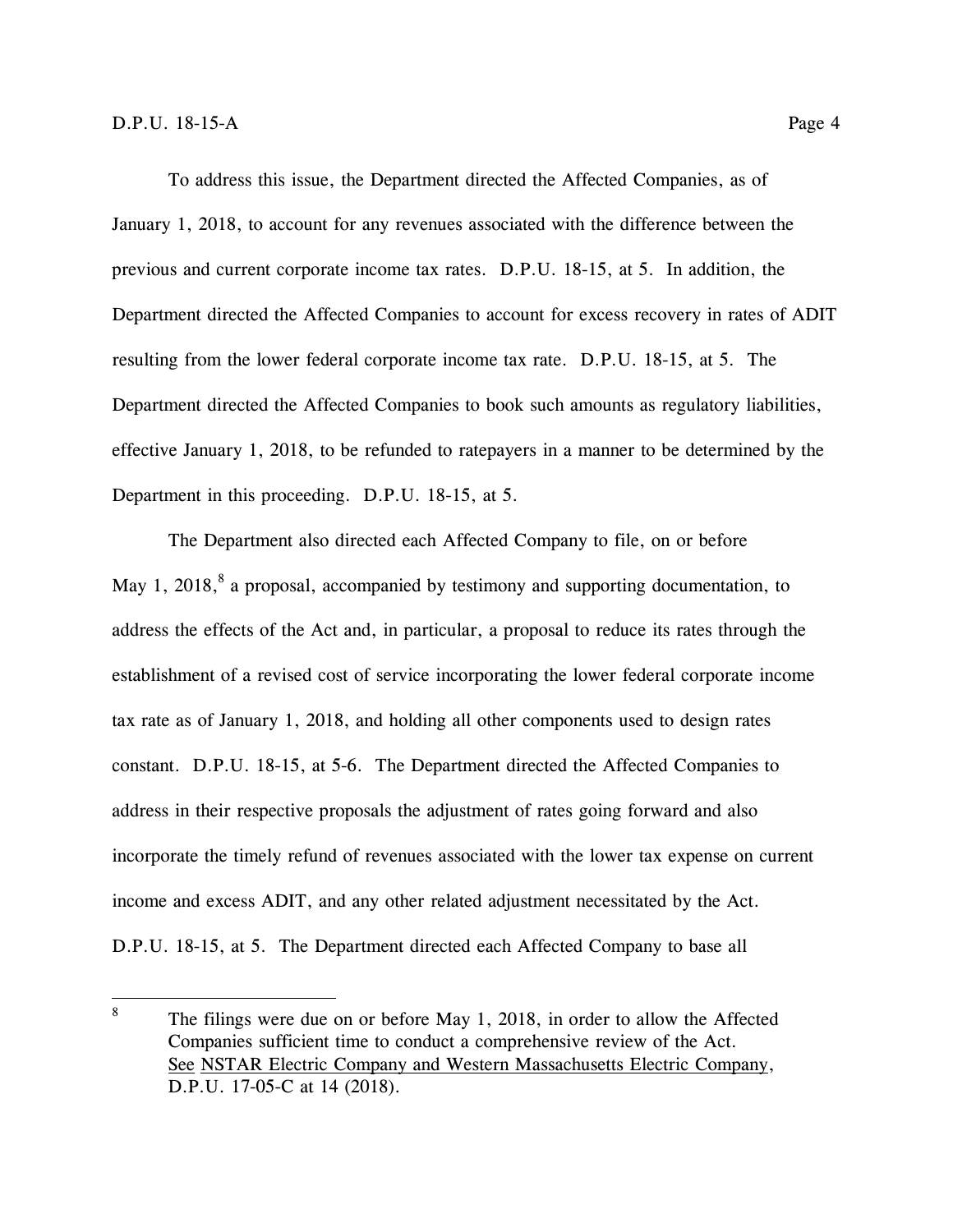calculations on the cost of service and billing determinants approved in its most recent rate case and to assume that, for ratemaking purposes, adjustments will occur for rates effective July 1, 2018. D.P.U. 18-15, at 6. To the extent that an Affected Company seeks to implement any part of its rate adjustment, including the refund of excess ADIT, on a date later than July 1, 2018, the Department found that the Affected Company must demonstrate that ratepayers will not be harmed by the proposal and that the proposal is otherwise in the public interest. D.P.U. 18-16, at 6 n.9. Finally, the Department directed the Affected Companies to identify in their respective proposals the effect, if any, of the federal corporate income tax rate decrease on their various reconciling mechanisms. D.P.U. 18-15, at 6.

## <span id="page-10-0"></span>II. PROCEDURAL HISTORY

On or about May 1, 2018, the Department received filings from each of the Affected Companies. Although not identified as an Affected Company, Harbor Electric Energy Company ("HEEC") also provided a response.<sup>9</sup>

On May 23, 2018, the Department issued a notice requesting comments on HEEC's Response. D.P.U. 18-15-6, Notice of Filing and Request for Comments (May 23, 2018). On June 11, 2018, the Department received joint written comments from MWRA and HEEC. MWRA and HEEC agree that it would be appropriate and efficient to resolve excess ADIT amortization issues (if any) in the next annual CSC

 $\overline{9}$ HEEC is a wholly-owned subsidiary of NSTAR Electric for the purpose of supplying electricity to the Massachusetts Water Resources Authority's ("MWRA") wastewater treatment facility on Deer Island in Boston Harbor. Boston Edison Company, D.P.U. 89-220 (1989). In its Response, HEEC maintains that it has already implemented an appropriate Act-related reduction in its capacity and support charge ("CSC") effective January 1, 2018, and it proposes to include the amortization of excess ADIT in its next annual filing for a CSC effective January 1, 2019 (HEEC Response at 2; Appendix 2).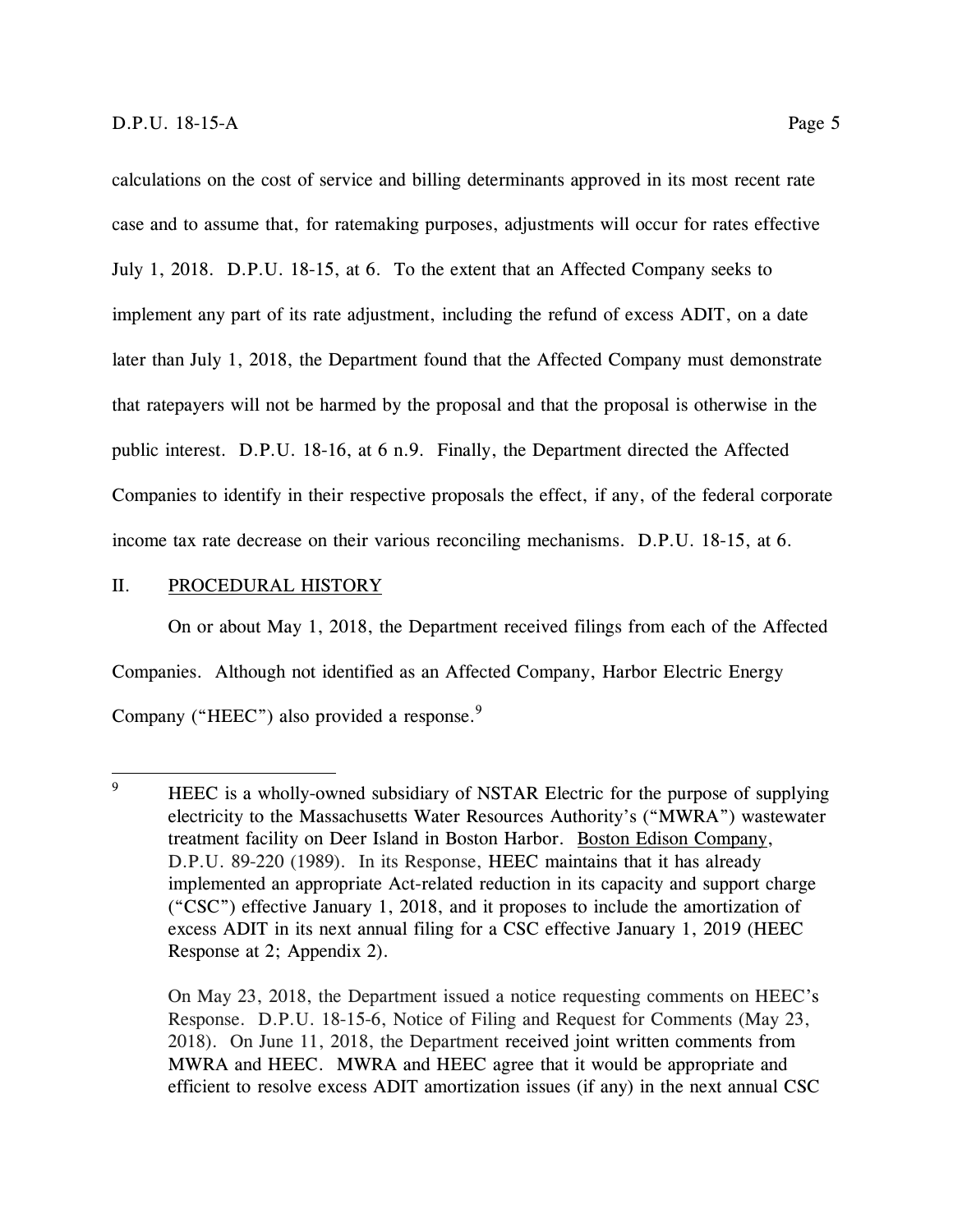$\overline{a}$ 

In support of its filing, Blackstone Gas sponsored the testimony of Melissa Whiten, managing consultant, Daymark Energy Advisors, Inc.<sup>10</sup> Liberty Utilities sponsored the testimony of Janet M. Simpson, Vice President, Dively Energy Services Company. National Grid (Electric) and National Grid (Gas) together sponsored the joint testimony and supporting exhibits of David E. Tufts, Director of Revenue Requirements – New England and Pamela D. Busmich, Director of Income Tax – Massachusetts, both of National Grid USA Service Company, Inc. NSTAR Electric and NSTAR Gas jointly sponsored the testimony and supporting exhibits of Douglas Horton, Director of Revenue Requirements for Massachusetts, and Richard D. Chin, Manager of Rates, both of Eversource Energy Service Company. Unitil (Electric) and Unitil (Gas) separately sponsored testimony and supporting exhibits of David L. Chong, Director of Finance and Treasurer for Unitil Service Corp. The remaining Affected Companies did not sponsor a witness in this proceeding, though, as referenced below, Aquarion, Bay State, Berkshire and National Grid (Gas) sponsored testimony in their respective pending rate cases to address issues relative to the Act.

Pursuant to notice duly issued, the Department held a public hearing on

June 18, 2018, during which the Department granted separate petitions to intervene as full

proceeding rather than addressing such issues in the instant proceeding (MWRA and HEEC Joint Comments at 2). Accordingly, at the request of MWRA and HEEC, the Department confirms that the amortization of excess ADIT by HEEC will be addressed in HEEC's next annual filing for a CSC effective January 1, 2019, and not in the instant proceeding.

<sup>10</sup> The Department marks the testimony as Exhibit Blackstone-MW-1.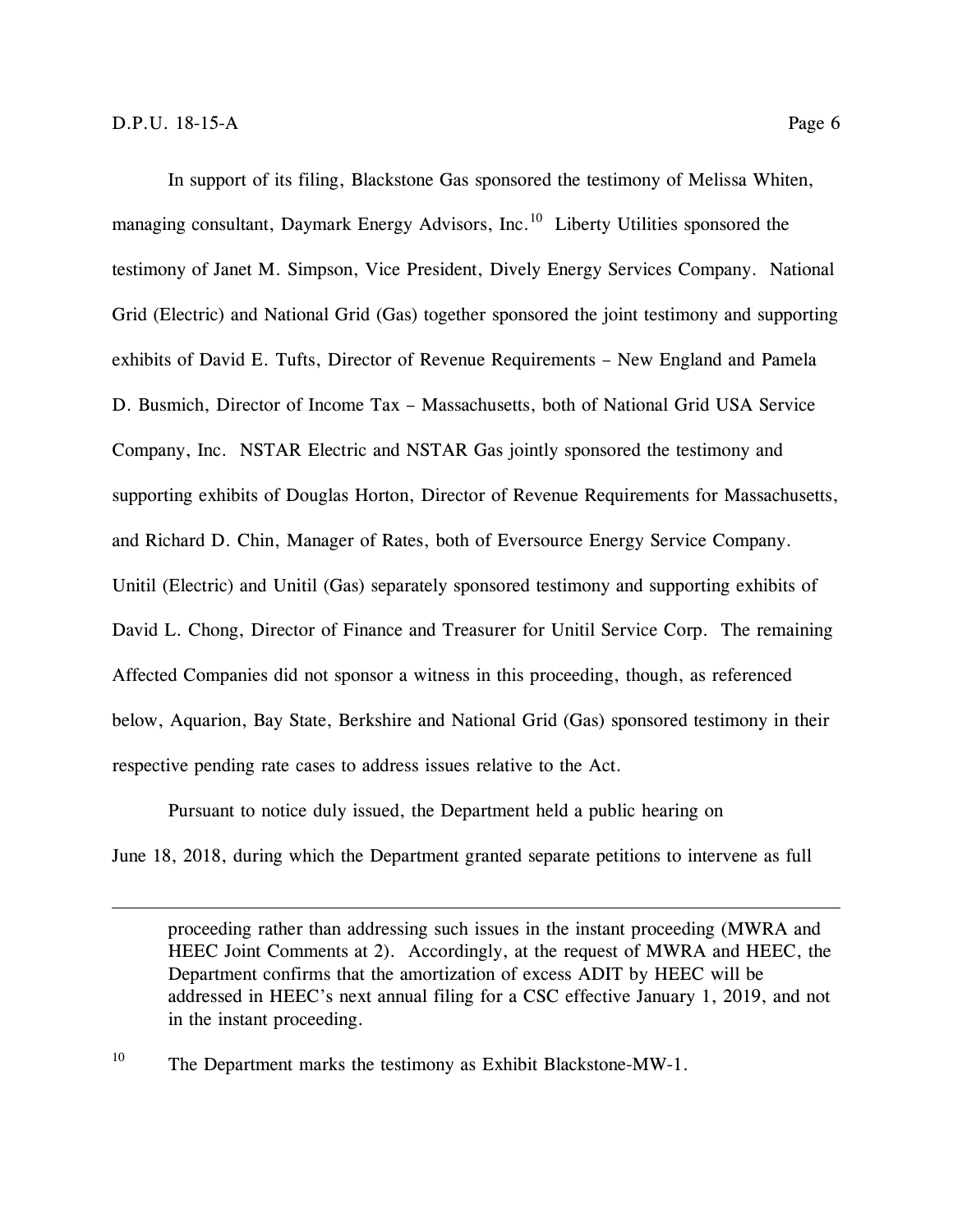parties in D.P.U. 18-15-2 filed by the towns of Hingham, Hull, and Oxford. On June 15, 2018, and June 18, 2018, respectively, the Department received written comments from Walmart Inc. ("Walmart") and the Attorney General.

In addition to the aforementioned testimony and supporting exhibits, the record includes responses to three sets of information requests issued by the Department and three sets issued by the Attorney General.<sup>11</sup>

#### <span id="page-12-1"></span><span id="page-12-0"></span>III. POSITIONS OF AFFECTED COMPANIES

#### A. Introduction

As described above, the Department directed each Affected Company to file a proposal to reduce its rates through the establishment of a revised cost of service incorporating the lower federal corporate income tax rate as of January 1, 2018, holding all other components used to design rates constant. D.P.U. 18-15, at 5-6. In the sections below, the Department summarizes the Affected Companies' arguments regarding the Department authority to order rate adjustments related to the Act. In addition, the Department summarizes the Affected Companies various proposals to: (1) address the adjustment of rates going forward (i.e., for rates effective July 1, 2018, or later where ratepayers will not be harmed and otherwise in the public interest); (2) incorporate a timely refund of tax savings associated with the lower tax expense on current income;

 $11$ Pursuant to 220 CMR  $\S$  1.10, the Department on its own motion moves into the evidentiary record the Affected Company's initial filings, any testimony and supporting exhibits, and responses to information requests issued by the Department and Attorney General.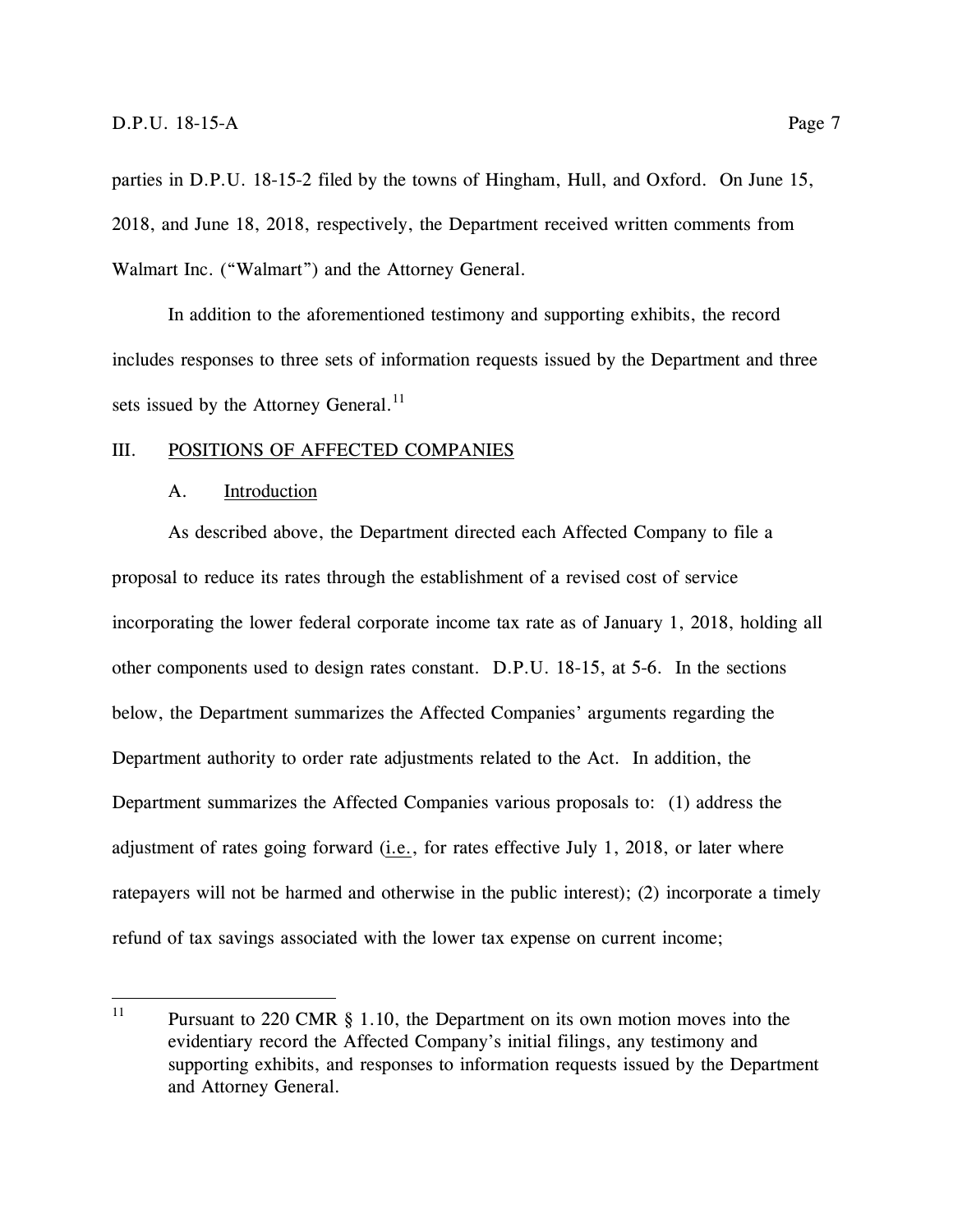(3) incorporate a timely refund of excess ADIT, and (4) address any other related adjustment necessitated by the Act, including adjustments to reconciling mechanisms. D.P.U. 18-15, at 5.

## B. Department Authority to Order Rate Adjustments

<span id="page-13-0"></span>Several of the Affected Companies object to the premise of adjusting rates based on a single cost factor without a full consideration (or adjustment) of all other components of the cost of service, or considering the impact of the adjustment on the company's return on equity ("ROE") (see, e.g., Exhs. DPU-CMA-1-1, at 1; NG-1, at 8-9; AG-MWC-1-3; Unitil-DLC-1, at 4-5 (electric); Unitil-DLC-1, at 4-5 (gas)). In addition, certain Affected Companies argue that the Department must consider the actual amount of taxes paid or their earnings, as measured by comparing the actual and the allowed ROE, before implementing any rate changes or the return of tax savings related to the Act (see, e.g., Exhs. AG-ASW-1-2; AG-PHW-1-2; DPU-CMA-1-1, at 1; NG-1, at 8-9; AG-MWC-1-3; Unitil-DLC-1, at 4-5 (electric); Unitil-DLC-1, at 4-5 (gas)).

Further, several of the Affected Companies argue that the Department's investigation and directives in the instant proceeding implicate the prohibition against retroactive ratemaking (Exhs. LU-JMS-1, at 8-11; NG-1, at 8-10; ES-DPH-1, at 27-33). In particular, Liberty Utilities, NSTAR Electric, and NSTAR Gas assert that the Department should take into account whether a utility is earning a fair rate of return before directing any refund to ratepayers for tax savings realized between the effective date of the Act  $(i.e.,$  January 1, 2018) and the date when new prospective base rates go into effect  $(i.e., July 1, 2018 or, for$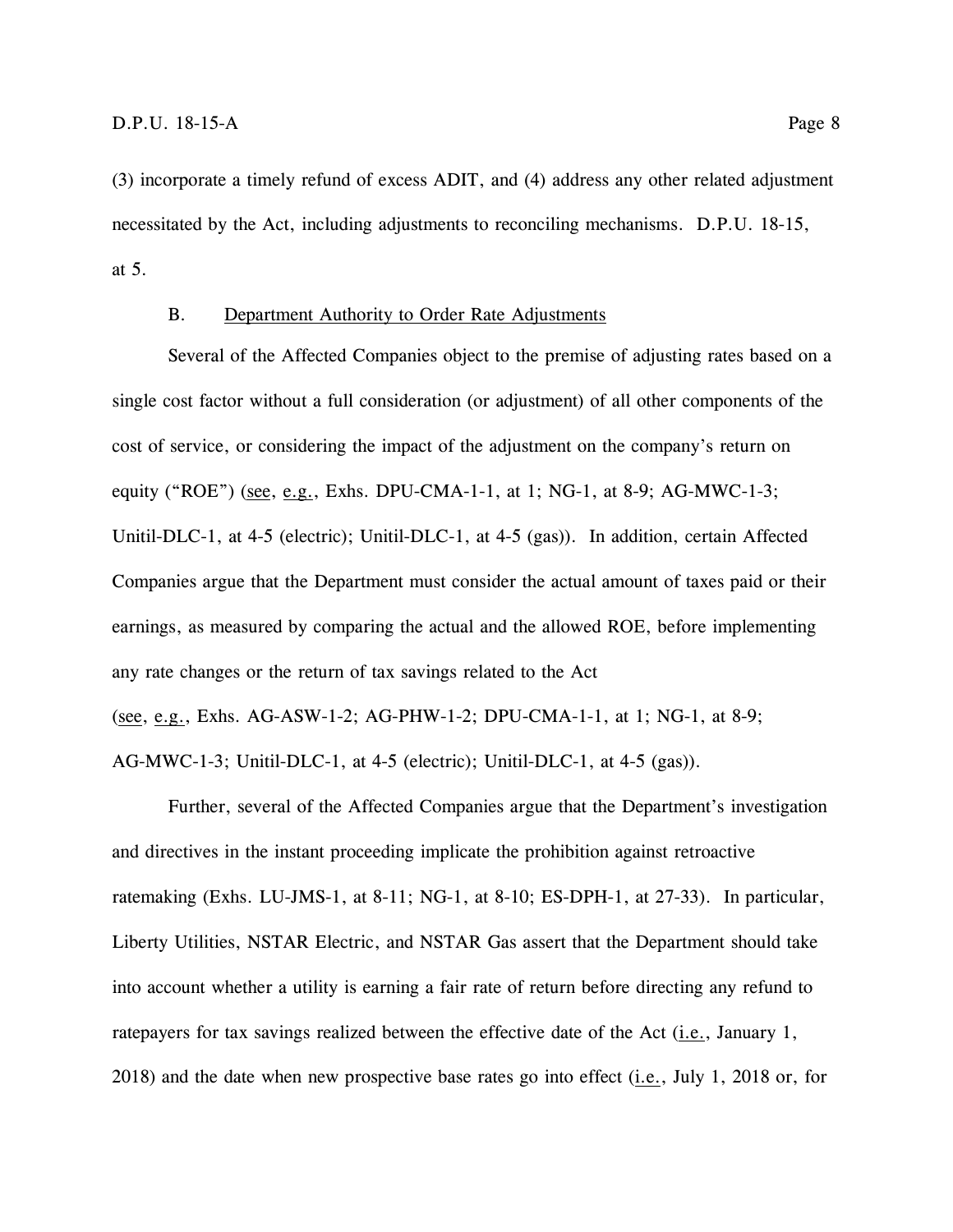companies with pending rate cases, the effective date of new rates) (Exhs. LU-JMS-1, at 9-10; ES-DPH-1, at  $32-38$ ).<sup>12</sup> These companies claim that, otherwise, a directive to refund prior tax savings to ratepayers would constitute retroactive ratemaking (Exhs. LU-JMS-1, at 9-10; ES-DPH-1, at 33). National Grid (Electric) and National Grid (Gas) argue that the Department's directive to change the tax rate and hold all elements of a company's last rate case revenue requirement constant may result in rates that are unjust and confiscatory, and they claim that setting rates on the basis of an adjustment, not provided in advance of a previously determined revenue requirement violates the prohibition against retroactive ratemaking (Exh. NG-1, at 8-10).

Notwithstanding the aforementioned arguments, Liberty Utilities, National Grid (Electric), National Grid (Gas), NSTAR Electric, NSTAR Gas, Unitil (Gas), and Unitil (Electric) each provided different proposals in response to the Department's directives in D.P.U. 18-15. These proposals, as well as those of the other Affected Companies, are summarized below.

#### <span id="page-14-0"></span>C. Rate Adjustment and Refund of Tax Savings

## 1. Agawam Springs and Pinehills Water

<span id="page-14-1"></span>Agawam Springs and Pinehills Water each claim that they have had no taxable income from the inception of their respective operations (Agawam Springs Response at 1; Pinehills Water Response at 1; Exhs. AG-ASW-1-2; AG-PWC-1-2). In particular, Agawam Springs

<sup>12</sup> According to Liberty Utilities, a just and reasonable rate is one that affords a utility the opportunity to earn a fair rate of return (Exh. LU-JMS-1, at 9-10).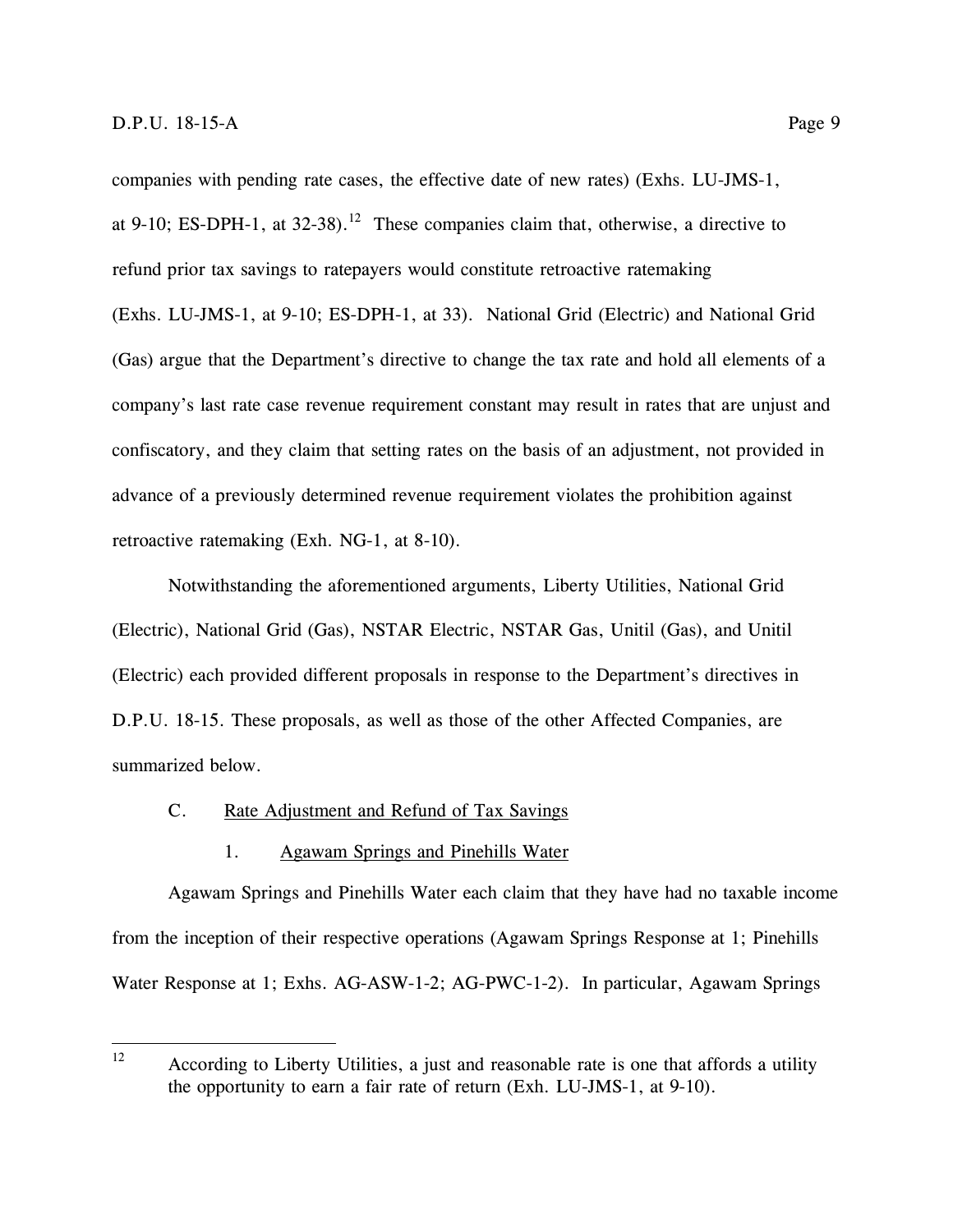and Pinehills Water claim that they have not paid any federal taxes and will not be required to pay such taxes for the foreseeable future, at least until each company has made all required payments to the affiliates from which they lease their respective distribution assets (Agawam Springs Response at 1; Pinehills Water Response at 1; Exhs. AG-ASW-1-1; AG-ASW-1-2; AG-PWC-1-1; AG-PWC-1-2). Further, Agawam Springs and Pinehills Water each claim that their current rates do not cover their respective costs of service by a "significant" margin (Agawam Springs Response at 1; Pinehills Water Response at 1; Exhs. AG-ASW-1-1; AG-ASW-1-2; AG-PWC-1-1; AG-PWC-1-2). For these reasons, Agawam Springs and Pinehills Water assert that there are no current or future tax savings to return to customers and no adjustments to their respective rates are warranted (Agawam Springs Response at 1; Pinehills Water Response at 1; Exhs. DPU-ASW-1-1; DPU-PWC-1-1). Finally, Agawam Springs and Pinehills Water maintain that if their earnings improve to the point that they start paying taxes, and they are also earning at or above their respective allowed ROEs, they will flow back to ratepayers any tax savings (Exhs. AG-ASW-1-3; AG-PWC-1-3).

## 2. Aquarion Water

<span id="page-15-0"></span>Aquarion Water has a pending rate case that has been docketed as D.P.U. 17-90. Aquarion Water maintains that it has reduced its proposed revenue requirement in D.P.U. 17-90 by \$152,000 to account for the lower federal corporate income tax rate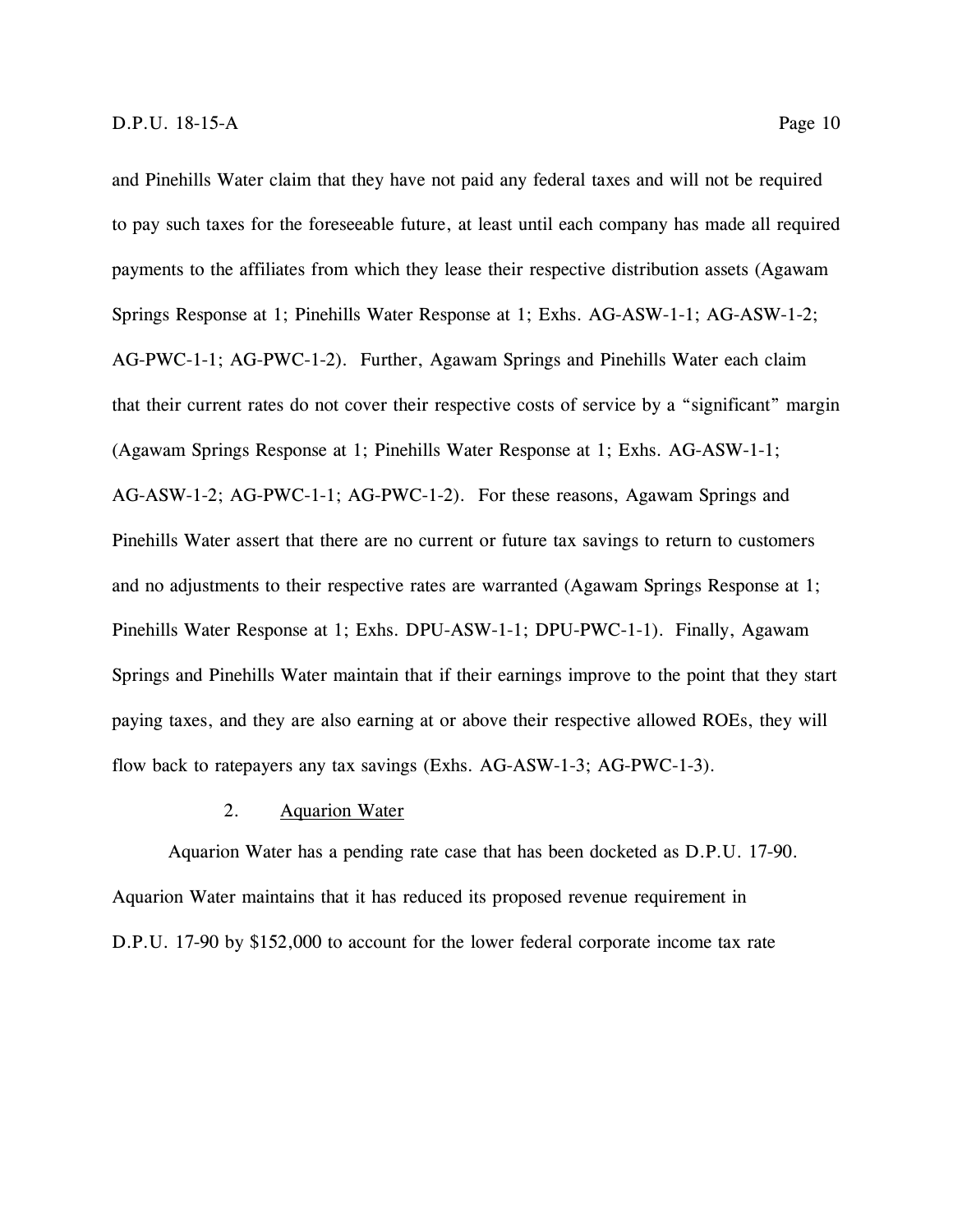(Exh. AWC-TMD-1 (Supp.) at 14 (D.P.U. 17-90)).<sup>13</sup> Aquarion Water proposes to implement this reduction on November 1, 2018, the effective date of any new base distribution rates approved in D.P.U. 17-90 (Exh. AWC-TMD-1 (Supp.) at 14 (D.P.U. 17-90)).

Aquarion Water argues that no earlier rate adjustment or refund to customers as a result of the Act is warranted because it claims that the company's current rates do not reflect a federal tax rate above 21 percent (Exhs. AG-AWC-1-1; DPU-AWC-1-1; DPU-AWC-3-1). In particular, Aquarion Water maintains that in 2013, it adopted the tangible property regulations ("TPR") applicable to water utilities, which allowed it to deduct portions of its capital budget from 2007 through 2013 for tax purposes (Exhs. AG-AWC-1-1; DPU-AWC-1-1; AWC-TMD-1 (Supp.) at 12-13 (D.P.U. 17-90)).<sup>14</sup> Aquarion Water claims that, as a result of the TPR, its projected effective tax rate for 2018 will be "essentially zero" and, therefore, no adjustment to rates prior to November 1, 2018, or refund to ratepayers of taxes savings is warranted (Exhs. AG-AWC-1-1; DPU-AWC-1-1; AWC-TMD-1 (Supp.) at 14-15 (D.P.U. 17-90)).

<sup>13</sup> Pursuant to 220 CMR 1.10(3), the Department incorporates by reference the supplemental testimony and supporting exhibits of Troy M. Dixon filed in D.P.U. 17-90.

<sup>&</sup>lt;sup>14</sup> Aquarion Water states that its adoption of the TPR produced tax refunds that the company returned to customers in the form of a \$400,000 credit, resulting in three percent rate reduction for calendar-year 2015 (Exhs. AG-AWC-1-1, citing Aquarion Water Company, D.P.U. 14-58 (2014)).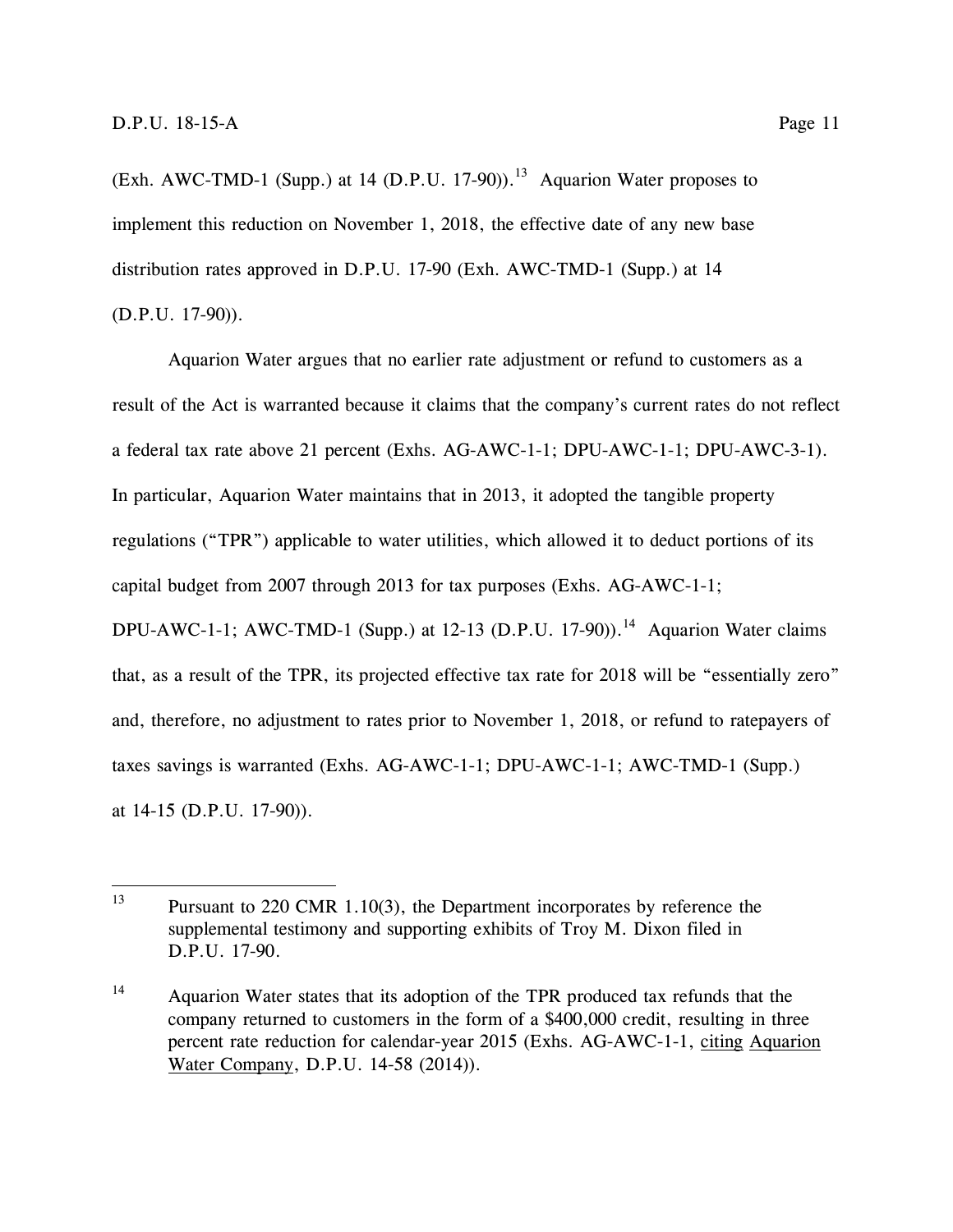<span id="page-17-0"></span>Bay State has a pending rate case that has been docketed as D.P.U. 18-45. Bay State maintains that it has incorporated the current corporate income tax rate in its proposed base distribution rates in D.P.U. 18-45 (see Exh. CMA/TLS-1, at 22 (D.P.U. 18-45)).<sup>15</sup> Bay State submits that the reduction in the federal corporate income tax rate will result in a \$17.4 million decrease to its revenue requirement (Exh. CMA/TLS-1, at 22 (D.P.U. 18-45)). Bay State proposes to implement this reduction on March 1, 2019, the effective date of any new base distribution rates approved in D.P.U. 18-45 (Exh. CMA/TLS-1, at 22 (D.P.U. 18-45)).

Further, Bay State proposes to refund ratepayers approximately \$12.55 million in tax savings from the period January 1, 2018 through February 28, 2019, with interest at the prime rate (Exhs. DPU-CMA-1-1, at 2; CMA/MJB-3, Sch. MJB 3-5 at 3  $(D.P.U. 18-45)$ .<sup>16,17</sup> Bay State proposes to return the majority of these amounts through a distribution rate credit that would be in effect from March 1, 2019 through April 30, 2020, with the remaining \$247,000, associated with the company's local production and storage

 $17$  Bay State applies a carrying charge of 4.5 percent, which was the prime rate in January 2018 (Exh. CMA/MJB-3, Sch. 3-5, at 2 (D.P.U. 18-45)).

 $15\,$ Pursuant to 220 CMR 1.10(3), the Department incorporates by reference the testimony and supporting exhibits of Tamaleh L. Shaeffer filed in D.P.U. 18-45.

<sup>&</sup>lt;sup>16</sup> Bay State asserts that its proposal to refund tax savings to customers, with interest, for the period starting January 1, 2018, is contingent upon Department approval of its proposal to defer any Act-related rate changes until March 1, 2019 (Exh. DPU-CMA-1-1). Bay State asserts that if the Department orders a reduction in rates as of July 1, 2018, the company will retract its proposal to refund tax savings to customers for periods prior to that date (Exh. DPU-CMA-1-1).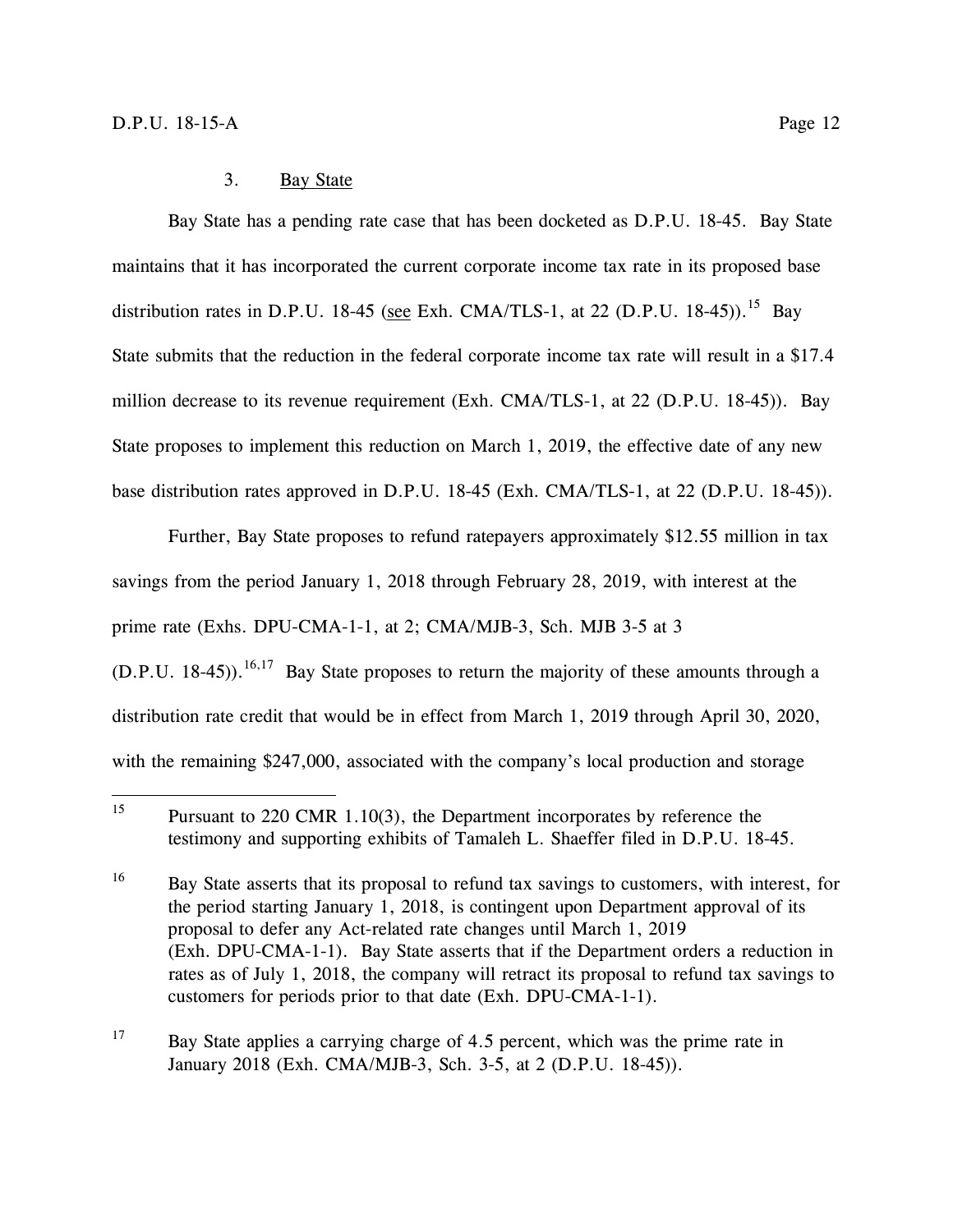function, to be refunded through the company's 2019 off-peak cost of gas adjustment clause ("CGAC") filing (see Exh. CMA/MJB-3, at 17-18 (D.P.U. 18-45)).<sup>18</sup>

## 4. Berkshire Gas

<span id="page-18-0"></span>Berkshire Gas has a pending rate case that has been docketed as D.P.U. 18-40. Berkshire Gas states that it still is determining the impacts of the Act, but maintains that its proposed revenue requirement in D.P.U. 18-40 reflects the lower federal corporate income tax rate as of January 1, 2018, as well as the refund of any tax savings

(Exh. BGC-DSD/AD-1, at 31 (D.P.U. 18-40)).<sup>19</sup> In this regard, Berkshire Gas estimates that the difference in the federal corporate income tax recovered in current rates and the new 21 percent corporate income tax rate for the 15-month period between January 1, 2018 and April 1, 2019, the effective date of any new rates in D.P.U. 18-40, is approximately \$975,500, including a tax gross-up (Exh. BGC-DSD/AD-1, at 33 (D.P.U. 18-40)). Berkshire Gas proposes to book the reduced tax expense as a regulatory liability during 2018 and for the first three months of 2019, and then to return this amount to customers, with carrying costs, over a five-year amortization period that commences April 1, 2019 (Berkshire Gas Response at 1; BGC-DSD/AD-1, at 31, 33-34 (D.P.U. 18-40)).

<sup>18</sup> Pursuant to 220 CMR 1.10(3), the Department incorporates by reference the testimony and supporting exhibits of Melissa J. Bell filed in D.P.U. 18-45.

<sup>&</sup>lt;sup>19</sup> Pursuant to 220 CMR 1.10(3), the Department incorporates by reference the testimony and supporting exhibits of Daniel S. Dane and Adam Danner filed in D.P.U. 18-40.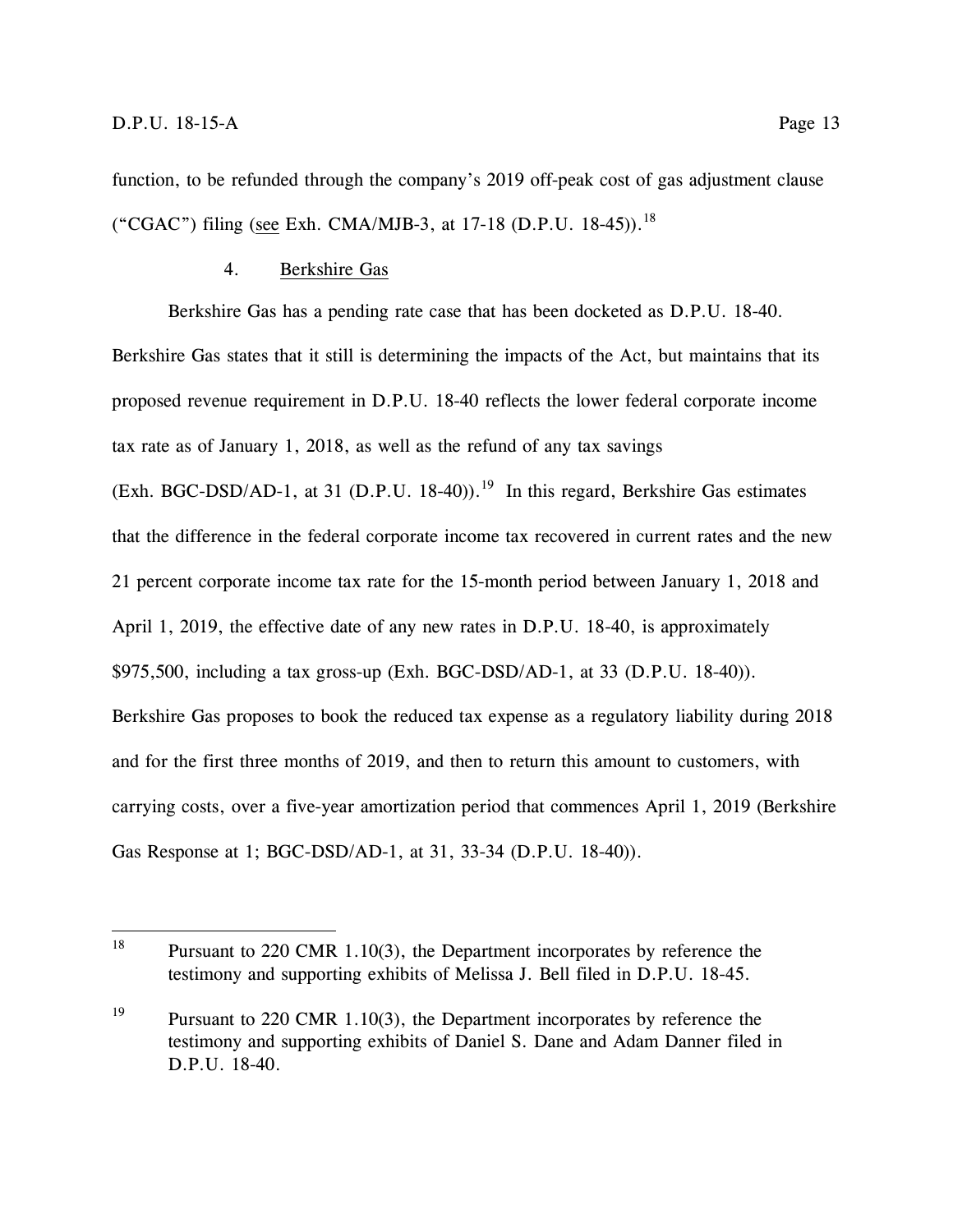## 5. Blackstone Gas

<span id="page-19-0"></span>Blackstone Gas states that its current base distribution rates include an embedded federal corporate income tax rate of 21.53 percent and that if it were required to adjust its rates to incorporate a lower federal tax rate of 21 percent, the company's taxable income would be reduced by only \$1,325 and its total income tax would be reduced by only \$569 (Exhs. Blackstone-MW-1, at 12-13; AG-Blackstone-1-2).<sup>20</sup> Blackstone Gas asserts that this amount translates to less than \$1.00 per ratepayer per year, which the company argues is de minimis (Exhs. Blackstone-MW-1, at 13; AG-Blackstone-1-2). Further, Blackstone Gas argues that the costs of implementing new rates as a result of the Act would exceed any amounts returned to ratepayers (Exhs. Blackstone-MW-1, at 13). For these reasons, Blackstone Gas asserts that good cause exists for the Department to grant it a waiver from the directives in D.P.U. 18-15 to adjust rates as a result of the Act and refund any excess tax amounts to ratepayers (Exhs. Blackstone-MW-1, at 13-15; AG-Blackstone-1-2).

## 6. Liberty Utilities

<span id="page-19-1"></span>Liberty Utilities proposes to reduce its current base distribution rates effective July 1, 2018, as a result of the Act (Exh. LU-JMS-1, at 5-6). Specifically, Liberty Utilities proposes to reduce its revenue requirement by \$929,098 (Exh. LU-JMS-1, at 5;

<sup>20</sup> In addition, Blackstone Gas claims that it changed its corporate structure from a C corporation to an S corporation effective January 1, 2012, and, as a result, it pays income taxes based on a personal income tax schedule and not a corporate income tax schedule (Exhs. Blackstone-MW-1, at 15-17; AG-Blackstone-1-5). Accordingly, Blackstone Gas argues that it does not receive the benefit of the lower federal corporate tax rate (Exhs. Blackstone-MW-1, at 15-17; AG-Blackstone-1-5).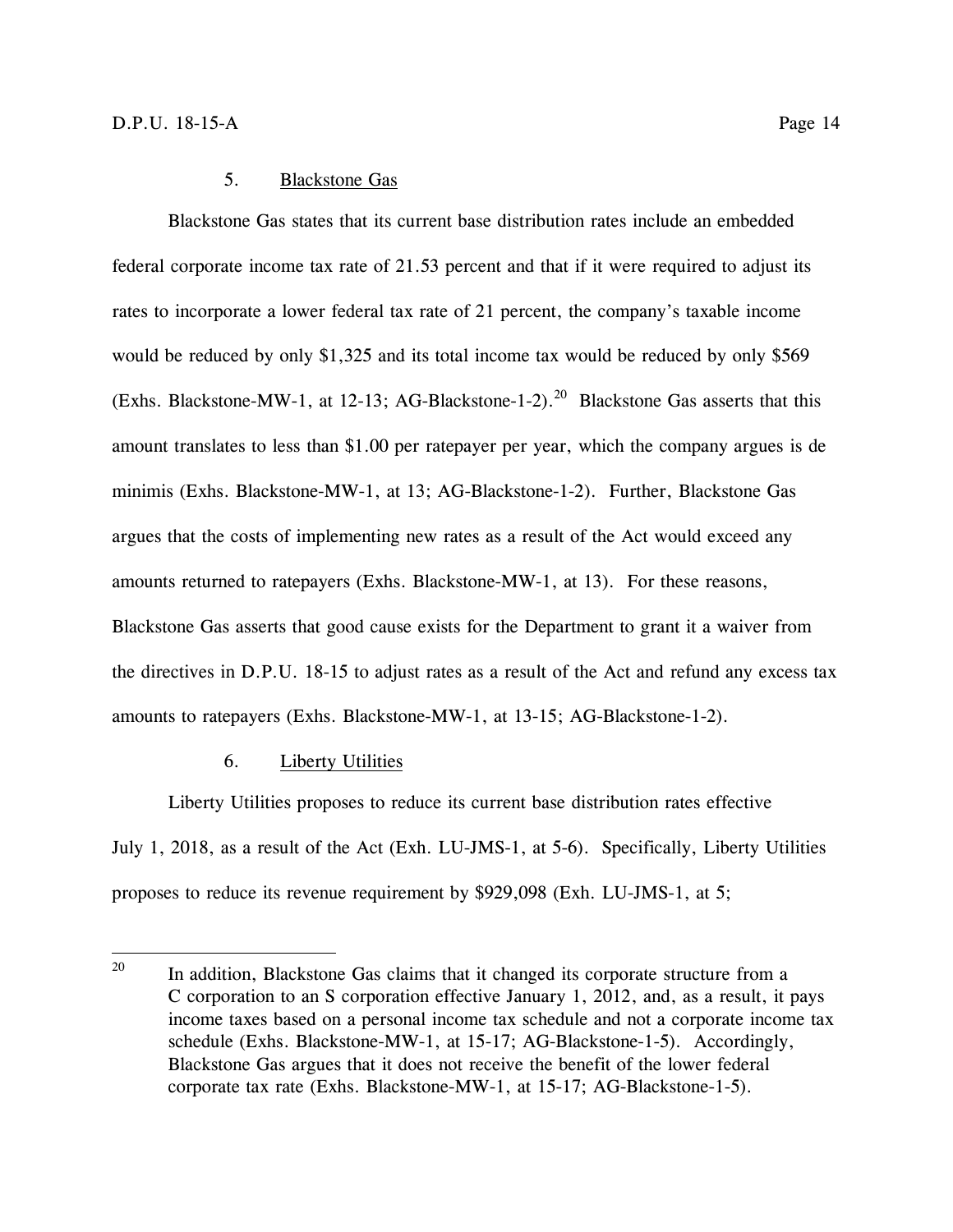DPU-LU-1-1; Attachment AG-LU-1-2 (corrected)). Liberty Utilities proposes that \$48,147 of the reduction, associated with the company's local production and storage function, be billed as a component of the CGAC (Exh. LU-JMS-1, at 6). Liberty Utilities proposes to allocate the remaining \$880,951 to the customer charge and volumetric base rates for the various customer classes (Exh. LU-JMS-1, at 6).

Liberty Utilities proposes to refund any tax savings for the period January 1, 2018, through June 30, 2018, only if the company's earnings exceed its Department-approved ROE during 2018 (Exh. LU-JMS-1, at 11-15). Where this condition is met, Liberty Utilities proposes that the Department would determine the appropriate amount owed to ratepayers in a subsequent proceeding (Exh. LU-JMS-1, at 14).

## 7. Milford Water

<span id="page-20-0"></span>Milford Water has a pending rate case that has been docketed as D.P.U. 17-107. Milford Water maintains that it has reduced its proposed revenue requirement in D.P.U. 17-107 by approximately \$332,500 to account for the lower federal corporate income tax rate (Milford Water Brief at 22 (D.P.U. 17-108); Exh. DPU-3-37, Att. (b) at 9  $(D.P.U. 17-108)$ .<sup>21</sup> Milford Water proposes to implement this reduction on September 1, 2018, the effective date of any new base distribution rates approved in D.P.U. 17-107 (see Exh. DPU-MWC-3-1).

<sup>21</sup> Pursuant to 220 CMR 1.10(3), the Department incorporates by reference Milford Water's response (including attachments) to Information Request DPU 3-37 filed in D.P.U. 17-107.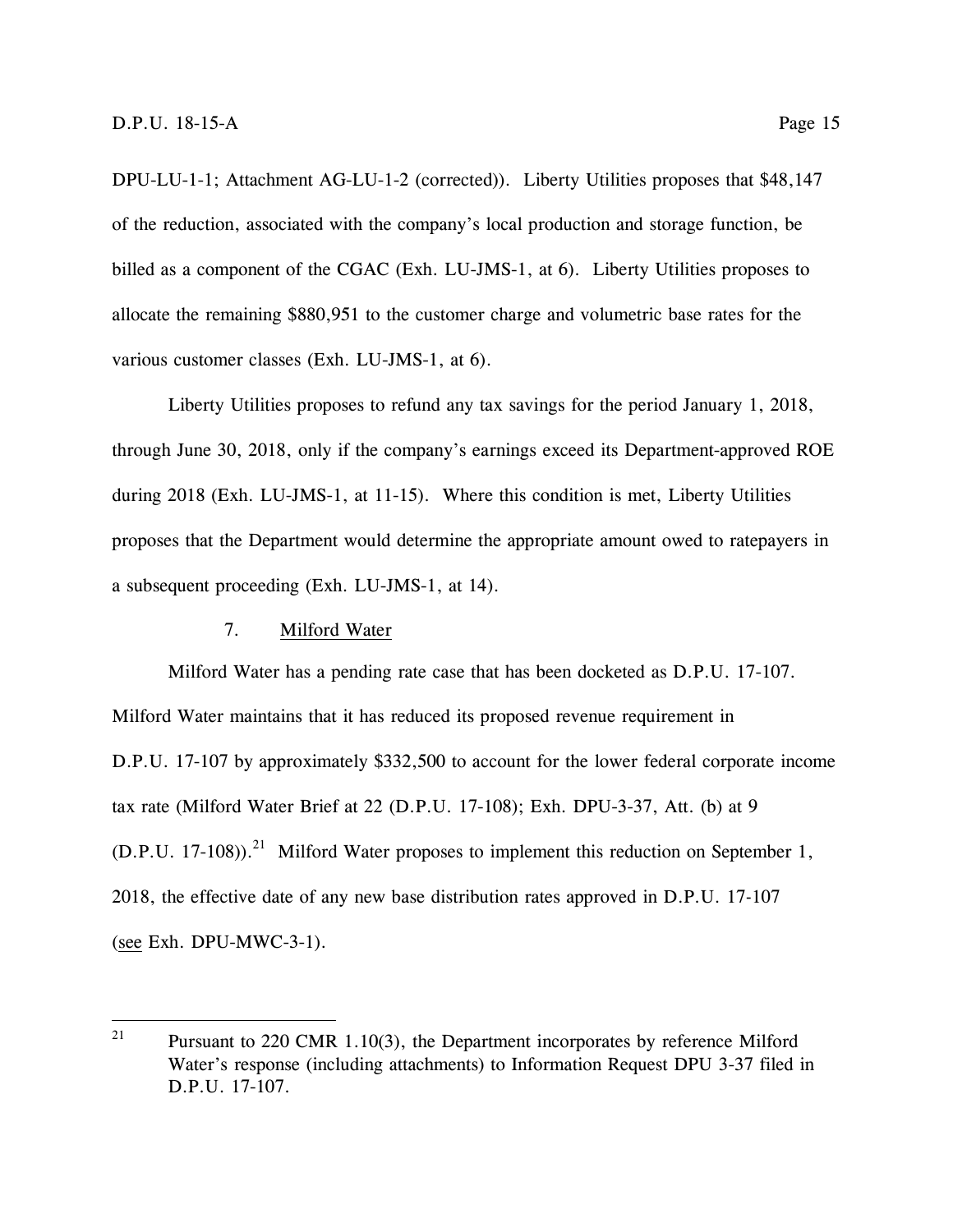Milford Water argues that any further reduction in rates is not "appropriate, necessary or advisable" because the company claims it is neither earning its allowed return nor paying any federal corporate income taxes at this time (Exh. DPU-MWC-3-1). Further, Milford Water claims that a "forced reduction in rates" will violate the Department's rate principles of efficiency and earnings stability because the company's rates will not reflect its cost of providing service (Exh. DPU-MWC-3-1). Milford Water also contends that a reduction in rates on July 1, 2018, would violate the Department's goal of continuity because the reduction would result in a short-term decrease in rates followed by an increase in rates when new rates are established in D.P.U. 17-107 (Exh. DPU-MWC-3-1).

### 8. National Grid (Electric)

<span id="page-21-0"></span>National Grid (Electric) argues that the impact of the Act on its rates should be determined in its next rate case, which it plans to file by the end of 2018 (Exh. NG-1, at 10). Nonetheless, if required by the Department, National Grid (Electric) would apply the current corporate income tax rate to reduce its base distribution rates effective July 1, 2018 (Exh. NG-1, at 10-11). National Grid (Electric) states, however, that if it is allowed to defer the determination of the amount of tax savings to be returned to customers until its next distribution rate proceeding, it will not file a rate case in 2018 (Exh. NG-1, at 10).

With regard to a July 1, 2018, rate change, National Grid (Electric) calculates a revenue requirement reduction of \$27,879,238 (Exhs. NG-1, at 11; NG-2, at 1; Attachment AG-NG-1-1-3, at 1; Attachment DPU-NG-1-1-1, at 1). National Grid (Electric) proposes to allocate this reduction to its rate classes based upon its Department-approved distribution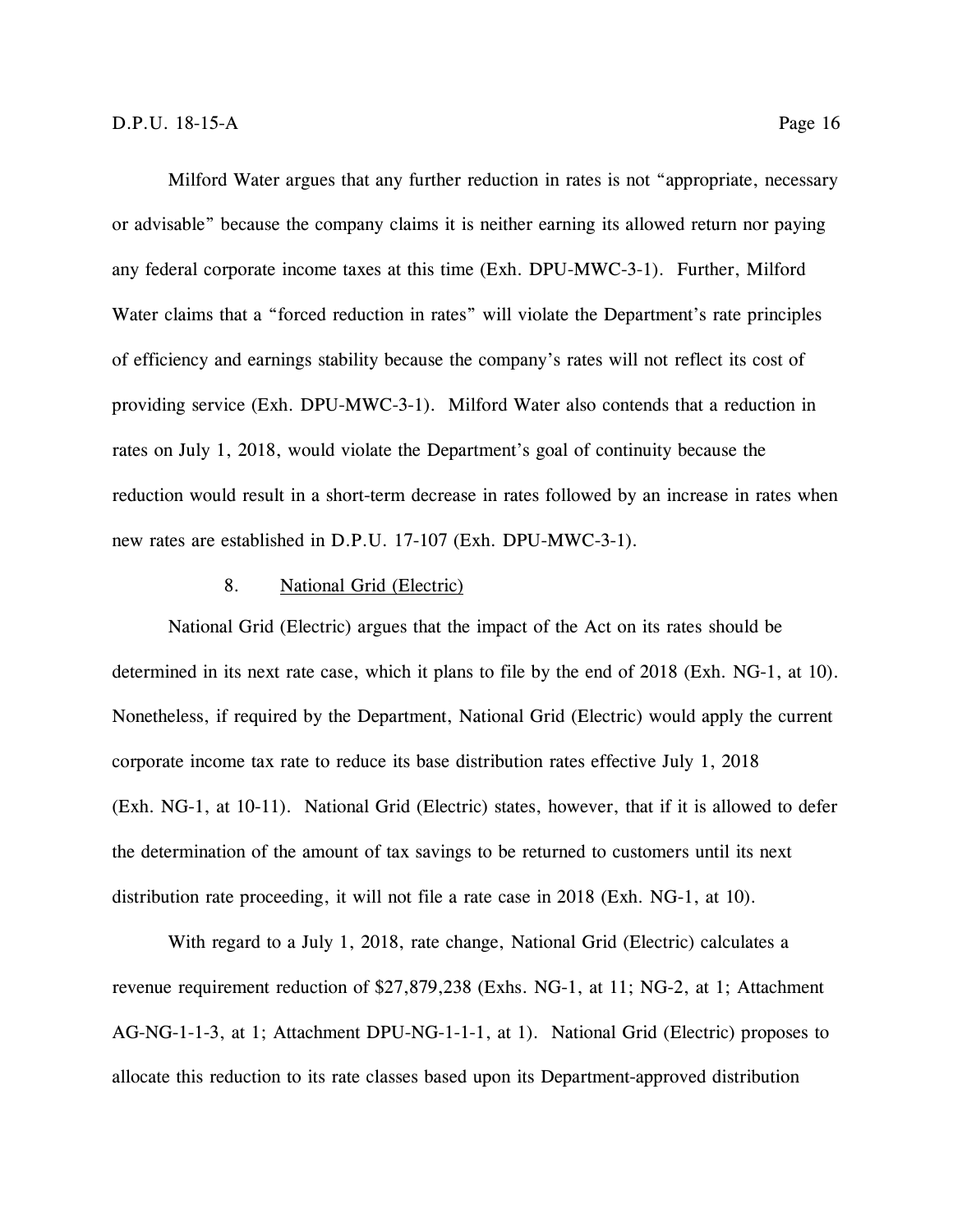revenue allocator (Exh. NG-1, at 11). With limited exceptions, National Grid (Electric) proposes to divide the allocated decrease by its kilowatt-hour ("kWh") deliveries for calendar-year 2017 (Exh. NG-1, at  $11-12$ ).<sup>22</sup>

National Grid (Electric) proposes to return any tax savings to ratepayers for the period January through June 2018 only if the company's actual ROE exceeds its allowed ROE for 2018 (Exh. NG-1, at 18-19). To this end, National Grid (Electric) proposes to submit a calendar-year 2018 earnings report on May 1, 2019 (Exh. NG-1, at 18-19). National Grid (Electric) proposes to return any tax savings to ratepayers as an earnings sharing adjustment through its current capital investment recovery provision tariff, M.D.P.U. No. 1303 (Exh. NG-1, at 19-20).

## 9. National Grid (Gas)

<span id="page-22-0"></span>National Grid (Gas) has a pending rate case that has been docketed as D.P.U. 17-170. National Grid (Gas) maintains that current corporate income tax rates will be used to establish its new rates in D.P.U. 17-170, for effect October 1, 2018 (see Exh. NG-RRP-Supplemental-1, at 6 (D.P.U. 17-170)).<sup>23</sup> In this regard, National Grid (Gas) asserts that it has reduced its proposed revised revenue requirement in D.P.U. 17-170

<sup>22</sup> <sup>22</sup> For the company-owned street-lighting rate classes, National Grid (Electric) proposes to design per-lumen and per-pole reductions based on company-owned street-lighting inventory as of December 2017 (Exh. NG-1, at 12).

<sup>&</sup>lt;sup>23</sup> Pursuant to 220 CMR 1.10(3), the Department incorporates by reference the testimony of Daniel S. Dane, Pamela D. Bushmich and Peter E. Dawes, filed in D.P.U. 17-170.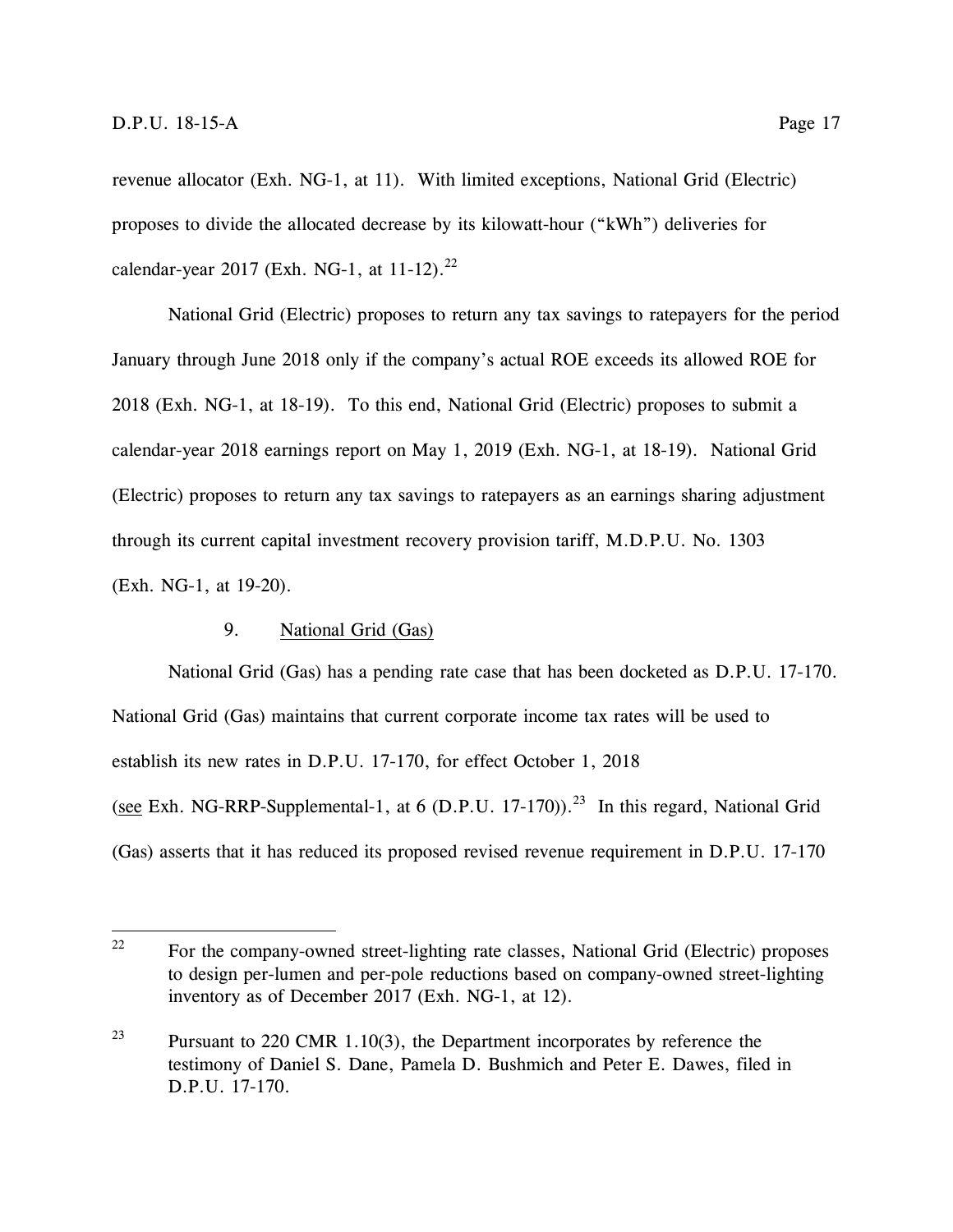by \$29.3 million for Boston Gas Company and \$7.0 million for Colonial Gas Company (Exh. NG-RRP-Supplemental-1, at 6 (D.P.U. 17-170)).

National Grid (Gas) proposes to return any tax savings to ratepayers for the period January 1, 2018 through September 30, 2018 only if it is determined that its current rates have yielded returns in excess of its authorized ROE (Exh. NG-1, at 19). To this end, National Grid (Gas) proposes to submit a calendar-year 2018 earnings report on May 1, 2019 (Exh. NG-1, at 19). National Grid (Gas) proposes to return any tax savings as credit through its revenue decoupling mechanism (Exh. NG-1, at 20).

## 10. NSTAR Electric

<span id="page-23-0"></span>NSTAR Electric states that, as of February 1, 2018, its base distribution rates established in NSTAR Electric Company and Western Massachusetts Electric Company, D.P.U. 17-05 (2017), incorporate the reduced federal corporate income tax rate established in the Act (Exhs. ES-DPH-1, at 10; AG-NSTAR-1-1, at 1-2). Therefore, NSTAR Electric asserts that no further adjustment to its distribution rates is required (Exhs. ES-DPH-1, at 10).

Further, NSTAR Electric argues that there is no basis to refund to ratepayers any tax savings for January 2018 (Exh. ES-DPH-1, at 34). NSTAR Electric argues that the Department's decision to allow a distribution rate increase in D.P.U. 17-05 represents a finding that the rates in effect January 2018 were not sufficient to collect its costs or to produce a fair and reasonable return on its investment (Exh. ES-DPH-1, at 33-34). As it contends that rates for this period were no longer just and reasonable, NSTAR Electric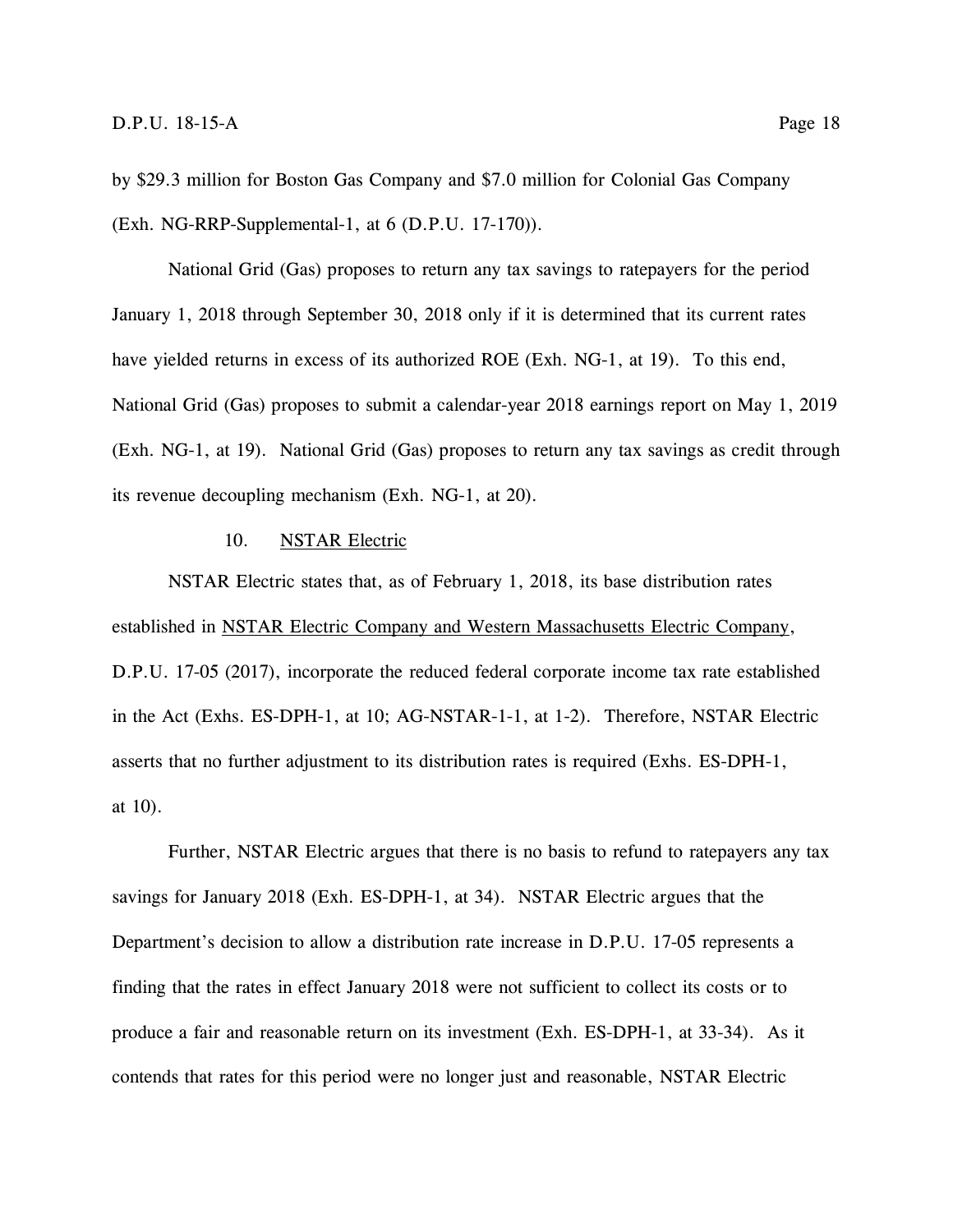argues that a customer refund of a single expense category for January 2018 is not warranted (Exh. ES-DPH-1, at 34).

## 11. NSTAR Gas

<span id="page-24-0"></span>NSTAR Gas proposes to incorporate the current corporate income tax rate in its base distribution rates beginning on July 1, 2018 (Exh. ES-DPH-1, at 10). Specifically, NSTAR Gas calculates a proposed revenue requirement reduction of \$5,451,189 million, which includes proposed cost of service adjustments that are the subject of a pending motion for reconsideration filed in NSTAR Gas Company, D.P.U. 14-150 (2015) (Exh. ES-DPH-1, at 11-27; ES-DPH-2; AG-NSTAR-1-2). NSTAR Gas calculated an alternative reduction of \$7,307,563, exclusive of the aforementioned cost of service adjustments (Exhs. AG-NSTAR-1-2). NSTAR Gas proposes to revise its base distribution rates, effective July 1, 2018, by lowering demand and energy components of rates to meet the revised revenue requirement (Exhs. ES-DPH-1, at 11).

NSTAR Gas proposes to return to ratepayers any tax savings for the period January through June 2018, only if the company has earned at or above its approved ROE for calendar-year 2018 (based on a review its annual return to be filed on March 31, 2019) (Exh. ES-DPH-1, at 36-38). NSTAR Gas did not propose a specific mechanism to refund any such tax savings (Exh. ES-DPH-1, at 37).

## 12. Unitil

<span id="page-24-1"></span>To incorporate the new corporate tax rate in base rates as of July 1, 2018, Unitil (Electric) proposes to reduce its annual revenue requirement by \$799,454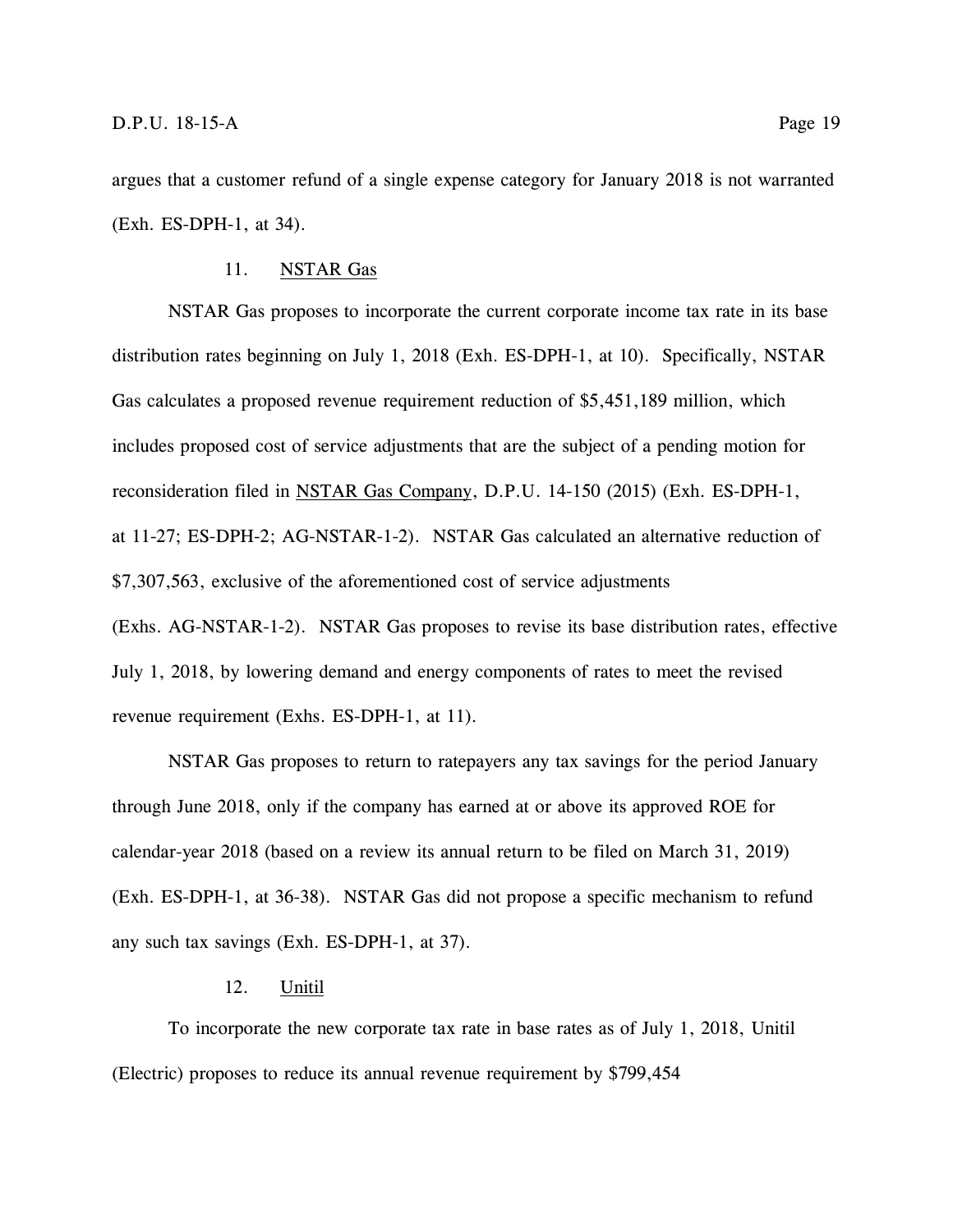(Exhs. Unitil-DLC-1, at 4 (electric); Unitil-DLC-2, at 1 (electric)). Further, Unitil (Electric) proposes to return to ratepayers \$404,376 in excess taxes it will have collected from January 1, 2018 through June 30, 2018 as a result of the Act (Exhs. Unitil-DLC-1, at 5 (electric); Unitil-DLC-3 (electric)).

Unitil (Electric) proposes to implement both its revenue requirement reduction and return of excess taxes through its revenue decoupling adjustment clause ("RDAC") (Exh. Unitil-DLC-1, at 5 (electric)). Finally, Unitil (Electric) proposes to reduce its target revenues in the RDAC by the annual distribution revenue decrease of \$799,404, effective July 1, 2018 (Exh. Unitil-DLC-1, at 5-6 (electric)).

Similarly, in order to incorporate the new lower corporate income tax rate in base rates as of July 1, 2018, Unitil (Gas) proposes to reduce its annual revenue requirement by \$799,211 (Exhs. Unitil-DLC-1, at 4 (gas); Unitil-DLC-2, at 1 (gas)).<sup>24</sup> Further, Unitil (Gas) proposes to return to ratepayers \$526,572 in excess taxes it will have collected from January 1, 2018 through June 30, 2018, as a result of the Act (Exh. Unitil-DLC-1, at 5 (gas); Unitil-DLC-3 (gas)). $^{25}$ 

Unitil (Gas) proposes implement both its revenue requirement reduction and return of excess taxes through its RDAC (Exh. Unitil-DLC-1, at 6 (gas)). Finally, Unitil (Gas)

 $24$ Unitil (Gas) proposes to allocate  $$771,741$  of this amount to distribution and the remaining \$27,470 to gas production (Exh. Unitil-DLC-1, at 4 (gas)).

<sup>&</sup>lt;sup>25</sup> Unitil (Gas) proposes to allocate \$508,056 of this amount to distribution and the remaining \$18,516 to the cost of gas (Exh. Unitil-DLC-1, at 5 (gas)).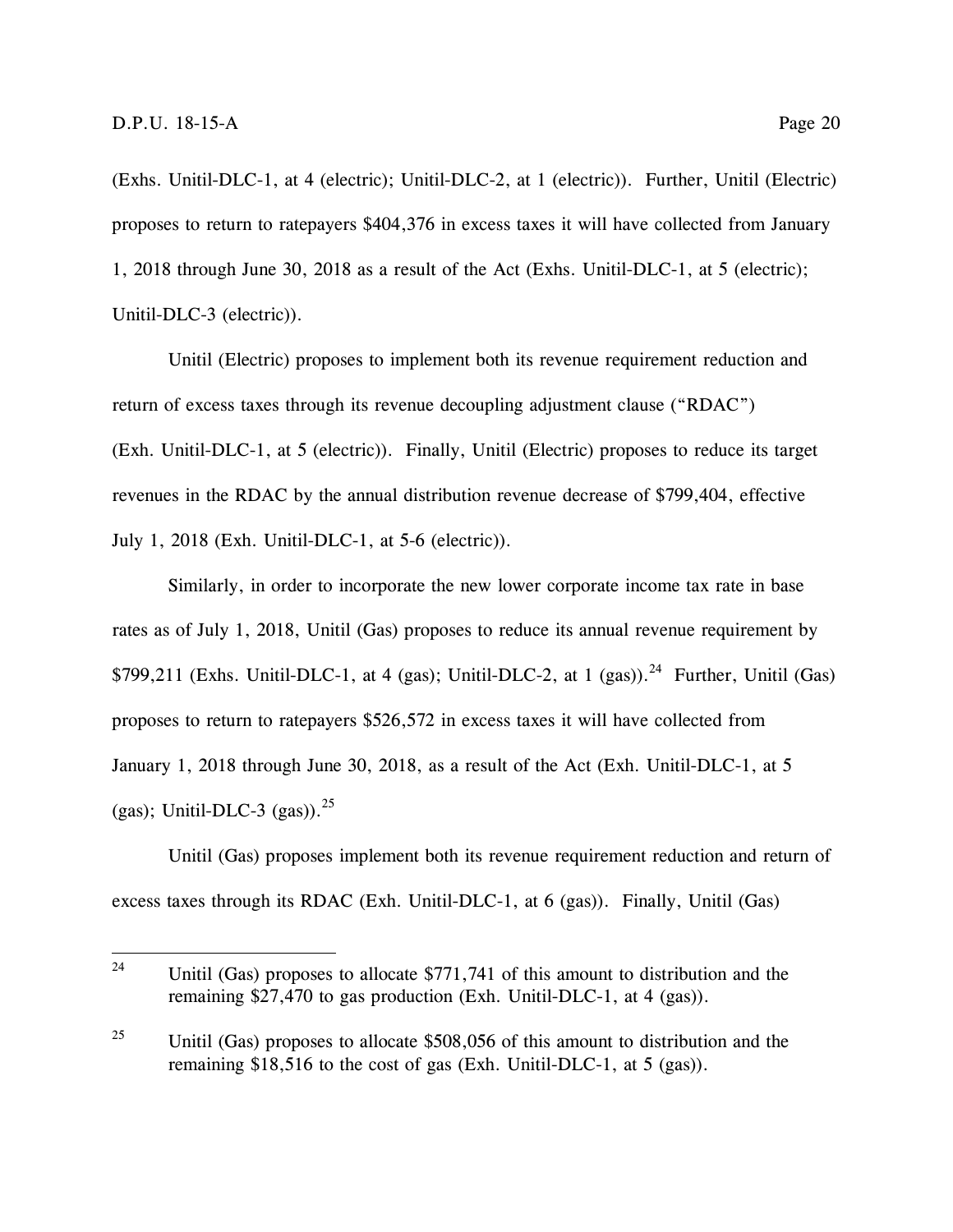proposes to reduce its target revenues in the RDAC by the annual distribution revenue decrease of \$771,741, effective July 1, 2018 (Exh. Unitil-DLC-1, at 6 (gas)).

#### <span id="page-26-0"></span>D. Refund of Excess ADIT

Agawam Springs and Pinehills Water claim that they have no excess ADIT (Pinehills

Response at 1; Exhs. AG-ASW-1-4; AG-ASW-1-5; AG-PHW-1-4; AG-PHW-1-5). Aquarion

Water proposes to amortize excess ADIT of \$2.84 million over 26.24 years

(Exhs. AG-AWC-1-4; AG-AWC-1-5). Instead of refunding these amounts to ratepayers,

Aquarion Water proposes to use these amounts to fund a proposed water reliability

improvement mechanism, currently under consideration in D.P.U. 17-90, starting September

1, 2019 (Exhs. AG-AWC-1-5; AWC-TMD-1 (Supp.) at 14; (D.P.U. 17-90);

Exh. AWC-TMD-2, at 2 (D.P.U. 17-90)).<sup>26</sup> See also, Aquarion Water Company,

D.P.U. 17-90, Interlocutory Order at 17-18 (March 9, 2018).

As noted above, Blackstone Gas has requested a waiver from the Department's directives in D.P.U. 18-15, including any requirement to return excess ADIT (Exhs. Blackstone-MW-1, at 3, 13-18; AG-Blackstone-1-2).<sup>27</sup> Liberty Utilities proposes to return to ratepayers approximately \$2.3 million in excess ADIT over a yet to be determined

<sup>26</sup> <sup>26</sup> Aquarion Water states that this proposed mechanism is intended to recover the cost of incremental capital investment between rate cases and allow for acceleration of the company's mains replacement plan (AWC-TMD-1 (Supp.) at 14 (D.P.U. 17-90)).

<sup>&</sup>lt;sup>27</sup> Blackstone Gas asserts that it has not yet filed its annual return for 2017 and, therefore, it could not provide its ADIT balance as of December 31, 2017 (Exh. AG-Blackstone-1-4). However, Blackstone Gas asserts that it had no ADIT as of December 31, 2016 (Exh. AG-Blackstone-1-4).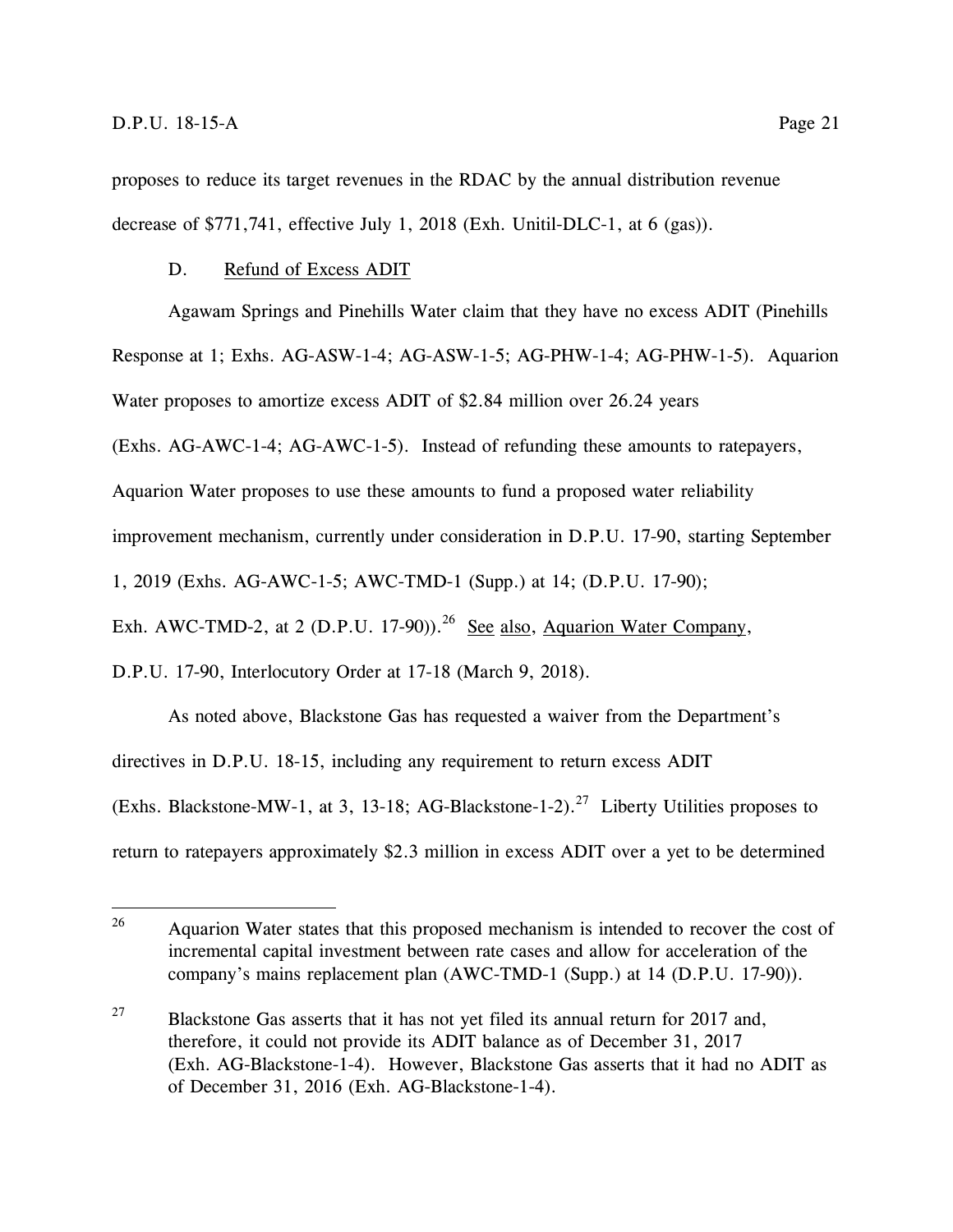amortization period, through the establishment of a new credit factor in its local distribution adjustment clause ("LDAC") (to take effect on November 1, 2018, when the company changes the remaining components of its LDAC) (Exhs. LU-JMS-1, at 16-17; AG-LU-1-4). Liberty Utilities states that it still is considering the appropriate amortization method so as to comply with Internal Revenue Service ("IRS") rules (Exh. LU-JMS-1, at 16-17).

National Grid (Electric) proposes to return excess ADIT through its revenue decoupling mechanism over amortization periods that range from 21 to 50 years (Exh. NG-1, at 16). NSTAR Electric proposes to return excess ADIT through its performance based ratemaking ("PBR") mechanism, starting January 1, 2019, over amortization periods that range from approximately 26 to 30 years (Exhs. ES-DPH-1, at 43; ES-DPH-3, at 2; AG-NSTAR-1-5). NSTAR Gas proposes amortize excess ADIT of \$96.3 million over 41.5 years (Exhs. ES-DPH-1, at 40; ES-DPH-3; AG-NSTAR-1-4; AG-NSTAR-1-5). Instead of refunding these amounts to ratepayers, NSTAR Gas proposes to use these amounts to fund a program to make natural gas service available to its "unserved customer population" (Exh. ES-DPH-1, at 45). NSTAR Gas has not yet filed the details of this proposed program (Exh. ES-DPH-1, at 46). Unitil (Electric) and Unitil (Gas) propose to address the return to ratepayers of excess ADIT in their next base rate proceedings (Exhs. Unitil-DLC-1, at 8 (electric); Unitil-DLC-1, at 8 (gas)).

Finally, each of the remaining Affected Companies with pending G.L. c. 164, § 94 rate cases (i.e., Bay State Gas, Berkshire Gas, Milford Water, and National Grid (Gas)) propose to refund to ratepayers excess ADIT through an annual amortization beginning when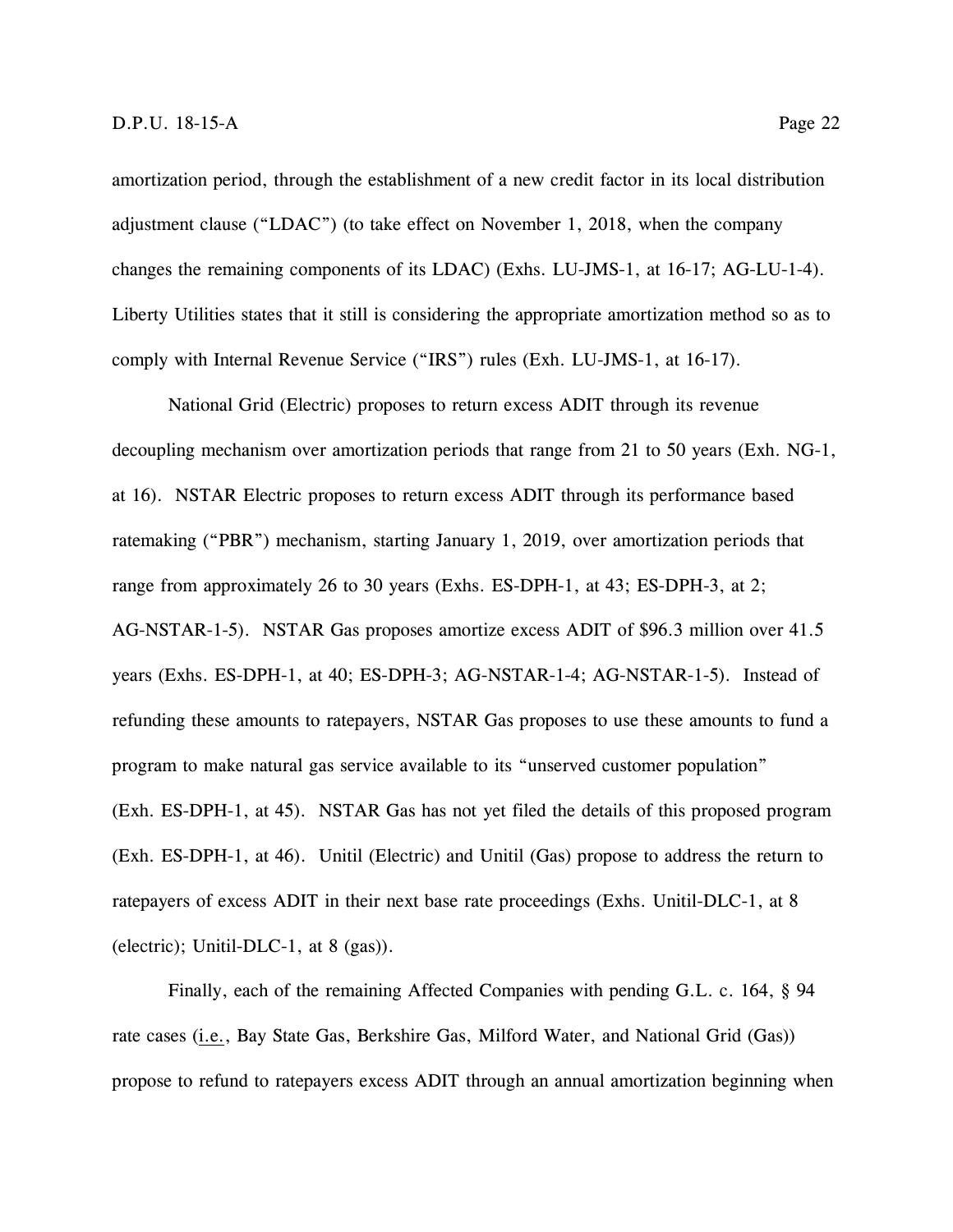their respective new rates take effect (Exhs. AG-CMA-1-5, at 4; CMA/PWF-1, at 4-7 (D.P.U. 18-45); <sup>28</sup> AG-BGC-1-4; AG-BGC-1-5; AG-MWC-1-4; AG-NG-1-4; AG-NG-1-5 & Atts. 2, 3; NG-RRP-Supplemental-1, at 9, 11 (D.P.U. 17-170)).

## E. Impact of the Act on Reconciling Mechanisms

<span id="page-28-0"></span>Agawam Springs and Pinehills Water report that they have no reconciling mechanisms (AG-ASW-1-6; AG-PHW-1-6). As noted above, Blackstone Gas seeks a waiver from the Department's directives in D.P.U. 18-15 (Exhs. Blackstone-MW-1, at 3, 13-18; AG-Blackstone-1-2). Nevertheless, Blackstone Gas states that all of its reconciling mechanisms are included as part of its peak and off-peak gas adjustment filings (i.e., surcharges related to the residential assistance adjustment factor ("RAAF") and energy efficiency program cost recovery ("EES") (Exh. AG-Blackstone-1-6). According to Blackstone Gas, these reconciling mechanisms are not adjusted by a rate of return carrying charge determined by the income tax rate but, instead, are adjusted by an interest factor for under or over collections to the company or ratepayers, as appropriate

#### (Exh. AG-Blackstone-1-6).

Milford Water claims that it has only one reconciling mechanism but, because it has had no reconciliations within the past few years, there is no impact resulting from the reduction in the federal corporate income tax rate (Exh. AG-MWC-1-6).

<sup>28</sup> Pursuant to 220 CMR  $1.10(3)$ , the Department incorporates by reference the testimony of Panpilas W. Fischer, filed in D.P.U. 18-45.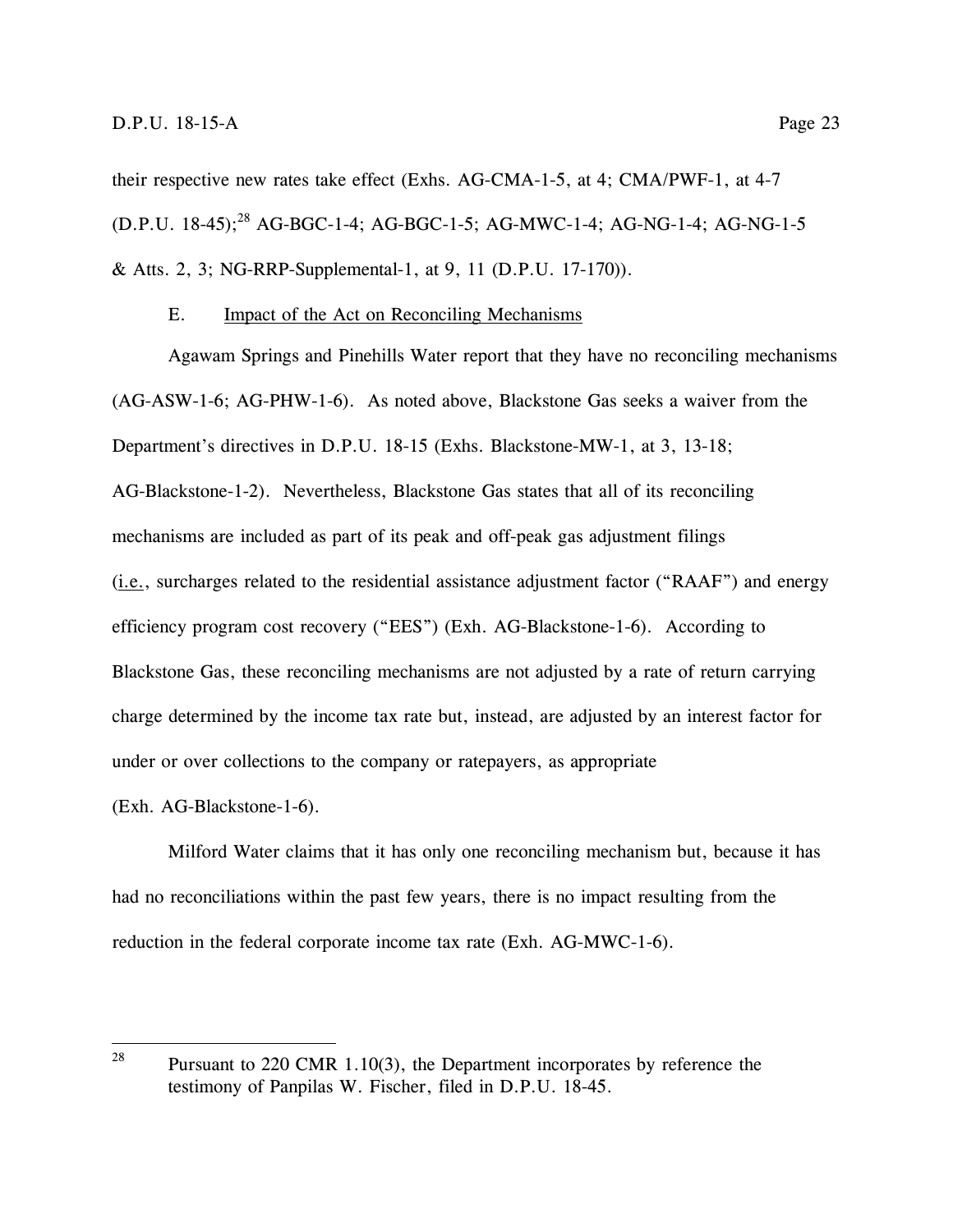Finally, Bay State, Berkshire Gas, Liberty Utilities, the National Grid (Electric),

National Grid (Gas), NSTAR Electric, NSTAR Gas, Unitil (Electric), and Unitil (Gas) each have a number of reconciling mechanisms. Each of these Affected Companies identified, to varying extents, the impact to these mechanisms from the reduction in the federal corporate income tax rate (see, e.g., Exhs. AG-CMA-1-6; AG-BGC-1-6; LU-JMS-1, at 19-22; AG-LU-1-6; NG-1, at 24-25; AG-NG-1-6; ES-DPH-1, at 46-48; AG-NSTAR-1-6; AG-Unitil-1-6 (electric); AG-Unitil-1-6 (gas)).

#### <span id="page-29-1"></span><span id="page-29-0"></span>IV. SUMMARY OF COMMENTS

## A. Attorney General

The Attorney General urges the Department to implement an "across-the-board" rate reduction in the normalized level of federal income taxes, effective July 1, 2018, to account for the reduction in the federal income tax rate (Attorney General Comments at 2, citing Investigation into Effect of the Reduction in Federal Income Tax Rates on Utility Rates as a Result of the Tax Reform Act of 1986, D.P.U. 87-21 (1987)). The Attorney General argues that any delay in such rate reductions will perpetuate rates that currently are neither just nor reasonable and will harm the Commonwealth's ratepayers by millions of dollars (Attorney General Comments at 2, citing G.L. c. 164, § 94).

### B. Walmart

<span id="page-29-2"></span>Walmart urges the Department to render a decision that ensures that ratepayers receive the entire benefit of the federal corporate income tax rate reduction back to the Act's effective date of January 1, 2018 (Walmart Comments at 2). Walmart argues that the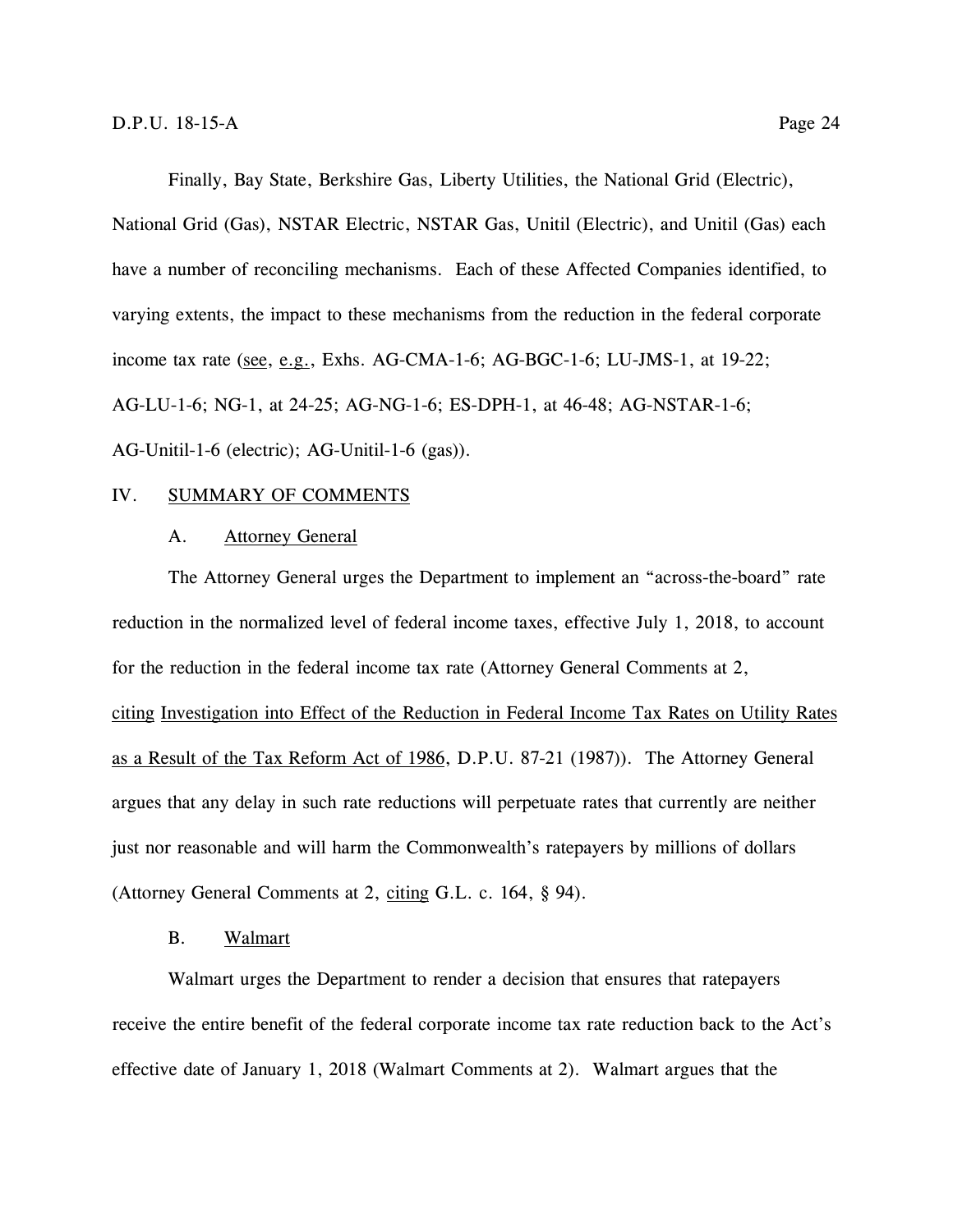ratemaking treatment ordered by the Department should be simple and consistent across all of the Affected Companies (Walmart Comments at 2).

Walmart offers additional comments specific to the National Grid (Electric) and NSTAR Electric proposals. Walmart argues that the Department should reject the National Grid (Electric) proposal to defer and condition on earnings the refund of tax savings associated with the period of January 1, 2018 through June 30, 2018 (Walmart Comments at 3). Instead, Walmart asserts that the Department should direct National Grid (Electric) to immediately return to ratepayers all tax savings from this period (Walmart Comments at 3). Walmart contends that the arguments made by National Grid (Electric) regarding retroactive ratemaking are misplaced, as an exception exists with respect to unforeseen and extraordinary increases or decreases in a utility's expenses (Walmart Comments at 3-4). In this regard, Walmart argues that the change in the federal income tax rate constitutes such an unforeseen and extraordinary decrease in the revenue requirement of National Grid (Electric) (Walmart Comments at 4).

Additionally, Walmart argues that the Department should reject the proposal of National Grid (Electric) to return excess ADIT through the revenue decoupling mechanism (Walmart Comment at 4). According to Walmart, this method may allow National Grid (Electric) and the other Affected Companies to retain some or all of the excess ADIT (Walmart Comments at 4). Instead, Walmart asserts that these funds should be returned to ratepayers through a direct credit or flow-back (Walmart Comments at 4).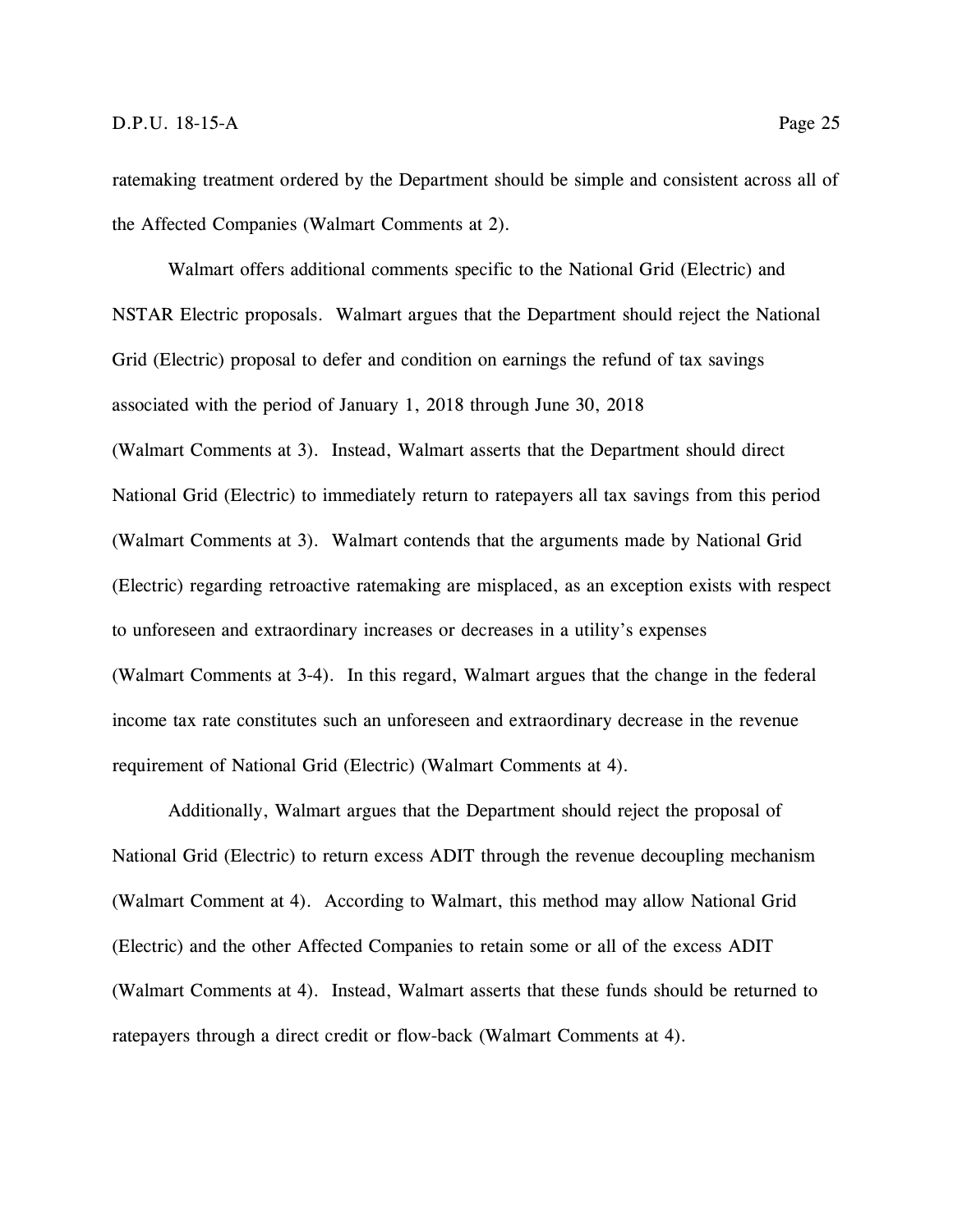Regarding NSTAR Electric, Walmart urges the Department to reject the company's proposal to retain the tax savings associated with January 2018 and, instead, direct NSTAR Electric to return these funds to ratepayers (Walmart Comments at 5). Further, Walmart argues that the Department should reject NSTAR Electric's proposal to return excess ADIT through its PBR mechanism. According to Walmart, this method may allow NSTAR Electric to retain some or all of the excess ADIT and increase its ROE beyond the approved percentage (Walmart Comments at 5). Instead, Walmart asserts that excess ADIT should be returned to ratepayers through a direct credit or flow-back (Walmart Comments at 5).

### <span id="page-31-1"></span><span id="page-31-0"></span>V. ANALYSIS AND FINDINGS

#### A. Introduction

The recent changes in the federal tax code as a result of the Act require the Department to consider its statutory responsibilities pursuant to G.L. c. 159, c. 164 and c. 165 to ensure that rates are just and reasonable. The Act significantly affects many Massachusetts regulated utilities and has important ratemaking implications. The Department opened this investigation to adjust rates promptly in order to ensure that ratepayers receive the immediate benefit of the significant decrease in the federal corporate income tax rate. D.P.U. 18-15, at 1-2, 4; see also D.P.U. 87-21, at 1-2 (1987).

In this Order, the Department will focus on the implementation of adjustments to base distribution rates for effect July 1, 2018. D.P.U. 18-15, at 5. For those Affected Companies with pending rate cases pursuant to G.L. c. 164, § 94, the Department will address whether it is appropriate to delay the implementation of Act-related rate changes and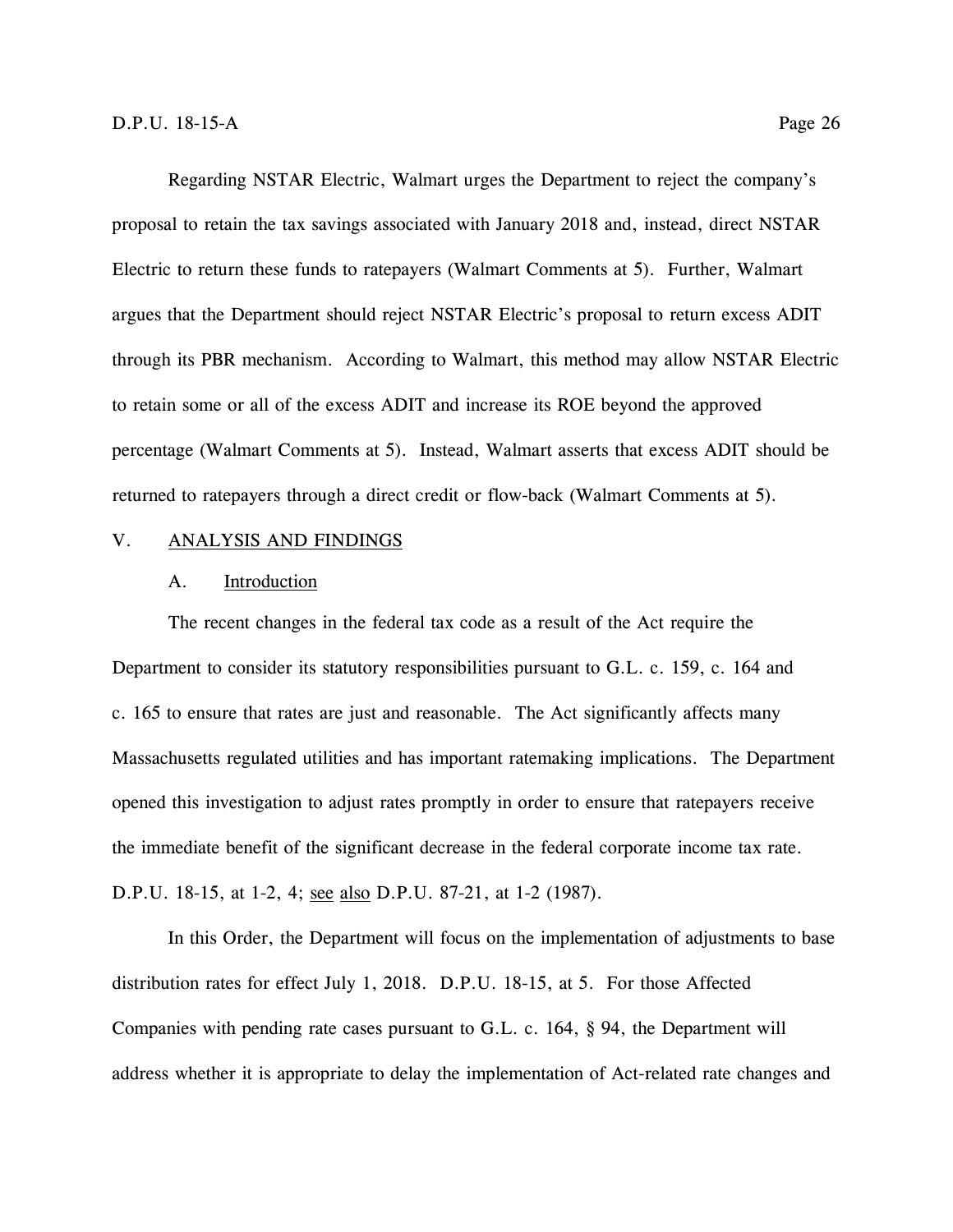tax savings refunds where it is shown that ratepayers will not be harmed and that such delay is otherwise in the public interest. D.P.U. 18-15, at 6 n.9.

In the second phase of this investigation, for those Affected Companies that have not already agreed to return these amounts to ratepayers, the Department will address the refund of tax savings that have accrued between January 1, 2018 and June 30, 2018, including any arguments that were raised regarding the issue of retroactive ratemaking. Finally, the Department will also address both the excess recovery in rates of ADIT related to the Act and the effect of the Act on the various reconciling mechanisms, in phase two of the investigation.

## B. Department Authority to Order Rate Adjustments

<span id="page-32-0"></span>The Department sets a company's rates to reflect a representative level of tax expense. In general, this tax expense is calculated by applying the effective corporate tax rate to the allowed return on rate base. D.P.U. 18-15, at 1, citing Fitchburg Gas and Electric Light Company, D.P.U. 1270/1414, at 45-46 (1983). With certain exceptions discussed below, the Affected Companies currently operate with rates based on a tax expense calculated with a federal corporate tax rate significantly higher than the 21 percent tax rate in effect since January 1, 2018. In addition, in previous years, many of the Affected Companies have accrued ADIT at a tax rate that is significantly higher than the 21 percent rate at which these companies now will pay these taxes. To address these issues, the Department found that it is appropriate to promptly adjust rates in order to ensure that ratepayers receive the immediate benefit of the significant decrease in the federal corporate income tax rate. D.P.U. 18-15,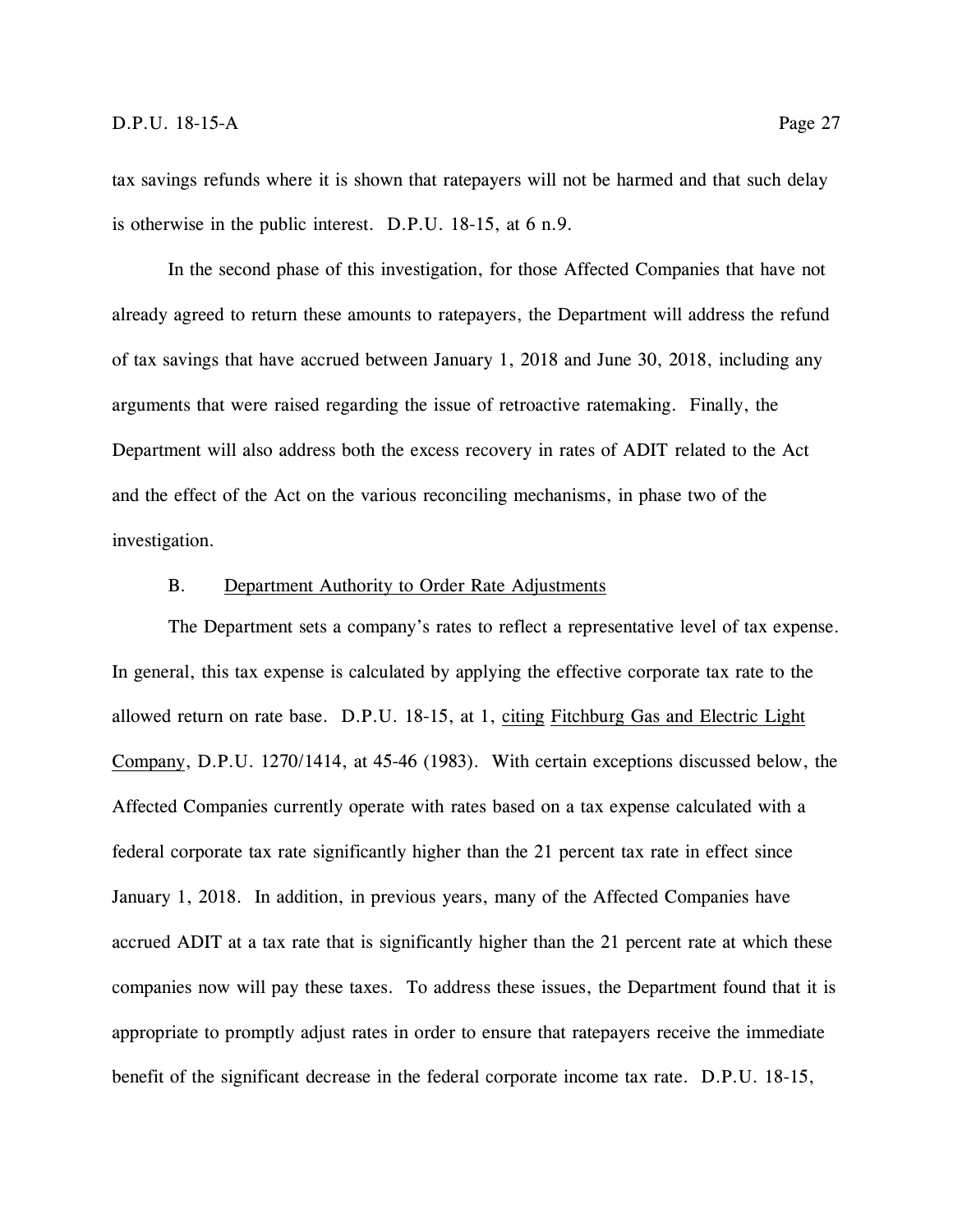at 1-2, 4. To this end, the Department directed each Affected Company, among other things, to submit a proposal to reduce its rates through the establishment of a revised cost of service

incorporating the lower federal corporate income tax rate as of January 1, 2018, holding all other components used to design rates constant. D.P.U. 18-15, at 5.

Several Affected Companies object to the concept of adjusting rates based on a single cost factor, such as the federal corporate income tax rate, without also adjusting other expenses that may have changed since the companies' rates were established by the Department, or considering the impact of the adjustment on the company's ROE (see, e.g., Exhs. DPU-CMA-1-1; NG-1, at 8-9; AG-MWC-1-3; Unitil-DLC-1, at 4-5 (electric); Unitil-DLC-1, at 4-5 (gas)). In addition, certain Affected Companies argue that the Department must consider the actual amount of taxes paid or their earnings, as measured by comparing the actual and the allowed ROE, before implementing any rate changes or the return of tax savings related to the Act (see, e.g., Exhs. AG-ASW-1-2; AG-PHW-1-2; DPU-CMA-1-1, at 1; NG-1, at 8-9; AG-MWC-1-3; Unitil-DLC-1, at 4-5 (electric); Unitil-DLC-1, at 4-5 (gas)). The Department considered and rejected these arguments already, when the federal corporate income tax rate last decreased, and we are not persuaded that a different outcome is appropriate here. Investigation into Effect of the Reduction in Federal Income Tax Rates on Utility Rates as a Result of the Tax Reform Act of 1986, D.P.U. 87-21-A at 10-11 (1987).

The term "single-issue rate case" is generally understood to mean the investigation of a petition for base rate relief that concerns only one major issue. Provision of Default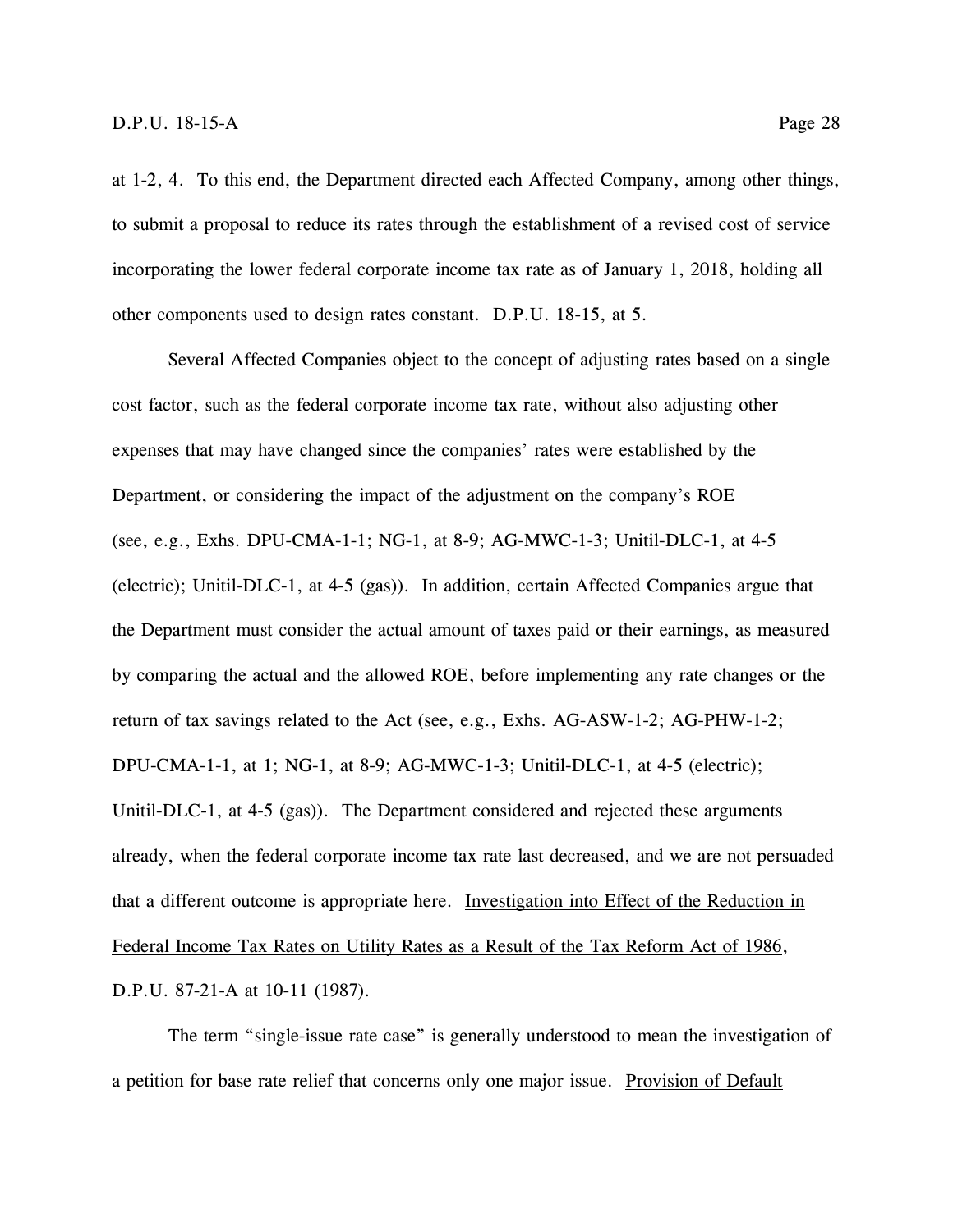Service, D.T.E. 02-40-B at 18 (2003), citing Cambridge Electric Light Company,

D.P.U. 490 at 2 (1982).While the Department is generally indisposed to single-issue rate cases, it has allowed single-issue rate adjustments in limited circumstances, including, as mentioned above, in response to a change in the federal corporate income tax rate.

D.P.U. 87-21-A at 7-12; see also Capital Recovery, D.P.U. 859, at 6 (1982) (adjustment of base rates to recover depreciation costs and expenses); D.P.U. 490, at 2 (adjustment of base rates to recover increased property tax expense). The judgment of the Department to make a single-issue rate adjustment must be exercised on a case-by-case basis in light of the exigency of the circumstances, weighing the exigency of the problem against the importance of potential relief. See Attorney General v. Department of Public Utilities, 453 Mass. 191, 201 (2009) (affirming the Department's position that single-issue rate cases are appropriate where: (1) the increase is dramatic and of such magnitude as to require the extraordinary treatment of a limited rate proceeding; and (2) a broad investigation entailed in a general base rate proceeding would burden ratepayers with rate case expense in excess of any savings that might be attained by examining additional issues).

As discussed further below, with the exception of Blackstone Gas, the Department finds that that the change in the federal corporate income tax rate is a significant, known and measurable reduction in the Affected Companies' costs of service, sufficient to rebut the presumption that rates as of January 1, 2018, are just and reasonable. D.P.U. 87-21-A at 7-8. If the cost of service reductions related to the Act are not reflected in rates to consumers, the Affected Companies would reap an inappropriate revenue windfall.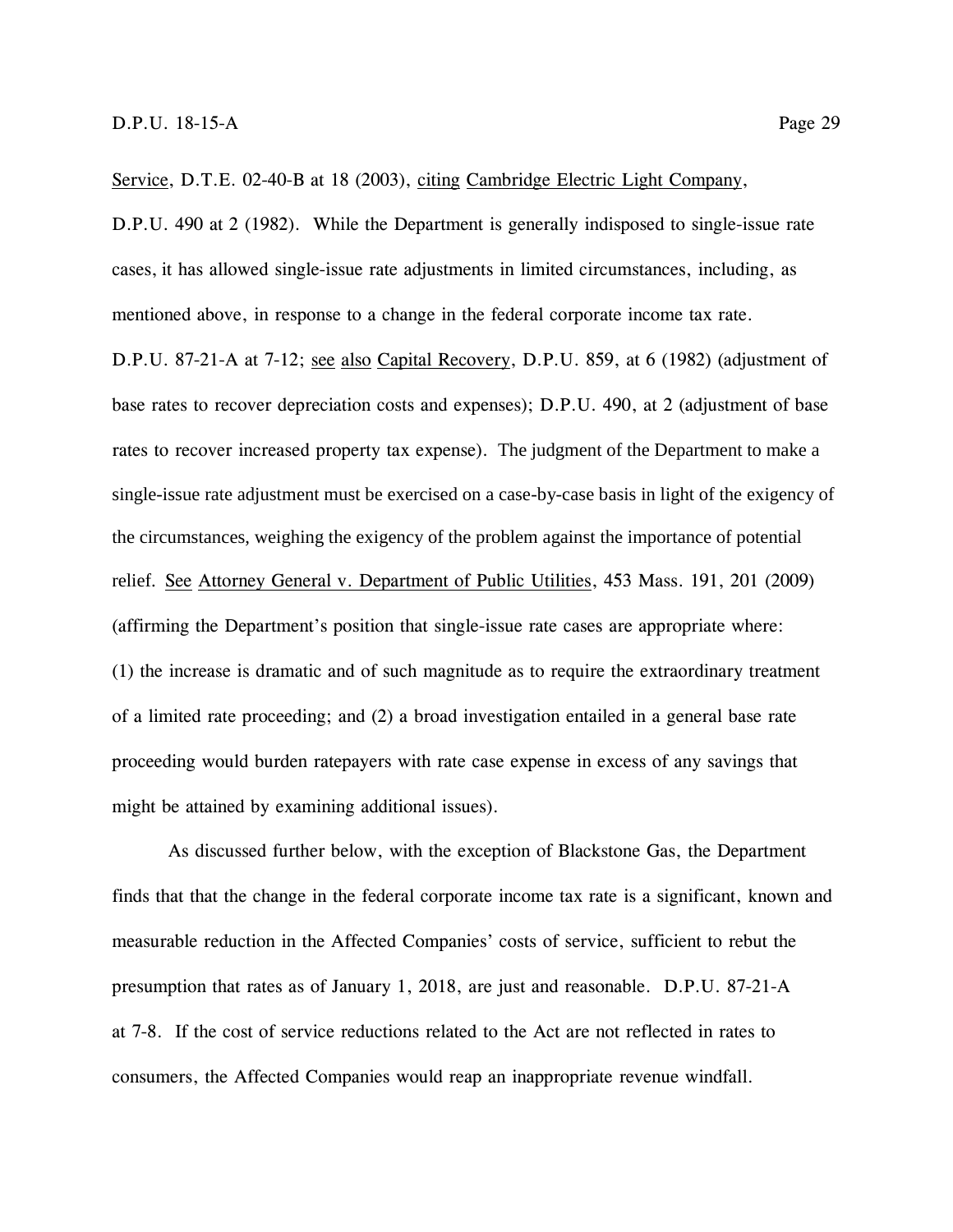D.P.U. 87-21-A at  $8.^{29}$  For these reasons, the Department finds that there is an administrative imperative to adjust rates in a timely manner.

In addition, the Department finds that the reduction in the federal corporate income tax rate to 21 percent is a generic change in the Affected Companies' costs of providing service to ratepayers and its effect can be calculated in a relatively simple, uniform way. D.P.U. 87-21-A at 7. We find a more broad-based rate proceeding would burden ratepayers with additional expense that potentially exceeds any savings resulting from the Act. Therefore, based on all of the foregoing considerations, the Department exercises its discretion to investigate and, where appropriate, require single-issue rate adjustments and tax savings refunds to account for change in the federal corporate income tax rate from 35 percent to 21 percent as of January 1, 2018.

## <span id="page-35-0"></span>C. Affected Companies' Rate Adjustments

#### 1. Agawam Springs and Pinehills Water

<span id="page-35-1"></span>Agawam Springs and Pinehills Water each argue that because it has paid no federal income taxes, it is not obligated to adjust rates as a result of the Act (Agawam Springs Response at 1; Pinehills Response at 1; Exhs. AG-ASW-1-2; DPU-ASW-1-1; AG-PWC-1-2; DPU-PWC-1-1). The Department disagrees. Regardless of the amount of federal income taxes paid by each company, both Agawam Springs and Pinehills Water are collecting rates that include an embedded federal income tax expense based on the previous tax rate of

<sup>29</sup> <sup>29</sup> This windfall is not a result of the Affected Companies' actions and, therefore, would not produce efficiency incentives.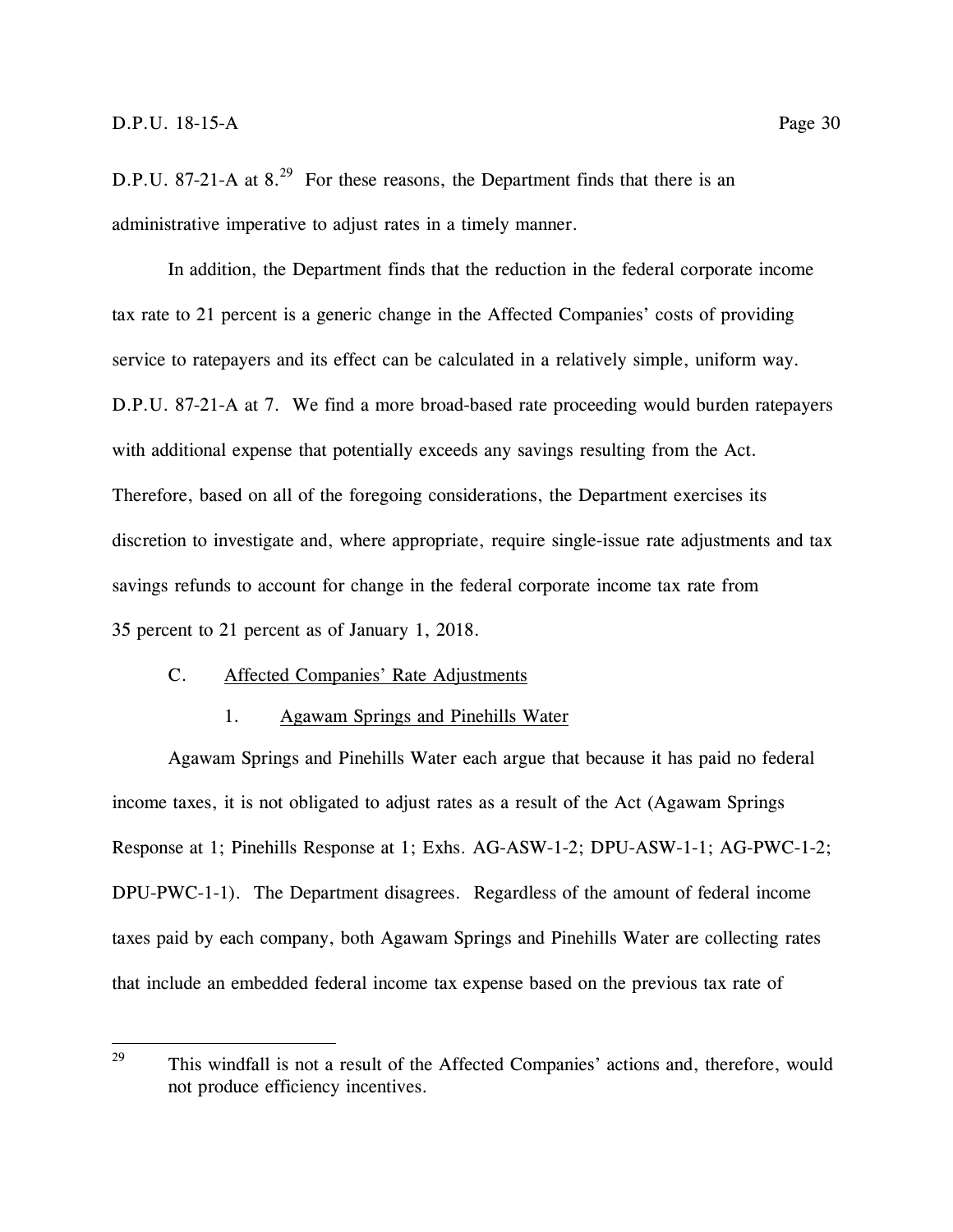34 percent (Exhs. DPU-ASW-3-1; DPU-PHW-3-1). See also Agawam Springs Water Company, D.P.U. 13-163, at 58 (2013); Pinehills Water Company, D.T.E. 01-42, at 40 (2001). The fact that each company is paying no taxes only highlights that their current rates include an excessive level of income taxes.

Further, each company claims that current lease arrangements make it inappropriate to adjust rates as a result of the Act (Agawam Springs Response at 1; Pinehills Water Response at 1; Exhs. AG-ASW-1-1; AG-ASW-1-2; AG-PWC-1-1; AG-PWC-1-2).<sup>30</sup> Agawam Springs leases its distribution assets from an affiliate company with lease payments equal to the annual cost of depreciation plus a return on the assets. D.P.U. 13-163, at 22. Agawam Springs pays a portion of its lease payment based on available revenues, with any remaining balance deferred until such a time that Agawam Water is in a position to begin repayment. D.P.U. 13-163, at 22. Pinehills Water's lease operates in a similar manner, providing for basic rent component payments intended to recover depreciation and a return on assets owned by an affiliate company, with any difference between the basic rent component and actual rent deferred for future repayment. D.T.E. 01-42, at 8-9. For each company, the income tax expense built into its distribution rates was predicated on a fully built-out system and is unaffected by the level of lease expense that may be paid from year to year. D.P.U. 13-163, at 122-130; D.T.E 01-42, at 33-41. Therefore, the Department finds that Agawam Springs'

<sup>30</sup> These lease arrangements are designed to facilitate the full build-out, over time, of the companies' distribution systems.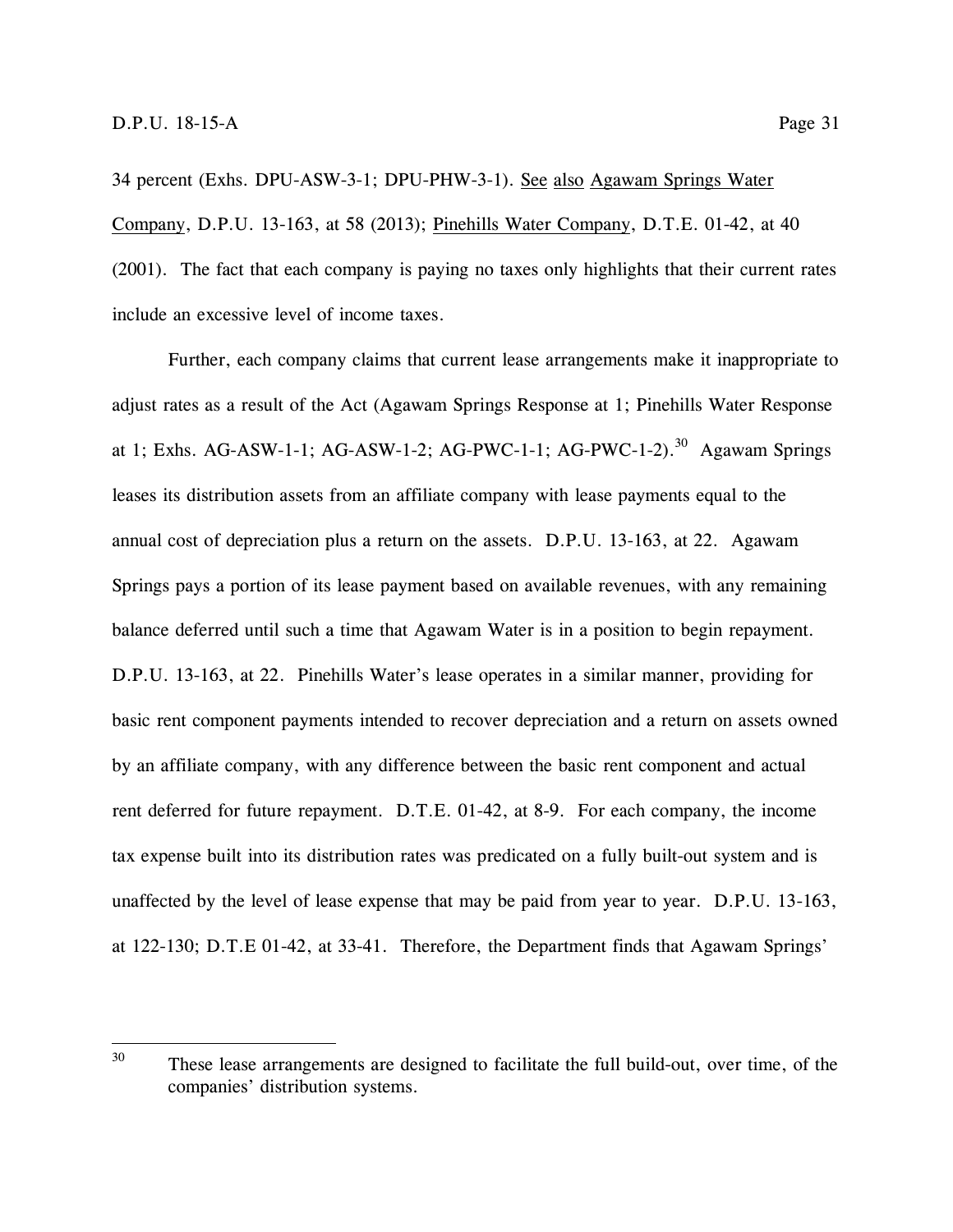and Pinehills Water's lease arrangements are not relevant to determine whether rate adjustments are required as a result of the Act.

Consistent with our discussion in Section V.B above, the Department finds that the reduction in federal corporate income tax rate as a result of the Act constitutes a significant, known and measurable change in Agawam Springs' and Pinehills Water's costs of service. The Department further finds that this change in each company's cost of service rebuts the presumption that rates as of January 1, 2018, are just and reasonable. If the cost of service reduction is not reflected in rates to consumers, Agawam Springs and Pinehills Water would reap an inappropriate revenue windfall. D.P.U. 87-21-A at 8.

Consistent with our findings above, Agawam Springs and Pinehills Water shall each adjust rates effective July 1, 2018, to include the reduction in the federal corporate income tax rate. Neither Agawam Springs nor Pinehills Water adequately responded to the Department's information requests seeking the information required to make the appropriate rate adjustment (see, e.g., Exhs. DPU-ASW-3-1; DPU-PHW-3-1). Accordingly, the Department has developed the requisite adjustments.

As discussed above, the revenue requirements determined in Agawam Springs' and Pinehills Water's most recent rate cases were based on fully built-out systems. More specifically, Agawam Springs' revenue requirement was predicated on a fully built-out system of 1,175 customers with annual operating revenues of \$1,729,657. D.P.U. 13-163, at 3-8, 122. Agawam Springs currently has only 110 customers. Pinehills Water's revenue requirement likewise was predicated on fully-built out system of approximately 2,850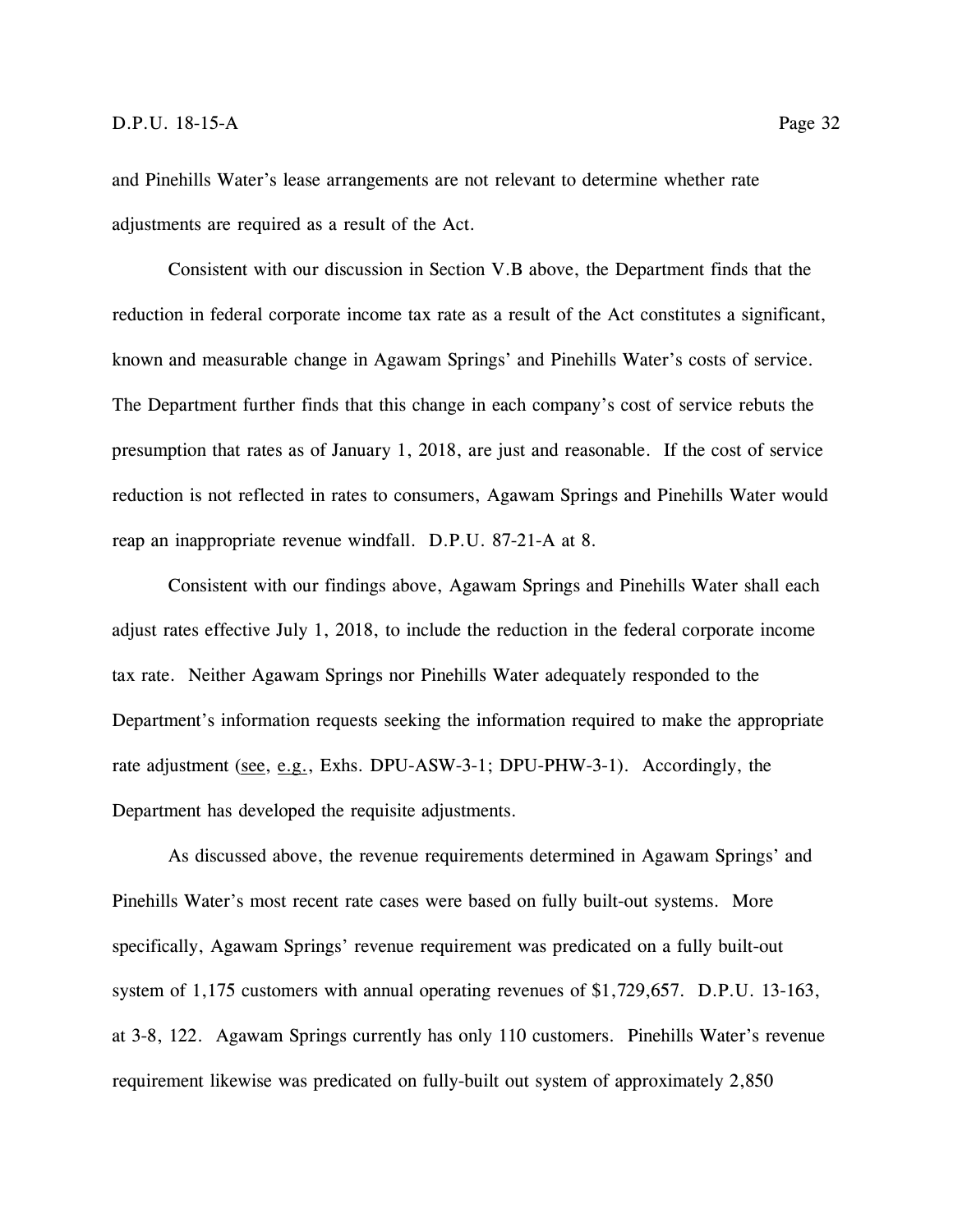customers and \$2,122,668 in annual operating revenues. D.T.E. 01-42, at 2-5, 33. Pinehills Water currently has 2,161 customers. While Agawam Springs provided tax calculations based on full buildout, its calculated gross taxable income of \$887,964 incorrectly incorporates a 34 percent federal tax rate (see Exh. DPU-ASW-3-1, Att. (a) at 5).<sup>31</sup> Because the gross taxable income calculation is an integral component of the calculation of income taxes for ratemaking purposes, the gross taxable income must be revised to recognize the lower 21 percent federal tax rate.

With respect to Pinehills Water, the Department is unable to reconcile the company's calculated reduction of \$128,256 with the revenue requirement schedules attached to the Department's Order in D.T.E. 01-42. An examination of Pinehills Water's income tax calculations indicates that this company also incorporated a 34 percent income tax rate in the calculation of gross taxable income (Cf. Exh. DPU-PHW-3-1, Att. (a) at 5; D.T.E. 01-42, at 40).

To address these issues, the Department has adjusted the cost of service approved in each company's most recent rate case by incorporating the lower federal income tax rate of 21 percent in the gross taxable income calculation and holding constant all other components used to establish the revised revenue requirement and design rates. See D.P.U. 18-15, at 5. Based on these calculations, the Department finds that Agawam Springs's revenue

<sup>31</sup> The inclusion of a 34 percent federal tax rate in the gross taxable income is apparent through comparison with the reported taxable income base of \$539,172, indicating an income tax gross-up factor of 1.6469, which is consistent with the use of a 34 percent federal income tax rate and an 8.0 percent state income tax rate.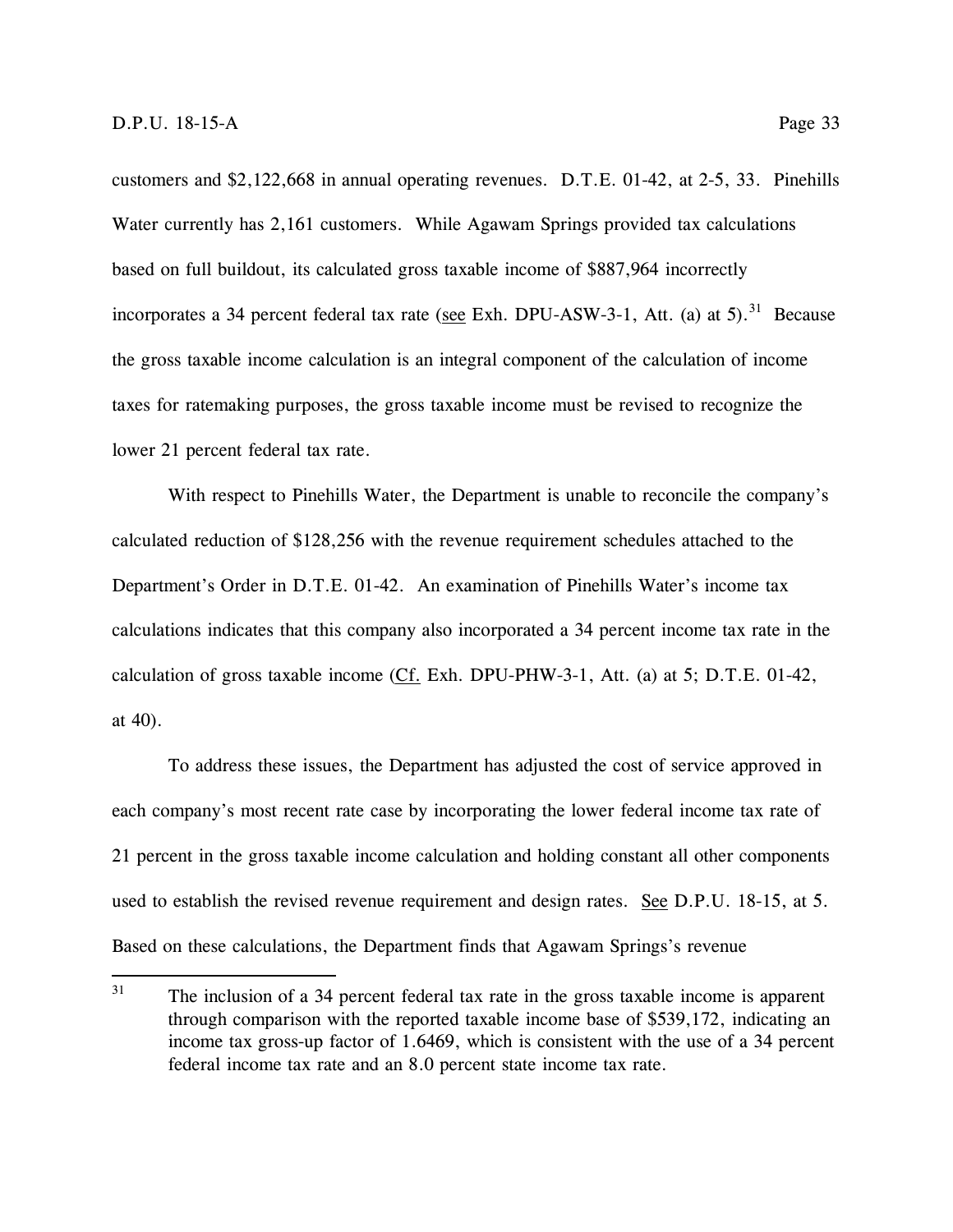requirement shall be reduced by \$146,120, or 8.45 percent, and Pinehills Water's revenue requirement shall be reduced by \$170,011, or 7.42 percent.<sup>32</sup> Agawam Springs and Pinehills Water shall implement equal percentage rate reductions across all fixed charges (e.g., customer charges, fire protection charges) and volumetric rates.

Within seven days of the date of this Order, Agawam Springs shall submit new schedules of rates and charges effective July 1, 2018, designed to decrease the company's annual water revenues by 8.45 percent from current revenues, and design all rates as set forth above. Similarly, within seven days of the date of this Order, Pinehills Water shall submit new schedules of rates and charges designed to decrease the company's annual water revenues by 7.42 percent from current revenues, and design all rates as set forth above. The Department will address the refund of any tax savings accrued from January 1, 2018 through June 30, 2018, as well as any excess ADIT, in phase two of this investigation. The companies shall continue to book these amounts as regulatory liabilities pending resolution of this investigation.

## 2. Aquarion Water

Aquarion Water has a pending rate case (i.e., D.P.U. 17-90). Aquarion Water maintains that it has reduced its proposed revenue requirement in D.P.U. 17-90 by \$152,000 to account for the lower federal corporate income tax rate as of November 1, 2018

 $32$ Based on Agawam Springs' current operating revenues of \$270,691, the Department estimates that the resulting revenue decrease for this company is \$22,982. Based on Pinehills Water's current operating revenues of \$1,647,594, the Department estimates that the resulting revenue decrease for this company is \$122,251.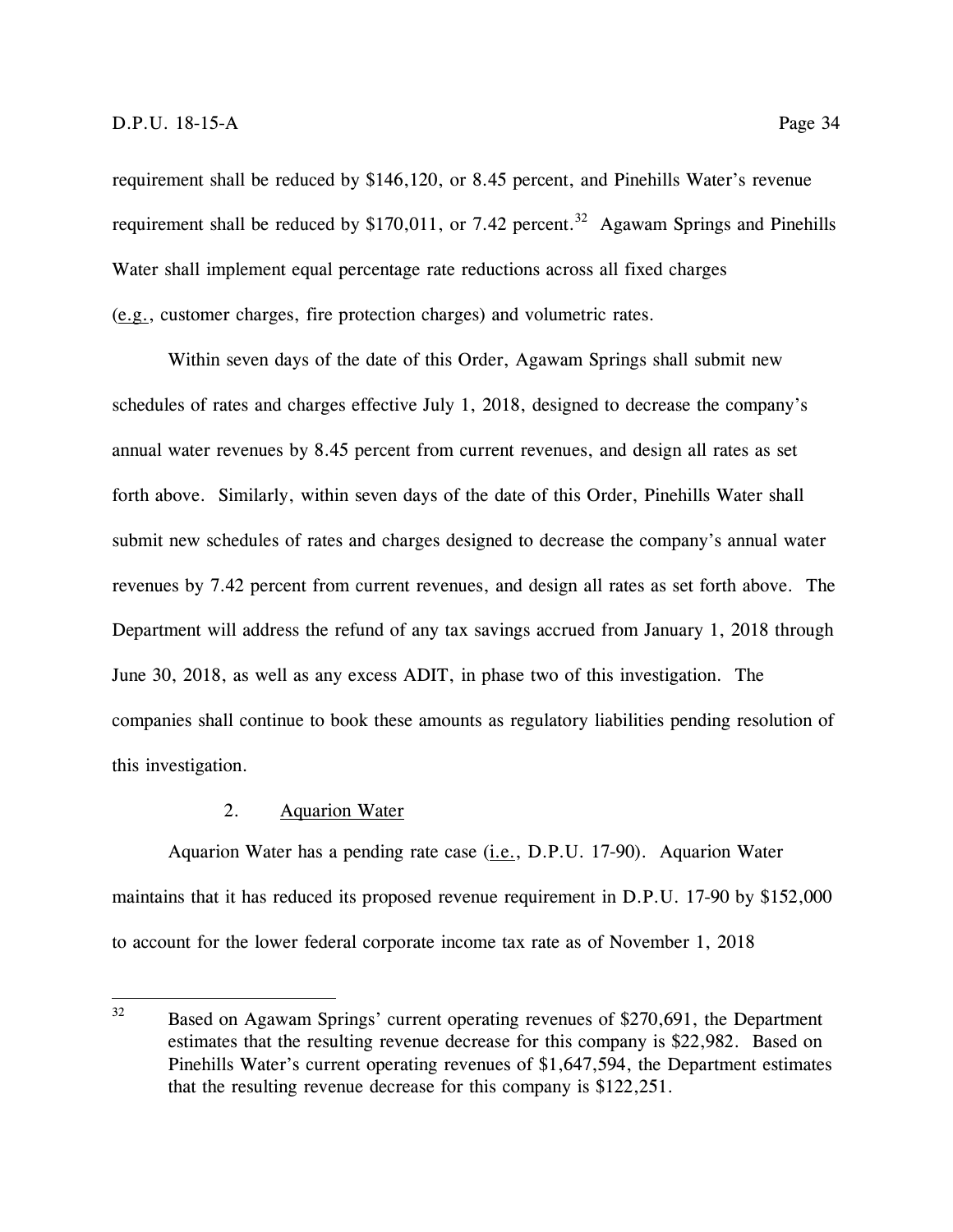(Exh. AWC-TMD-1 (Supp.) at 14 (D.P.U. 17-90)). Aquarion Water further claims that its projected effective tax rate for 2018 will be "essentially zero" and, therefore, no adjustment to rates prior to November 1, 2018, or refund to ratepayers of taxes savings as a result of the Act is warranted (Exhs. AG-AWC-1-1; DPU-AWC-1-1; AWC-TMD-1 (Supp.) at 14-15 (D.P.U. 17-90)).

Regardless of Aquarion Water's current federal income tax status, the record shows that the company's rates include an embedded federal income tax expense based on the previous tax rate of 34 percent (Exhs. DPU-AWC-3-1). See also Aquarion Water Company of Massachusetts, D.P.U. 11-43-A at 15 (2012). While Aquarion emphasizes its credit of the TPR refund to customers, the credit resulted from an IRS regulation regarding the treatment of capital-related expenditures for federal income tax purposes. Aquarion Water Company, D.P.U. 14-58, at 2 (2014). The TPR did not change the federal corporate income tax rate used to calculate the revenue requirement that underlies Aquarion Water's rates. D.P.U. 14-58, at 2; IRS Revenue Procedure 2014-16. Moreover, the TPR refund to Aquarion was associated with income tax refunds for the years 2011 through 2013, with the refunds passed back to customers in the form of a credit from January 1, 2015 through December 31, 2015. D.P.U. 14-58, at 3; Exh. DPU-2-1, Att. (D.P.U. 14-58);<sup>33</sup> Aquarion Water Company of Massachusetts, M.D.P.U. No. 2, First Revised Page 31.

<sup>33</sup> Pursuant to 220 CMR 1.10(3), the Department incorporates by reference Aquarion Water's response (including attachments) to Information Request DPU-2-1 filed in D.P.U. 14-58.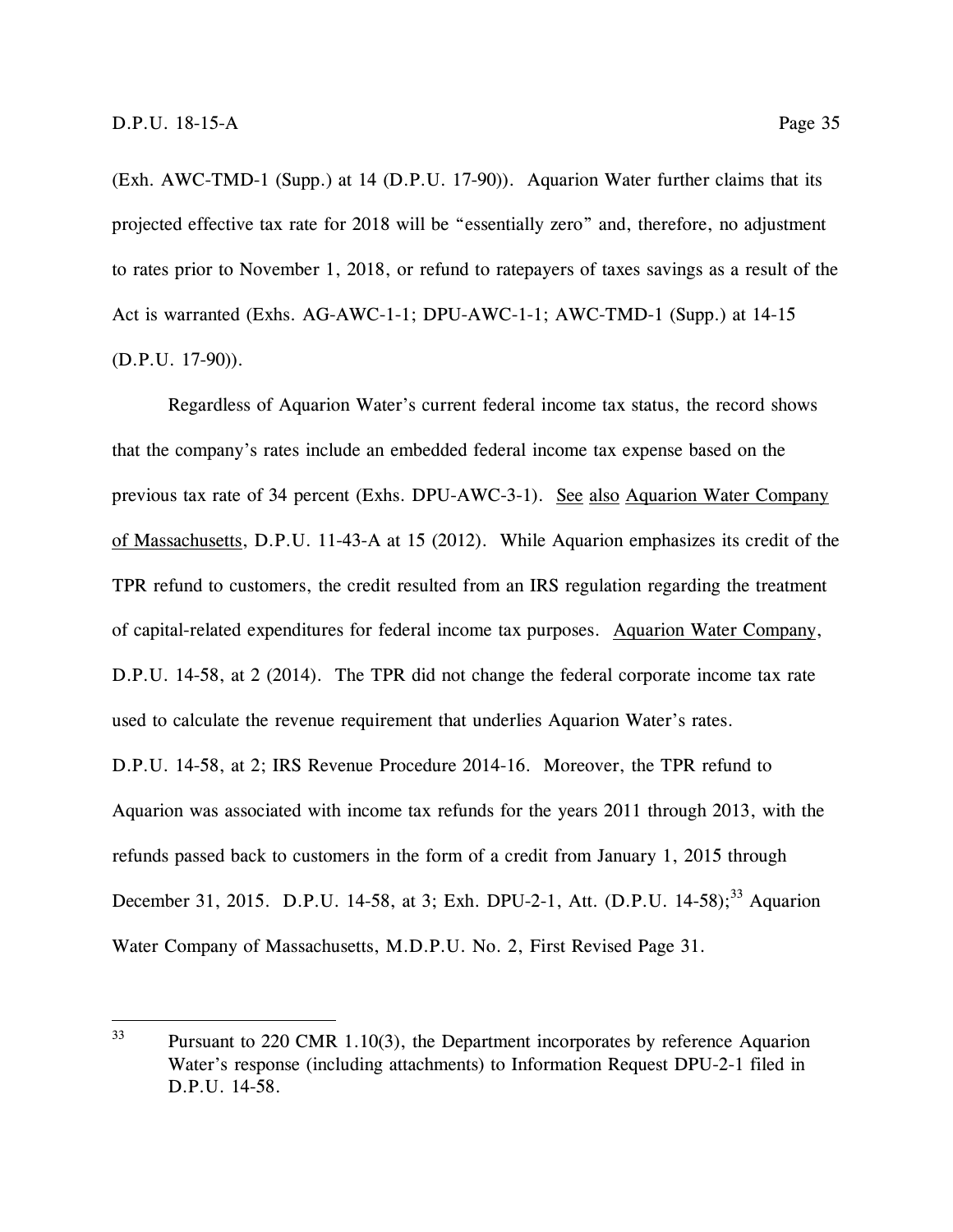Consistent with our discussion in Section V.B, above, the Department finds that the reduction in federal corporate income tax rate as a result of the Act constitutes a significant, known and measurable change in Aquarion Water's cost of service. The Department further finds that this change in Aquarion Water's cost of service rebuts the presumption that rates as of January 1, 2018, are just and reasonable. If the cost of service reduction is not reflected in rates to consumers, Aquarion Water would reap an inappropriate revenue windfall. D.P.U. 87-21-A at 8.

Aquarion Water states that it was unable to provide revised cost of service schedules or illustrative tariffs incorporating the reduction in federal income tax rates for effect July 1, 2018, and claims that because its current ROE is negative, any attempt to incorporate the reduction would "likely result in an upward rate change for customers" (Exh. DPU-AWC-3-1). Notwithstanding the company's position, it is the level of income tax incorporated in Aquarion Water's current rates, not the company's actual tax status, at issue here. Because Aquarion Water did not, the Department has adjusted the company's cost of service approved in its most recent rate case, Aquarion Water Company, D.P.U. 11-43-A (2012), by incorporating the lower federal income tax rate of 21 percent in the gross-up of taxable income calculation as provided in Schedule 8 of that Order, producing a revised gross-up factor of 1.3538. Use of this revised gross-up factor with the 21 percent federal income tax rate, while holding constant all other components used to establish the revised revenue requirement and design rates, produces a revised overall revenue requirement of \$16,153,419, a decrease of \$399,362 from the revenue requirement approved in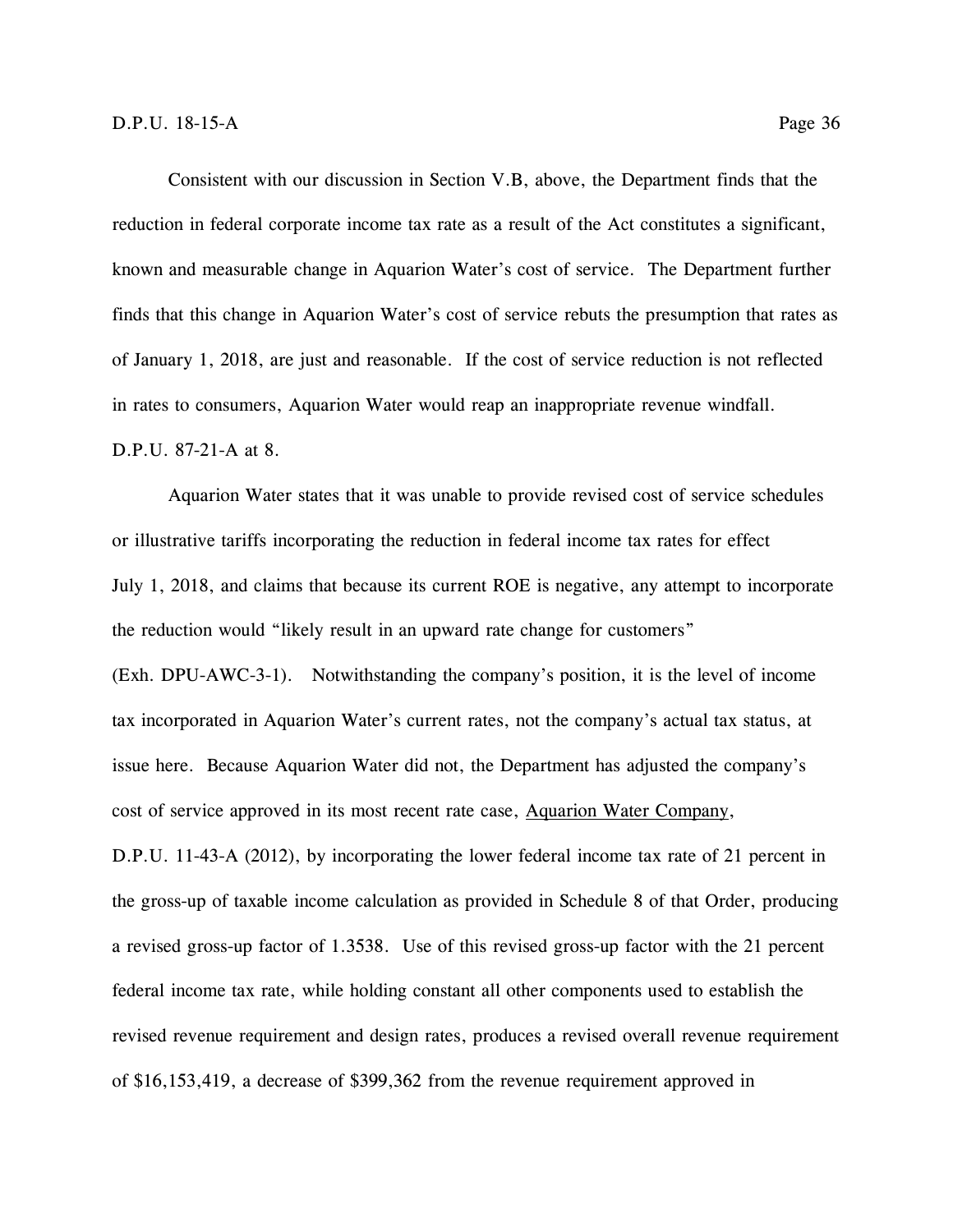D.P.U. 11-43-A. See D.P.U. 11-43-A at 15. Because Aquarion Water's water treatment plant ("WTP") surcharge calculations apply an income tax gross-up to the cash working capital components of both the lease and operating expense portions of the WTP, the Department has calculated an additional decrease of \$4,816 associated with the company's WTP surcharge. See D.P.U. 11-43-A at 17. Based on above analysis, the Department finds that Aquarion Water's revenue requirement shall be reduced by \$404,178, or 2.44 percent, to account for the impact of the Act.

Consistent with our findings above, Aquarion Water shall adjust rates effective July 1, 2018, to include the reduction in the federal corporate income tax rate. Alternately, because Aquarion Water has a pending rate case pursuant to G.L. c. 164, § 94, for rates effective November 1, 2018, the company may delay this rate change until the effective date of new rates in D.P.U. 17-90 provided the company: (1) shall book as a regulatory liability the tax savings associated with the lower federal corporate income tax expense from July 1, 2018 through the effective date of new rates, with interest at the prime rate; and (2) agrees to return the regulatory liability amount to ratepayers, with interest at the prime rate, through a distribution rate credit that will commence on the date that new rates are established in the company's pending rate case and will terminate one year from that date, unless otherwise directed by the Department.<sup>34</sup> The Department finds that allowing Aquarion Water the option to defer the return of tax savings associated with the period July 1, 2018

<sup>34</sup> <sup>34</sup> Aquarion Water shall return the entire regulatory liability to ratepayers. To the extent there is a remaining balance after a year, Aquarion Water shall book the remaining balance to Account 317, Other Unadjusted Credits.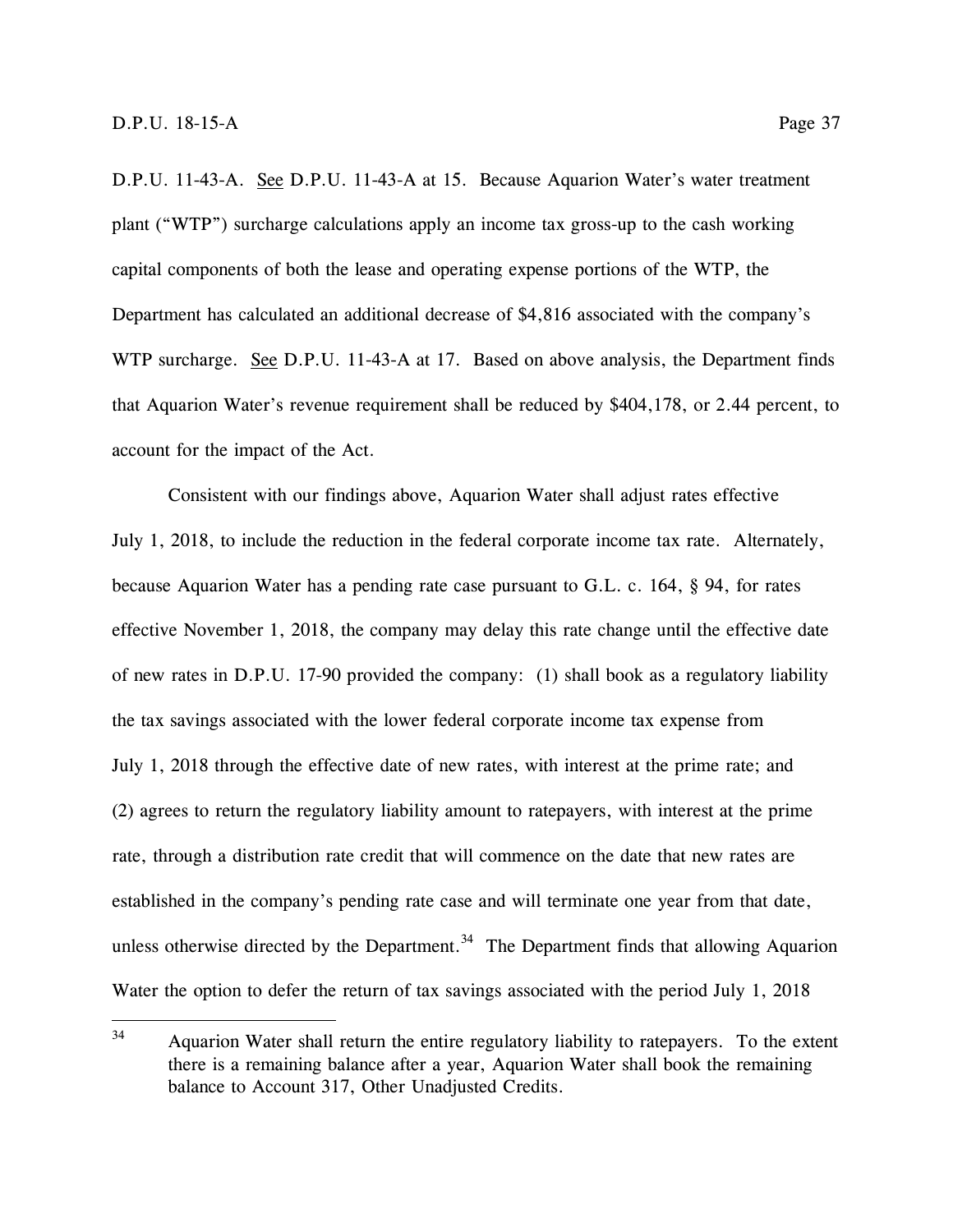through October 31, 2018, with interest at the prime rate, will ensure that ratepayers are not harmed by a delay in the implementation of the tax change beyond July 1, 2018, and is otherwise in the public interest because it will minimize the number and magnitude of rate changes experienced by customers. D.P.U. 18-15, at 6 n.9.

Within seven days of the date of this Order, Aquarion Water shall: (1) submit new schedules of rates and charges effective July 1, 2018, designed to decrease its annual water revenue requirement by \$404,178, and shall design new rates based on the rate design approved in the company's most recent base rate case; or (2) notify the Department that it intends to defer the July 1, 2018 rate change, fully consistent with all conditions described above. The Department will address the refund of any tax savings accrued from January 1, 2018 through June 30, 2018, as well as excess ADIT in phase two of this investigation. Aquarion Water shall continue to book these amounts as regulatory liabilities pending resolution of the investigation.

#### 3. Bay State

Bay State has a pending rate case  $(i.e., D.P.U. 18-45)$ . Bay State asserts that it incorporated the lower federal income tax rate into its proposed base distribution rates in D.P.U. 18-45 (see Exh. CMA/TLS-1, at 22 (D.P.U. 18-45)). In particular, Bay State proposes to implement a revenue requirement that, because of the Act, is \$17.4 million lower than it otherwise would have been, on March 1, 2019, the effective date of any new base distribution rates approved in D.P.U. 18-45 (Exh. CMA/TLS-1, at 22 (D.P.U. 18-45)). Further, Bay State proposes to refund to ratepayers approximately \$12.55 million in tax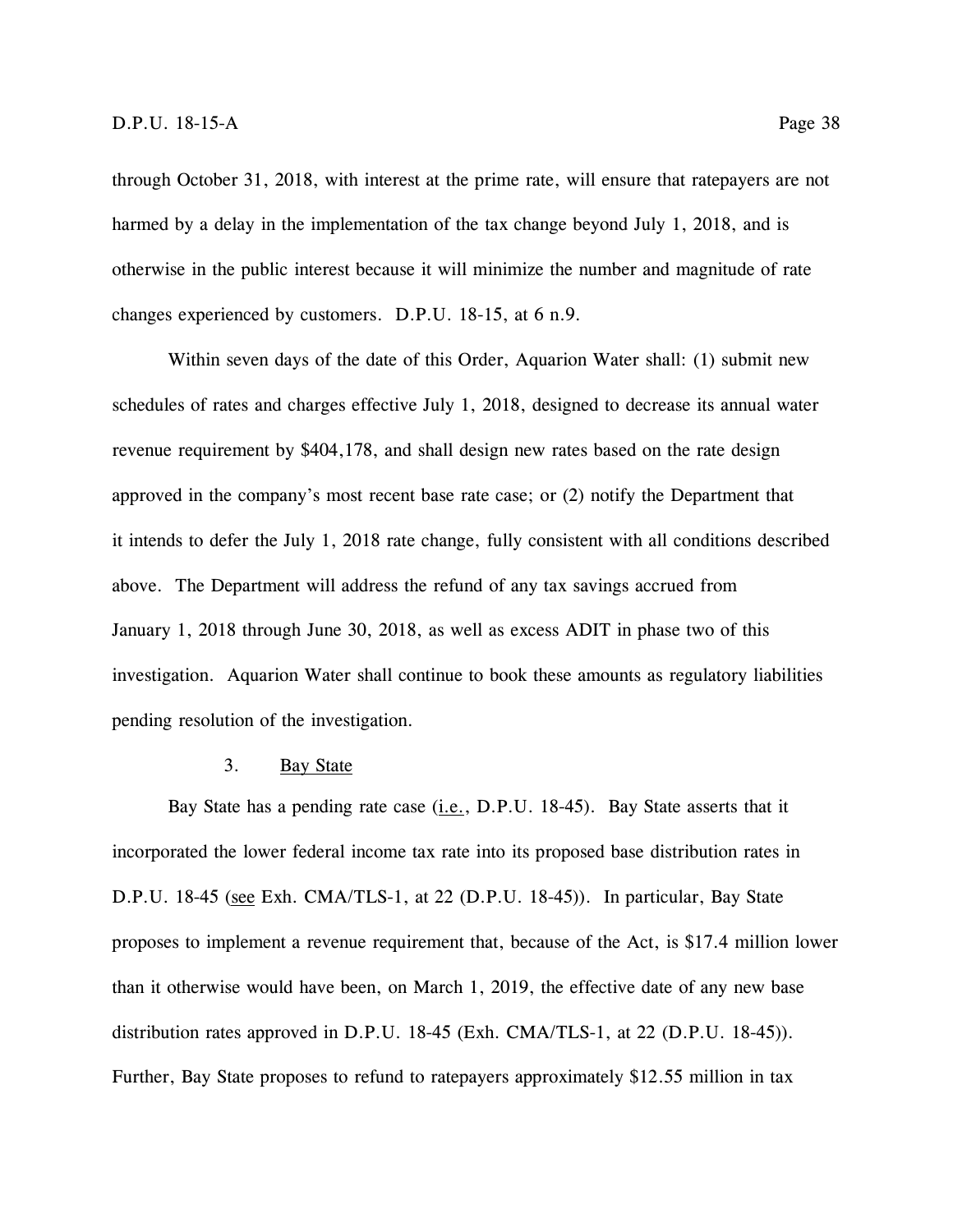savings from the period January 1, 2018 through February 28, 2019, with interest at the prime rate (Exhs. DPU-CMA-1-1, at 2; CMA/MJB-3, Sch. MJB 3-5 at 2, 3  $(D.P.U. 18-45)$ .<sup>35</sup> Bay State proposes to return the majority of these amounts through a distribution rate credit that would be in effect from March 1, 2019 through April 30, 2020, with the remaining \$247,000, associated with the company's local production and storage function, to be refunded through the company's 2019 off-peak CGAC filing (see Exh. CMA/MJB-3, at 17-18 (D.P.U. 18-45)).

The record shows that Bay State's rates include an embedded federal income tax expense based on the previous tax rate of 35 percent (Exhs. DPU-CMA-1-1; Attachment AG-CMA-1-1 (B); CMA/TLS-2, Schs. TLS-2.1, 3, 11, 13 at 8 (D.P.U. 18-45)). Consistent with our discussion in Section V.B above, the Department finds that the reduction in federal corporate income tax rate as a result of the Act constitutes a significant, known and measurable change in Bay State's cost of service. The Department further finds that this change in Bay State's cost of service rebuts the presumption that rates as of January 1, 2018, are just and reasonable.

The Department appreciates the comprehensive nature of Bay State's proposal and, notwithstanding the contingent nature of its proposal to return the tax savings, its willingness to ensure that its ratepayers receive the full benefits of the Act. The Department allows Bay

 $35<sup>5</sup>$ <sup>35</sup> Bay State asserts that its proposal to refund tax savings to customers, with interest, for the period starting January 1, 2018, is contingent upon Department approval of its proposal to defer any Act-related rate changes until March 1, 2019 (Exh. DPU-BSG-1-1).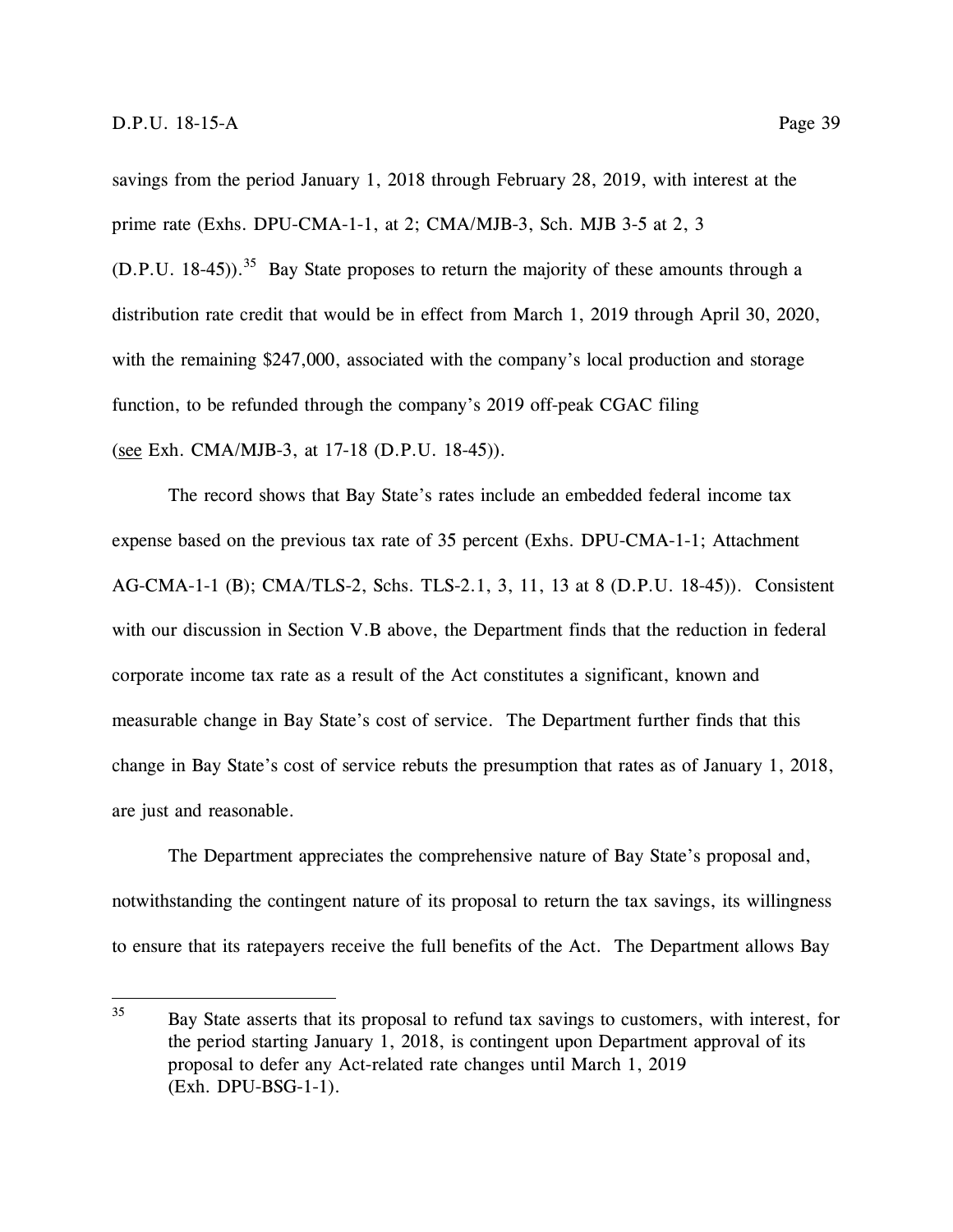State's proposal to: (1) defer the implementation of the tax rate change on rates until the effective date of new rates in D.P.U. 18-45; and (2) return to ratepayers the amounts associated with tax savings from the period January 1, 2018 through February 28, 2019, with interest at the prime rate (Exhs. DPU-CMA-1-1, at 2; CMA/TLS-1, at 22 (D.P.U. 18-45);

CMA/MJB-3, Sch. MJB 3-5 at 2, 3 (D.P.U. 18-45)). We find that this proposal will ensure that ratepayers receive the full benefit of the reduction in the federal income tax rate. Further, we find that Bay State's proposal will ensure that ratepayers are not harmed by a delay in the implementation of the tax change beyond July 1, 2018, and is otherwise in the public interest because it will minimize the number and magnitude of rate changes experienced by customers. D.P.U. 18-15, at 6 n.9. The Department will address the treatment of excess ADIT in phase two of this investigation.

### 4. Berkshire Gas

Berkshire Gas has a pending rate case (i.e., D.P.U. 18-40). Berkshire Gas states that its proposed revenue requirement in D.P.U. 18-40 reflects the lower federal corporate income tax rate as well as the refund of approximately \$975,000, including a tax gross-up, in tax savings for the 15-month period between January 1, 2018 and March 31, 2019 (Exh. BGC-DSD/AD-1, at 31, 33 (D.P.U. 18-40)). Berkshire Gas proposes to return this amount to customers, with carrying costs, over a five-year amortization period that commences April 1, 2019 (Berkshire Gas Response at 1; BGC-DSD/AD-1, at 31, 33-34 (D.P.U. 18-40)).

The record shows that Berkshire Gas' rates include an embedded federal income tax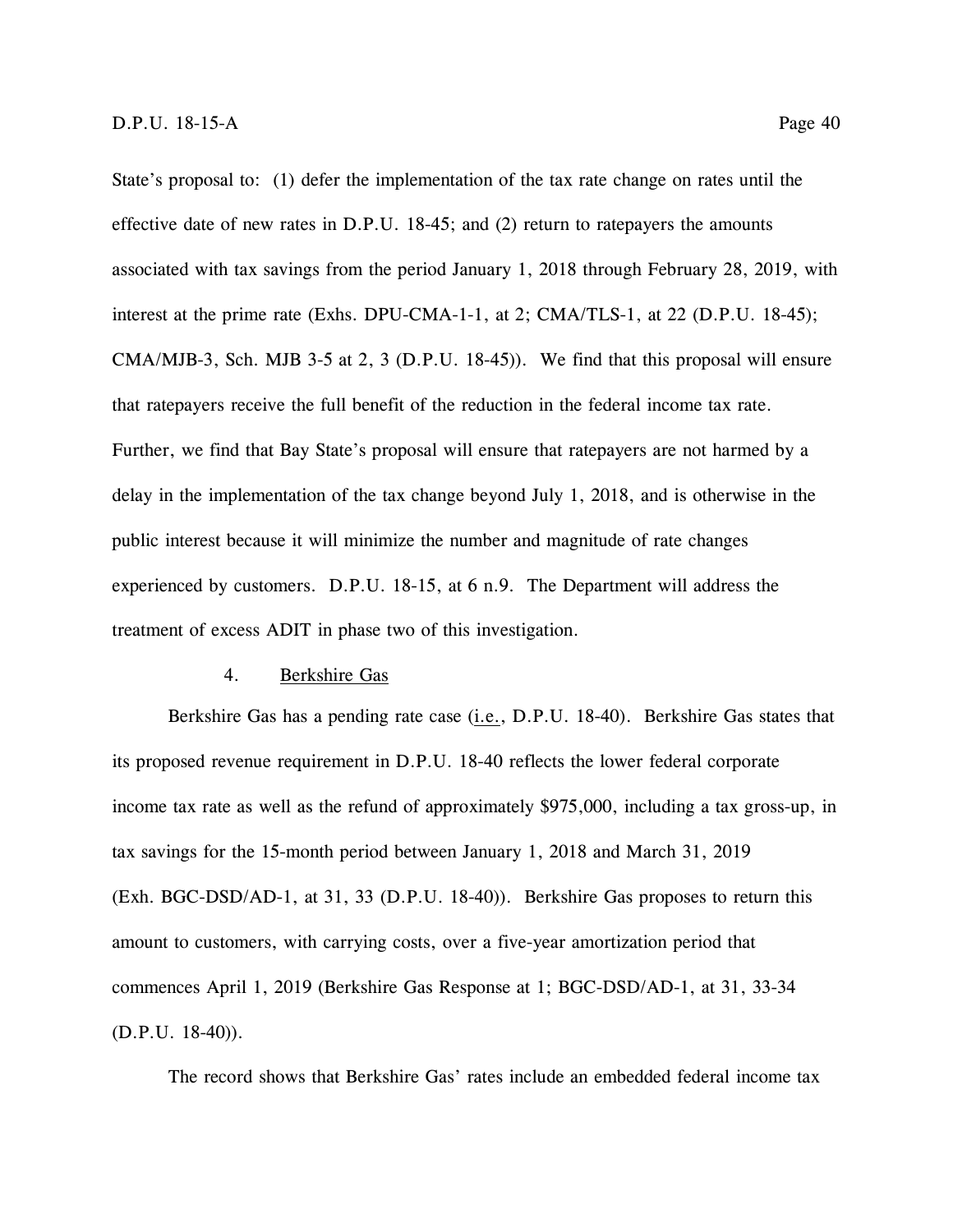expense based on a tax rate of 34 percent (see Attachment AG-BGC-1-2, at 8). Consistent with our discussion in Section V.B above, the Department finds that the reduction in federal corporate income tax rate as a result of the Act constitutes a significant, known and measurable change in Berkshire Gas' cost of service. The Department further finds that this change in Berkshire Gas' cost of service rebuts the presumption that rates as of January 1, 2018, are just and reasonable.

The Department appreciates the comprehensive nature of Berkshire Gas' proposal and its willingness to ensure that its ratepayers receive the full benefits of the Act. The Department allows Berkshire Gas to: (1) defer the implementation of the tax rate change on rates until the effective date of new rates in D.P.U. 18-40; and (2) return to ratepayers the amounts associated with tax savings from the period January 1, 2018 through March 31, 2019, with interest at the prime rate (Berkshire Gas Response at 1; BGC DSD/AD-1, at 31, 33-34 (D.P.U. 18-40)).<sup>36</sup> On this last point, Berkshire Gas proposes to return these funds over a five-year period. The Department finds that this proposed amortization period is not commensurate with the period of tax savings to which ratepayers are entitled. See Fitchburg Gas and Electric Light Company, D.T.E. 99-66-A at 29 (2001). Instead, Berkshire Gas shall return these funds through distribution rate credit that will commence on the date that new rates are established in the company's pending rate case and will terminate

<sup>36</sup> Although Berkshire Gas proposes to return these deferred amounts "with interest," it did not specify the interest rate (Berkshire Gas Response at 1). The Department finds that it is appropriate to apply the prime rate as a carrying charge to such balances.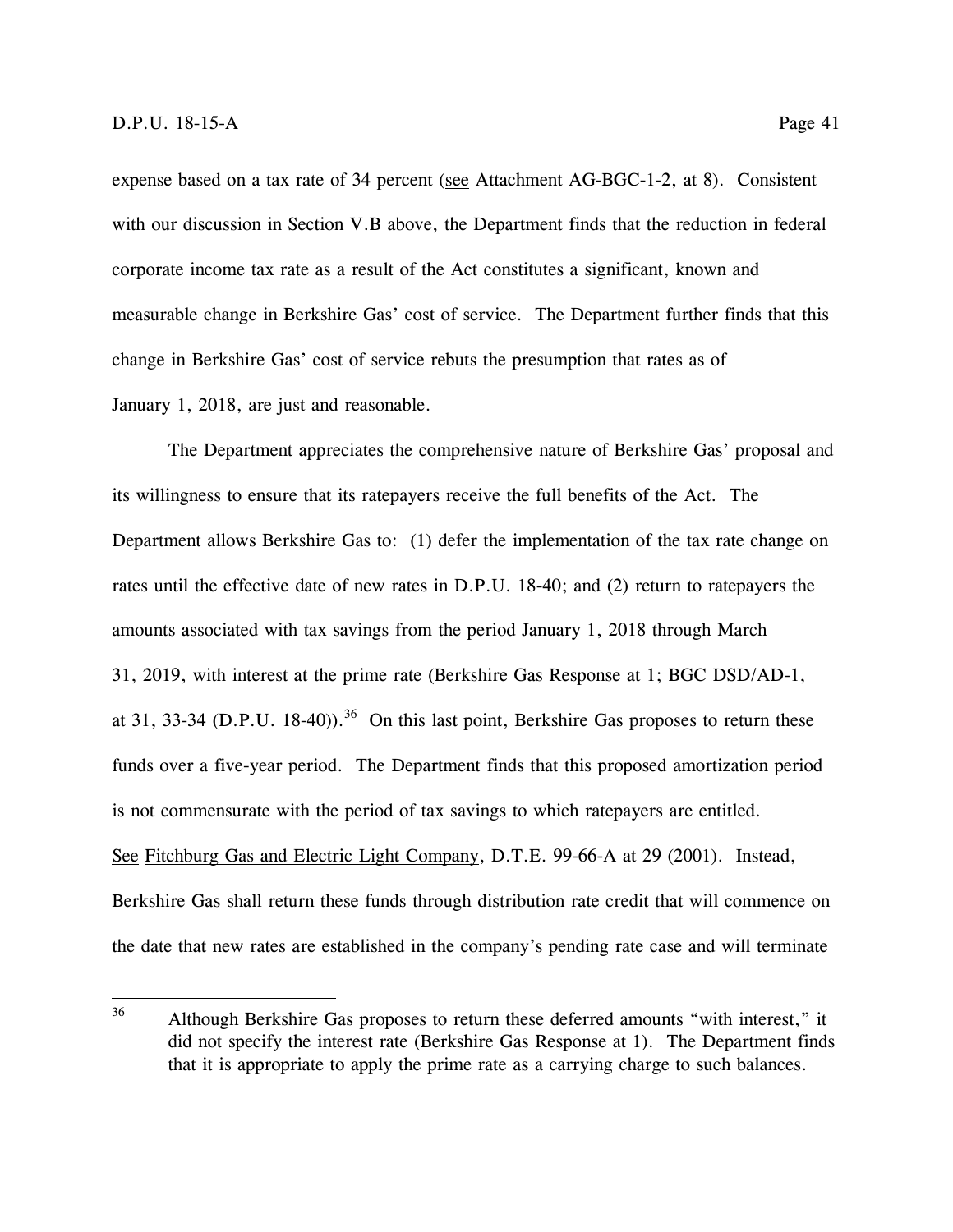15 months from that date, unless otherwise directed by the Department.

requirement in D.P.U. 18-40 and as well as in the instant docket.

Further, in calculating the tax savings associated with the period from January 1, 2018 through March 31, 2019, Berkshire Gas incorporated a change in state income taxes (Exh. BGC-DSD/AD-1, at 33 (D.P.U. 18-40)). The Department finds that this adjustment is inconsistent with the Department directive in D.P.U. 18-15, at 5, to establish a revised cost of service "incorporating the lower federal corporate income tax rate as of January 1, 2018, and holding all other components used to design rates constant" (emphasis added). Therefore, Berkshire Gas shall use a state income tax rate of 6.5 percent when calculating tax savings for the period January 1, 2018 through March 31, 2019.<sup>37</sup> Berkshire Gas shall file schedules showing this revised calculation and resulting adjustment to its proposed revenue

Based on the above considerations, we find that Berkshire Gas' proposal, as revised herein, will ensure that ratepayers receive the full benefit of the reduction in the federal income tax rate. Further, we find that Berkshire Gas' proposal will ensure that ratepayers are not harmed by a delay in the implementation of the tax change beyond July 1, 2018, and is otherwise in the public interest because it will minimize the number and magnitude of rate changes experienced by customers. D.P.U. 18-15, at 6 n.9. The Department will address the treatment of excess ADIT in phase two of this investigation.

<sup>37</sup> The change in the state income tax rate will be incorporated in the revenue requirement used to develop new base distribution rates in D.P.U. 18-40.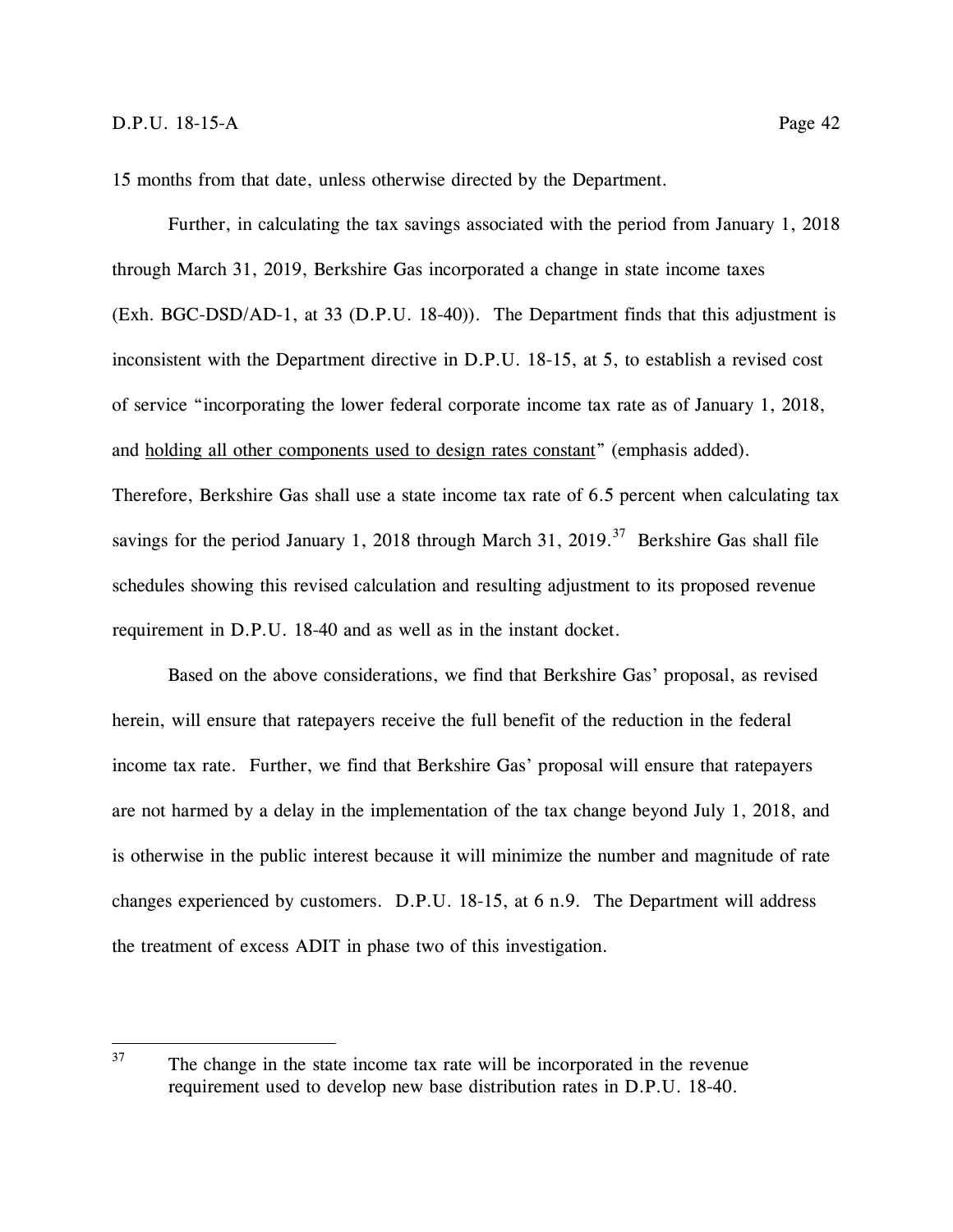## 5. Blackstone Gas

As noted above in Section III.C.5, Blackstone Gas seeks a waiver from the directives set forth in D.P.U. 18-15. The Department received no comments addressing Blackstone Gas' waiver request.

The record shows that Blackstone Gas' current embedded federal corporate income tax rate is 21.53 percent (Exh. Blackstone-MW-1, at 11). See also Blackstone Gas Company, D.P.U. 13-53 (2013) (Schedule 8). The Department finds that a downward adjustment by 0.53 percent to a 21.00 percent tax rate would result in a nominal reduction in the company's overall revenue requirement, such that the impact on ratepayers would be de minimis. Unlike the other Affected Companies, the Department finds that the reduction in the federal corporate income tax rate as a result of the Act does not constitute a significant, known and measurable change in Blackstone Gas' cost of service that is sufficient to rebut the presumption that its rates as of January 1, 2018, are just and reasonable.

For these reasons, the Department approves Blackstone Gas' request for a waiver from the requirements in D.P.U. 18-15 to adjust rates effective July 1, 2018, and to refund any tax savings accrued between January 1, 2018 and June 30, 2018 as a result of the Act. The Department will address the treatment of excess ADIT in Blackstone Gas' next rate case.<sup>38</sup> Based on these considerations, Blackstone Gas is no longer required to participate in the instant investigation.

<sup>38</sup> Blackstone Gas has not yet filed its Annual Return for 2017 and, therefore, the company did not provide an ADIT balance as of December 31, 2017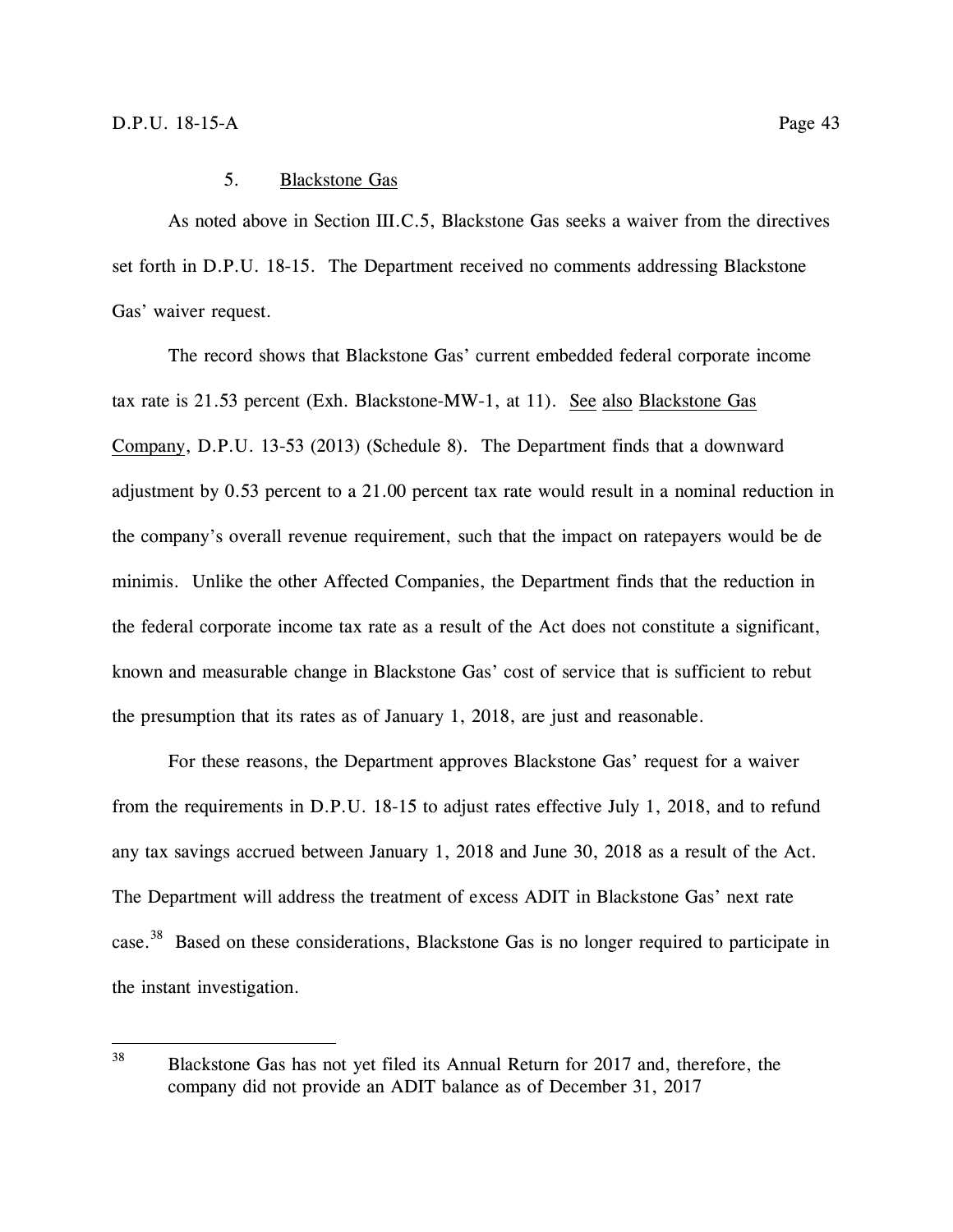$\overline{a}$ 

## 6. Liberty Utilities

As described above, Liberty Utilities proposes to incorporate the current corporate income tax rate in its base distribution rates beginning July 1, 2018. To this end, Liberty Utilities calculates a revenue requirement reduction of \$929,098 (Exhs. LU-JMS-1, at 5-6; Attachment AG-LU-1-2 (corrected)). Liberty Utilities states that \$48,147 of this amount is associated with the company's local storage and production function and, therefore, proposes to bill it as a component of the CGAC (Exh. LU-JMS-1, at 6). The company proposes to allocate the remaining \$880,951 as a reduction among the customer charge and volumetric base rates for the various customer classes (Exh. LU-JMS-1, at 6). Liberty Utilities also proposes to revise its target revenues in its decoupling mechanism factors so that the application of those factors on an ongoing basis will not have the effect of "undoing" the reduction in the base rates (Exh. LU-JMS-1, at 6).

The record shows that Liberty Utilities' rates include an embedded federal income tax expense based on a tax rate of 34 percent (Exhs. Attachment AG-LU-1-1, at 42; AG-LU-1-2, at 1, 10 (corrected)). Consistent with our discussion in Section V.B above, the Department finds that the reduction in federal corporate income tax rate as a result of the Act constitutes a significant, known and measurable change in Liberty Utilities' cost of service. The

(Exh. AG-Blackstone-1-4). Given the company's embedded federal corporate income tax rate of 21.53 percent, we find any excess ADIT is likely to be de minimis. Accordingly, the Department finds that it would be more efficient to examine this issue as part of the company's next rate case, rather than requiring the company to continue to incur expenses participating in the instant docket.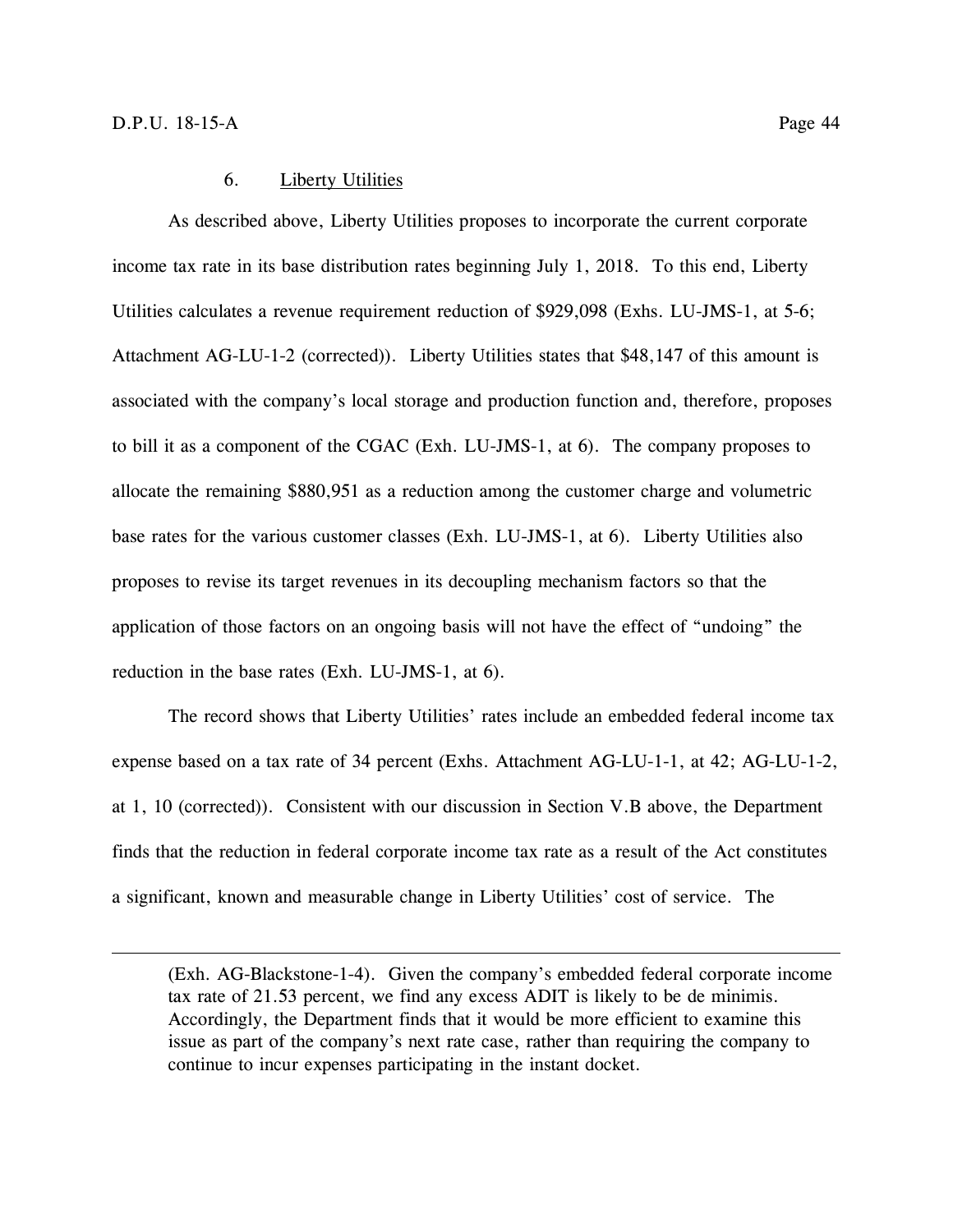Department further finds that this change in Liberty Utilities' cost of service rebuts the presumption that rates as of January 1, 2018, are just and reasonable.

With respect to the company's proposal to adjust its rates starting July 1, 2018, the Department has reviewed Liberty Utilities' revenue requirement calculations and finds them to be accurate (Exhs. LU-JMS-1, at 5-6; Attachment AG-LU-1-2 (corrected)). Further, we find that Liberty Utilities' proposed allocation method is consistent with the method used in company's last rate case, Liberty Utilities (New England Natural Gas Company) Corp. d/b/a Liberty Utilities, D.P.U. 15-75 (2016) (Exh. LU-JMS-1, at 5-6). Finally, we direct Liberty Utilities to make all necessary adjustments to its revenue decoupling mechanism to incorporate the \$929,098 revenue requirement reduction. Accordingly, based on the above findings, the Department approves Liberty Utilities' proposal to adjust rates effective July 1, 2018.

Within seven days of the date of this Order, Liberty Utilities shall submit new schedules of rates and charges effective July 1, 2018, designed to decrease its annual gas revenue requirement by \$929,098. Liberty Utilities shall design new rates consistent with the findings in this Order. The Department will address the refund of any tax savings accrued from January 1, 2018 through June 30, 2018, as well as excess ADIT in phase two of this investigation. Liberty Utilities shall continue to book these amounts as regulatory liabilities pending resolution of this investigation.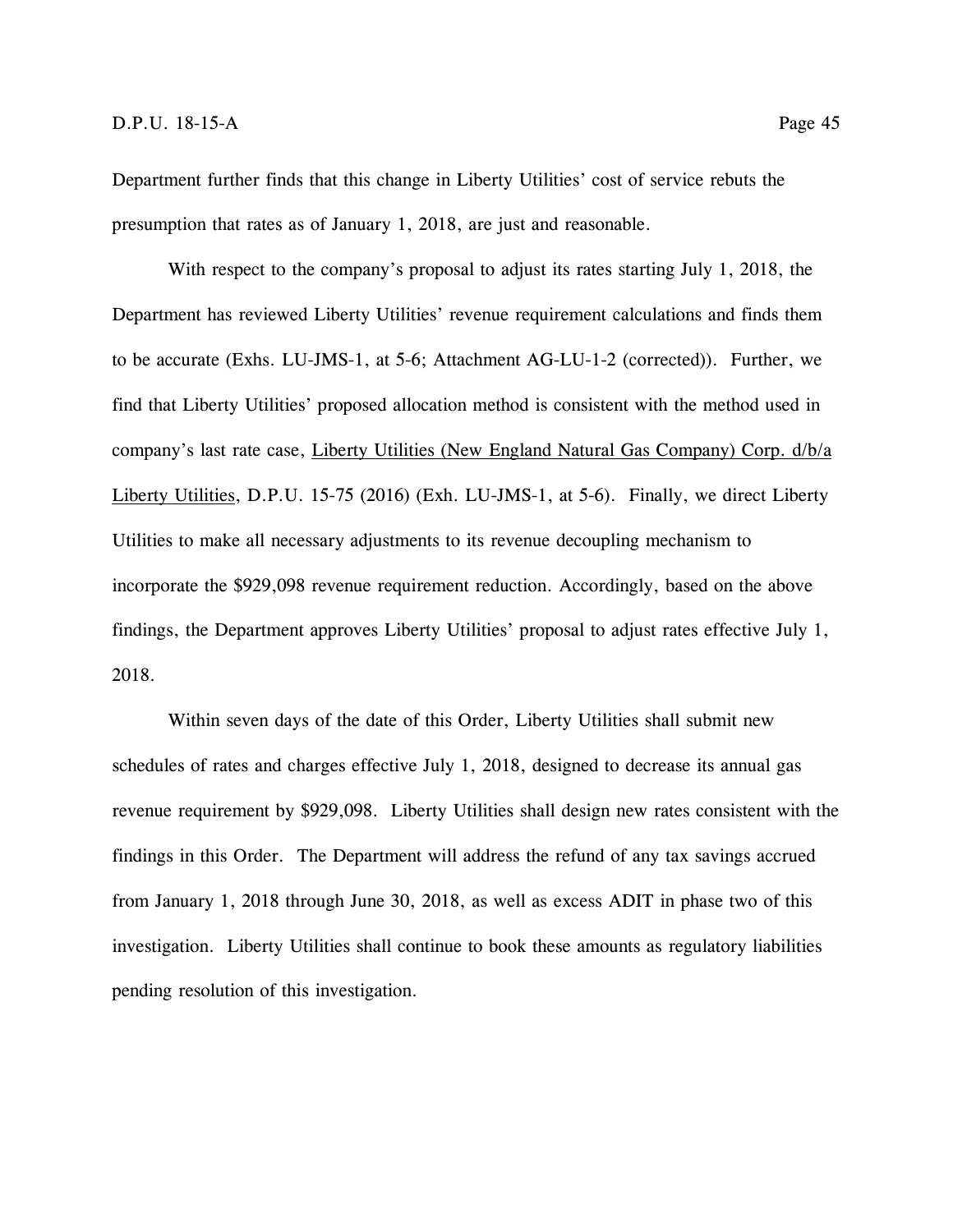## 7. Milford Water

Milford Water has a pending rate case (*i.e.*, D.P.U. 17-107). Milford Water maintains that it has reduced its proposed revenue requirement in D.P.U. 17-107 by \$332,500 to account for the lower federal corporate income tax rate for rates effective September 1, 2018 (Exh. DPU 3-37, Att. (b) at 9 (D.P.U. 17-107)).

Milford Water contends that no further adjustment as a result of the Act is necessary (Exh. DPU-MWC-3-1). The Department disagrees. The record shows that Milford Water is collecting rates that include an embedded federal income tax expense based on a tax rate of 34 percent (Attachment AG-MWC-1-2, at 8). See also Milford Water Company, D.P.U. 12-86-A at 15 (2013); Milford Water Company, D.P.U. 12-86, at 245 (2013).

Consistent with our discussion in Section V.B above, the Department finds that the reduction in federal corporate income tax rate as a result of the Act constitutes a significant, known and measurable change in Milford Water's cost of service. The Department further finds that this change in Milford Water's cost of service rebuts the presumption that rates as of January 1, 2018, are just and reasonable. If the cost of service reduction is not reflected in rates to consumers, Milford Water would reap an inappropriate revenue windfall.

D.P.U. 87-21-A at 8.

While Milford Water provided illustrative bill impacts and tariffs in response to discovery, the company did not provide the underlying calculations supporting the adjustment (Exh. DPU-MWC-3-1, Att.). Therefore, the Department has no basis on which to evaluate the company's calculations. To address this omission, the Department has adjusted the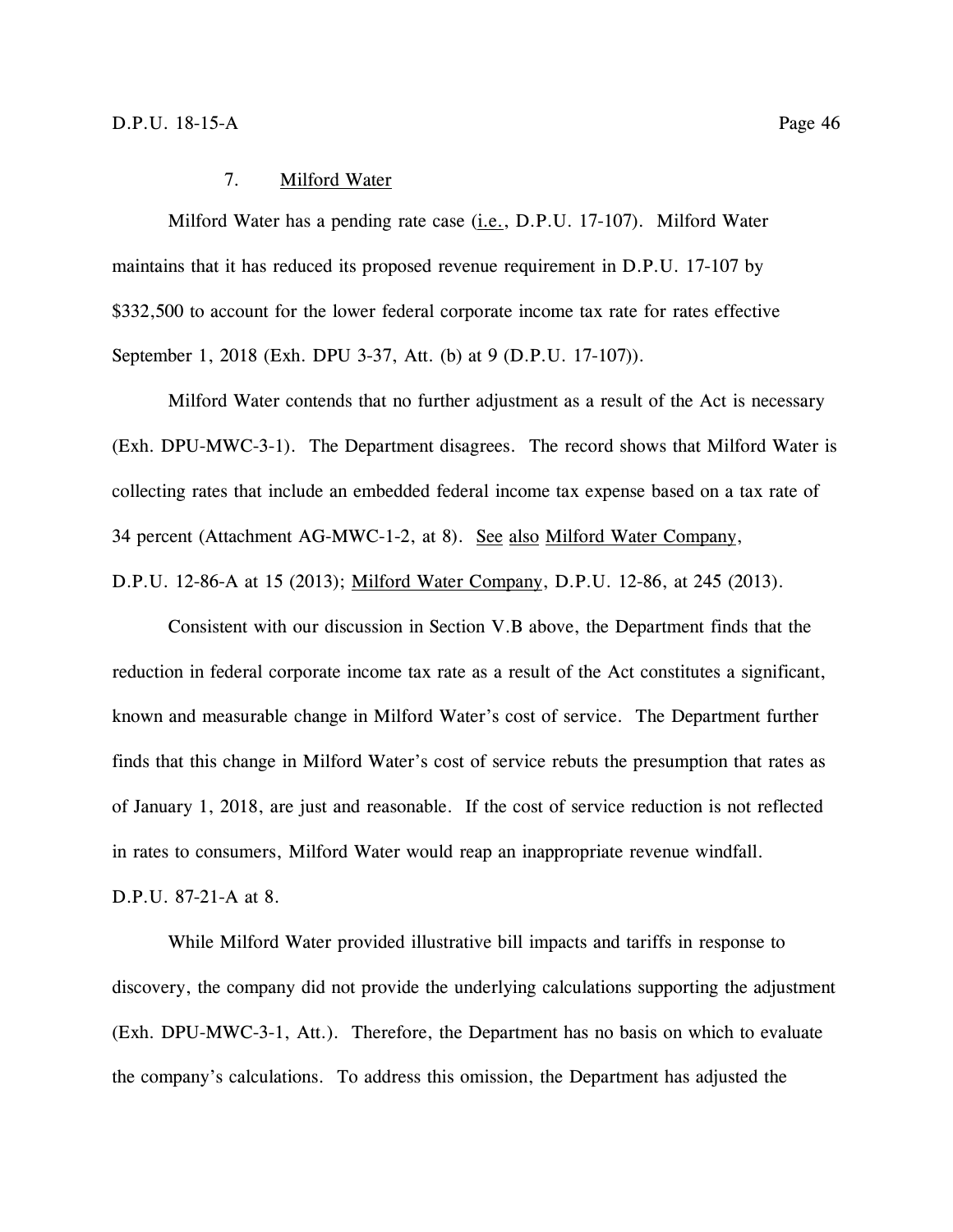company's cost of service approved in its most recent rate case (i.e., D.P.U. 12-86-A) by incorporating the lower federal income tax rate of 21 percent in the gross-up of taxable income factor as provided in Schedule 8, producing a revised gross-up factor of 1.3538. See D.P.U. 12-86-A at 15. Use of this revised gross-up factor combined with the 21 percent federal income tax rate, while holding constant all other components used to establish the revised revenue requirement and design rates, produces a revised overall revenue requirement of \$6,856,711, a decrease of \$226,183, or 3.19 percent, from the revenue requirement approved in D.P.U. 12-86-A. See D.P.U. 12-86-A at 15.

Consistent with our findings above, Milford Water shall adjust rates effective July 1, 2018, to include the reduction in the federal corporate income tax rate. Alternately, because Milford Water has a pending rate case pursuant to G.L. c. 164, § 94, for rates effective September 1, 2018, the company may delay this rate change until the effective date of new rates in D.P.U. 17-107 provided the company: (1) shall book regulatory liability the tax savings associated with the lower federal corporate income tax expense from July 1, 2018 through the effective date of new rates, with interest at the prime rate; and (2) agrees to return the regulatory liability amount to ratepayers, with interest at the prime rate, through a distribution rate credit that will commence on the date that new rates are established in the company's pending rate case and will terminate one year from that date, unless otherwise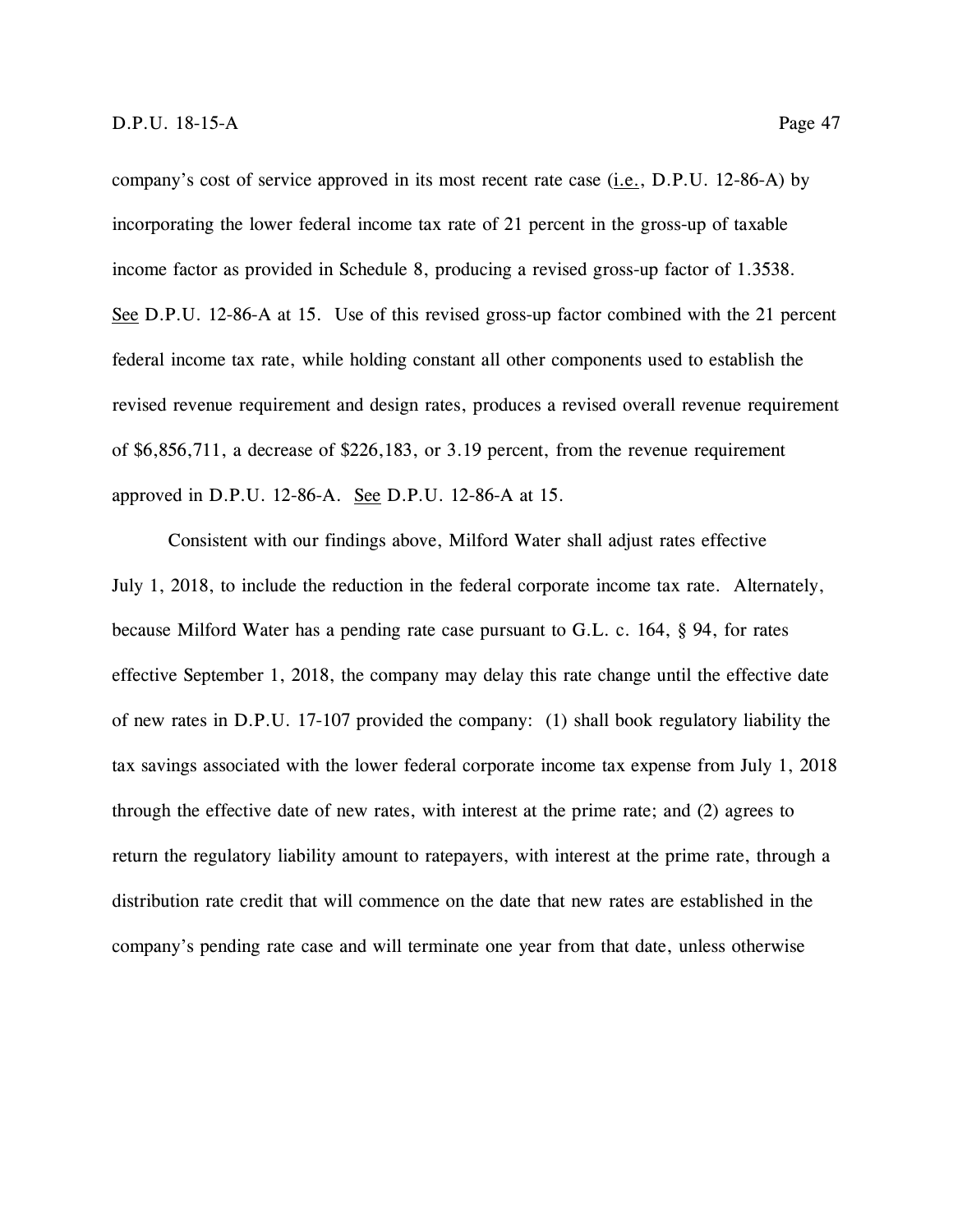directed by the Department.<sup>39</sup> The Department finds that allowing Milford Water the option to defer the return of tax savings associated with the period July 1, 2018 through August 31, 2018, with interest at the prime rate, will ensure that ratepayers are not harmed by a delay in the implementation of the tax change beyond July 1, 2018, and is otherwise in the public interest because it will minimize the number and magnitude of rate changes experienced by customers. D.P.U. 18-15, at 6 n.9.

Within seven days of the date of this Order, Milford Water shall submit new schedules of rates and charges effective July 1, 2018, designed to decrease its annual water revenue requirement by \$226,183, and shall design new rates based on the rate design approved in the company's most recent base rate case; or (2) notify the Department that it intends to defer the July 1, 2018 rate change, fully consistent with all conditions described above. The Department will address the refund of any tax savings accrued from January 1, 2018 through August 31, 2018, as well as excess ADIT in phase two of this investigation. Milford Water shall continue to book these amounts as regulatory liabilities pending resolution of the investigation.

# 8. National Grid (Electric)

National Grid (Electric) argues that it would be more appropriate to delay any Act-related adjustment to base distribution rates until the effective date of rates in its next rate case, however, the company maintains that it will apply the current federal corporate

<sup>39</sup> Milford Water shall return the entire regulatory liability to ratepayers. To the extent there is a remaining balance after a year, Milford Water shall book the remaining balance to Account 317, Other Unadjusted Credits.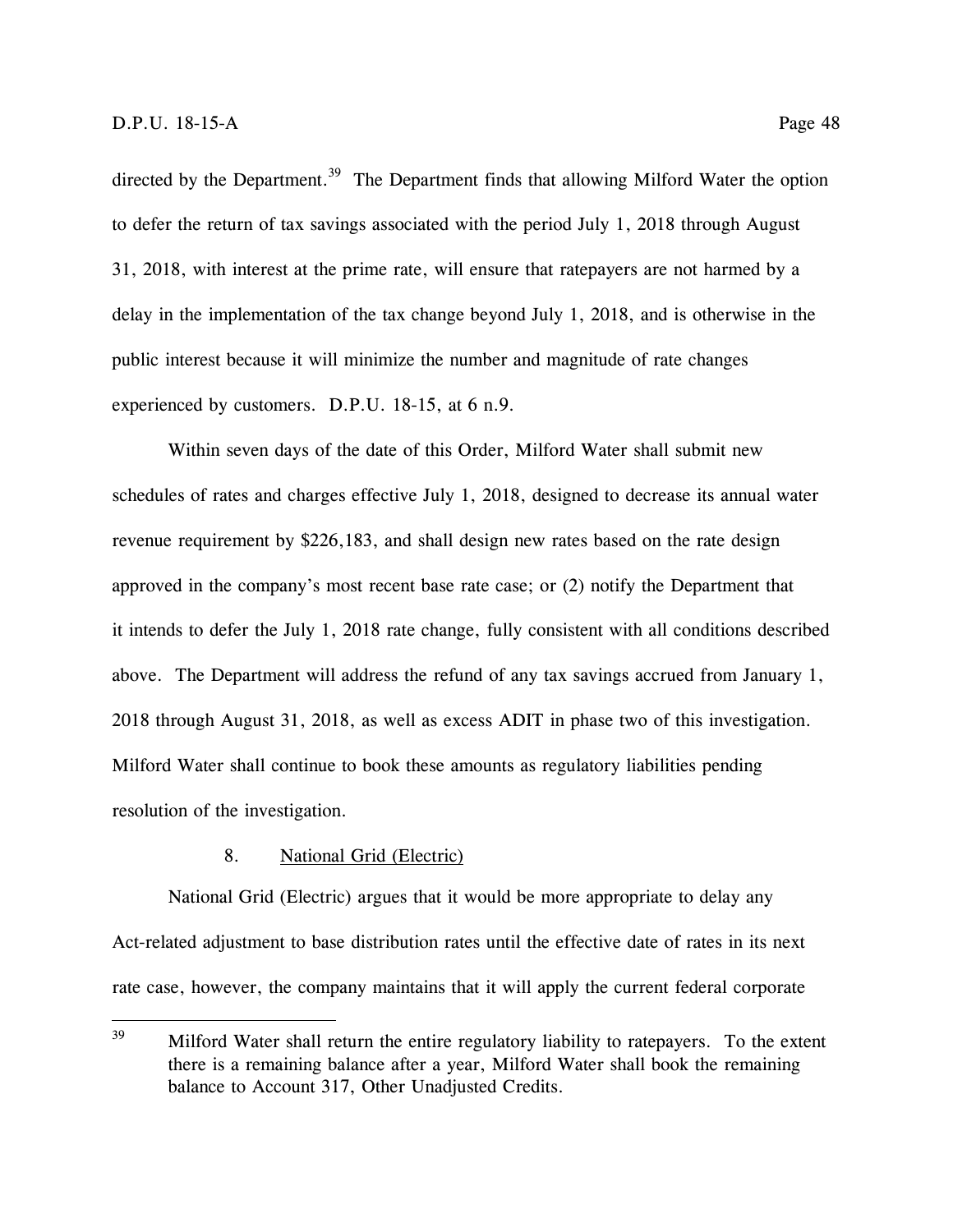income tax rate to reduce rates effective July 1, 2018, if required by the Department (Exh. NG-1, at 10). National Grid (Electric) asserts that a delay in any Act-related adjustment will allow it to postpone the filing of its rate case; however, the company's proposal does not ensure that ratepayers will receive the full benefit of the tax change during the period before any new rates would take effect.<sup>40</sup> Therefore, the Department finds that the National Grid (Electric) proposal to delay any Act-related adjustment in rates fails to ensure that that its ratepayers will receive the full benefits of the Act in a timely manner.

### D.P.U. 18-15, at 2.

The record shows that National Grid (Electric)'s rates include an embedded federal income tax expense based on a tax rate of 35 percent (Exhs. NG-1, at 11; NG-2, at 8). Consistent with our discussion in Section V.B above, the Department finds that the reduction in federal corporate income tax rate as a result of the Act constitutes a significant, known and measurable change in the National Grid (Electric) cost of service. The Department further finds that this change in the National Grid (Electric) cost of service rebuts the presumption that rates as of January 1, 2018, are just and reasonable. If the cost of service reduction is not reflected in rates to consumers, National Grid (Electric) would reap an inappropriate revenue windfall. D.P.U.-87-21-A at 8.

 $40<sup>1</sup>$ National Grid maintains that it intends to file a rate case at the "end of 2018" (Exh. NG-1, at 10). Pursuant to G.L. c. 164, § 94, any new rates as a result of this rate case would take effect, at the earliest, ten months after the proposed effective date.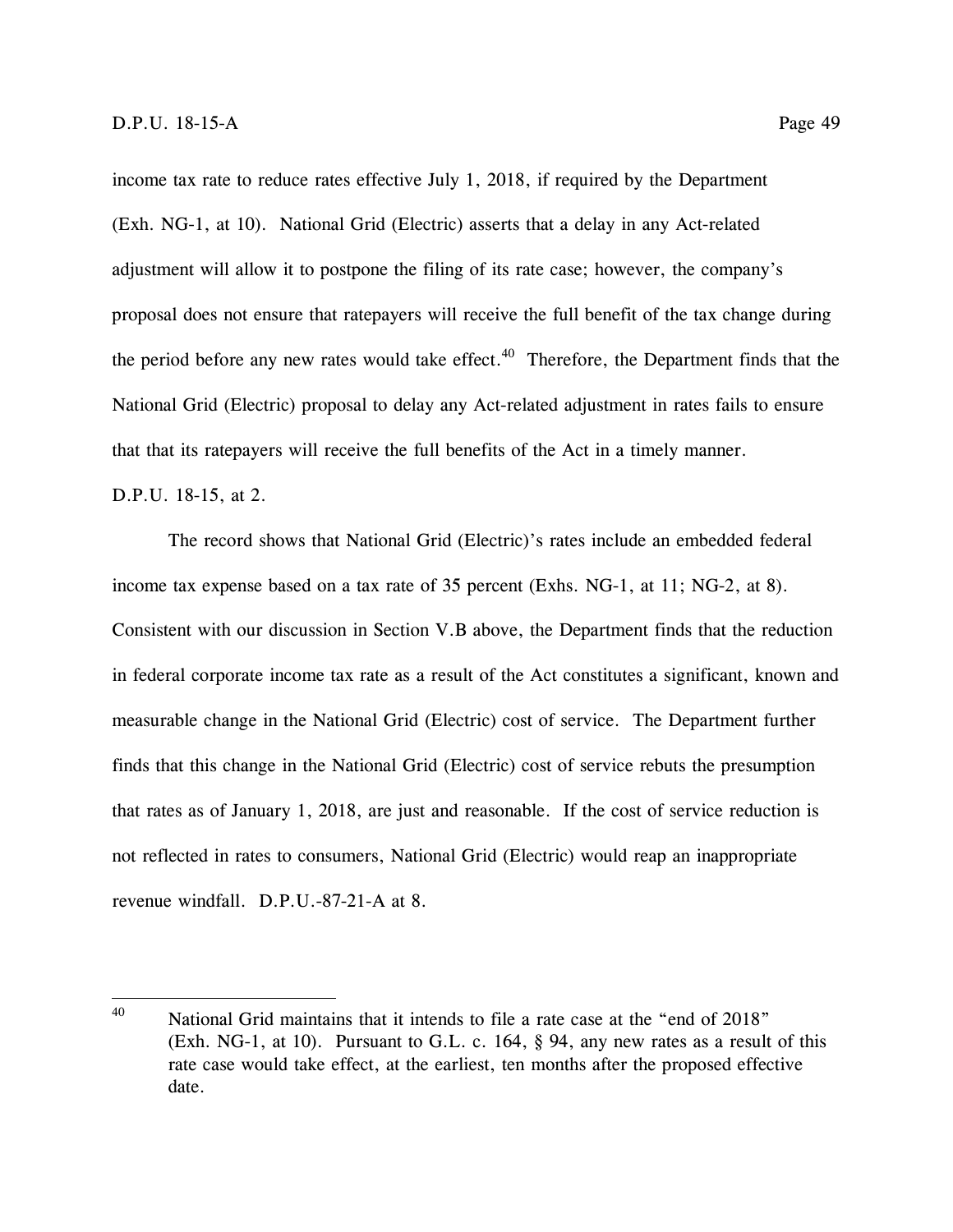National Grid (Electric) has calculated an illustrative revenue requirement reduction effective July 1, 2018, of \$27,879,238 (Exhs. NG-1, at 11; NG-2, at 1; Att. AG-NG-1-1-3, at 1; Att. DPU-NG-1-1-1, at 1). National Grid (Electric) proposes to allocate this reduction to its rate classes based upon its Department-approved distribution revenue allocator (Exh. NG-1, at 11). National Grid (Electric) proposes to divide the allocated decrease by the kWh deliveries for calendar year 2017 for all rate classes except the company-owned street-lighting rate classes (Exh. NG-1, at 11-12). For the company-owned street-lighting rate classes, National Grid (Electric) proposes to design per-lumen and per-pole reductions based on company-owned street-lighting inventory at December 2017 (Exh. NG-1, at 12). Finally, because it operates under a revenue decoupling mechanism that includes rate class-specific annual target revenue amounts that are determined from the final revenue requirement in a general rate case, National Grid (Electric) proposes to revise its decoupling mechanism to reflect the lower total revenue requirement (Exhs. NG-1, at 13; NG-2).

The Department has reviewed National Grid (Electric)'s revenue requirement calculations and finds them to be accurate (Exhs. Attachment AG-NG-1-1-3, at 1; Attachment DPU-NG-1-1-1, at 1). Further, we have reviewed National Grid (Electric)'s proposed allocation method and find it to be appropriate (Exh. NG-1, at 11-12). Finally, we direct National Grid (Electric) to make all necessary adjustments to its revenue decoupling mechanism to incorporate the \$27,879,238 revenue requirement reduction. Accordingly, based on the above findings, the Department approves National Grid (Electric)'s proposal to adjust rates effective July 1, 2018.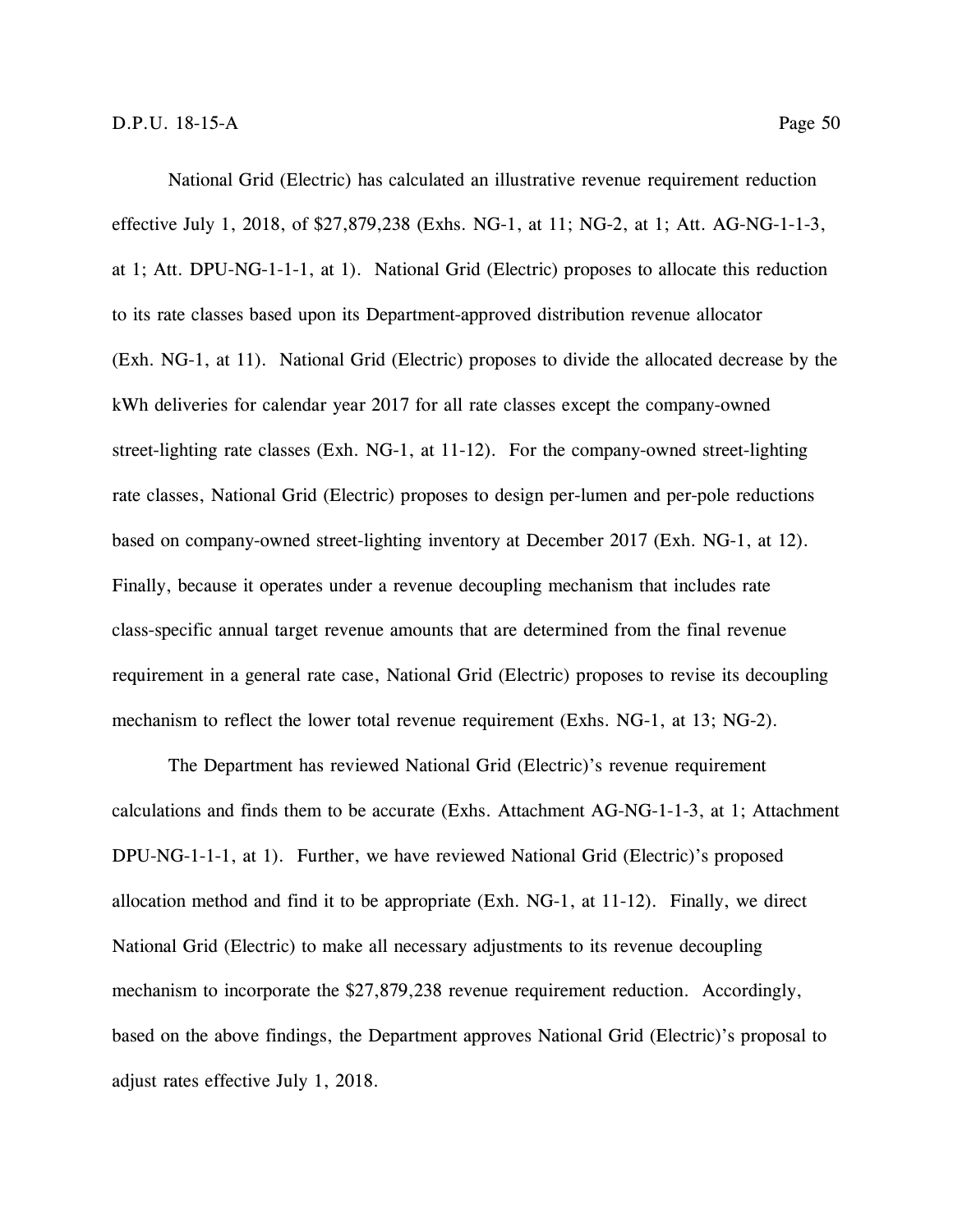Within seven days of the date of this Order, National Grid (Electric) shall file new schedules of rate and charges designed to decrease its annual electric revenue requirement by \$27,879,238. National Grid Electric shall design all rates consistent with the findings contained in this Order. The Department will address the refund of any tax savings accrued from January 1, 2018 through June 30, 2018, as well as excess ADIT in phase two of this investigation. National Grid (Electric) shall continue to book these amounts as regulatory liabilities pending resolution of this investigation.

### 9. National Grid (Gas)

National Grid (Gas) has a pending rate case (i.e., D.P.U. 17-170). National Grid (Gas) asserts that it has revised its proposed revenue requirement in D.P.U. 17-170 downward by \$29.3 million for Boston Gas Company and \$7.0 million for Colonial Gas Company to account for the effect of the Act as of October 1, 2018, the effective date of any new rates allowed in D.P.U. 17-170 (Exh. NG-RRP-Supplemental-1, at 6 (D.P.U. 17-170)).

National Grid (Gas) proposes to return any excess tax collected from January 1, 2018 through September 30, 2018 only if the company's actual ROE exceeds its allowed ROE (Exh. NG-1, at 19). As noted in Section V.B above, however, the Department does not apply an earnings test to determine the appropriate level of federal corporate income tax expense to include in rates.

The record shows that National Grid (Gas) collects rates that include an embedded federal income tax expense based on a tax rate of 35 percent (Exhs. AG-NG-1-1-1, at 8; AG-NG-1-1-2, at 8). Consistent with our discussion in Section V.B above, the Department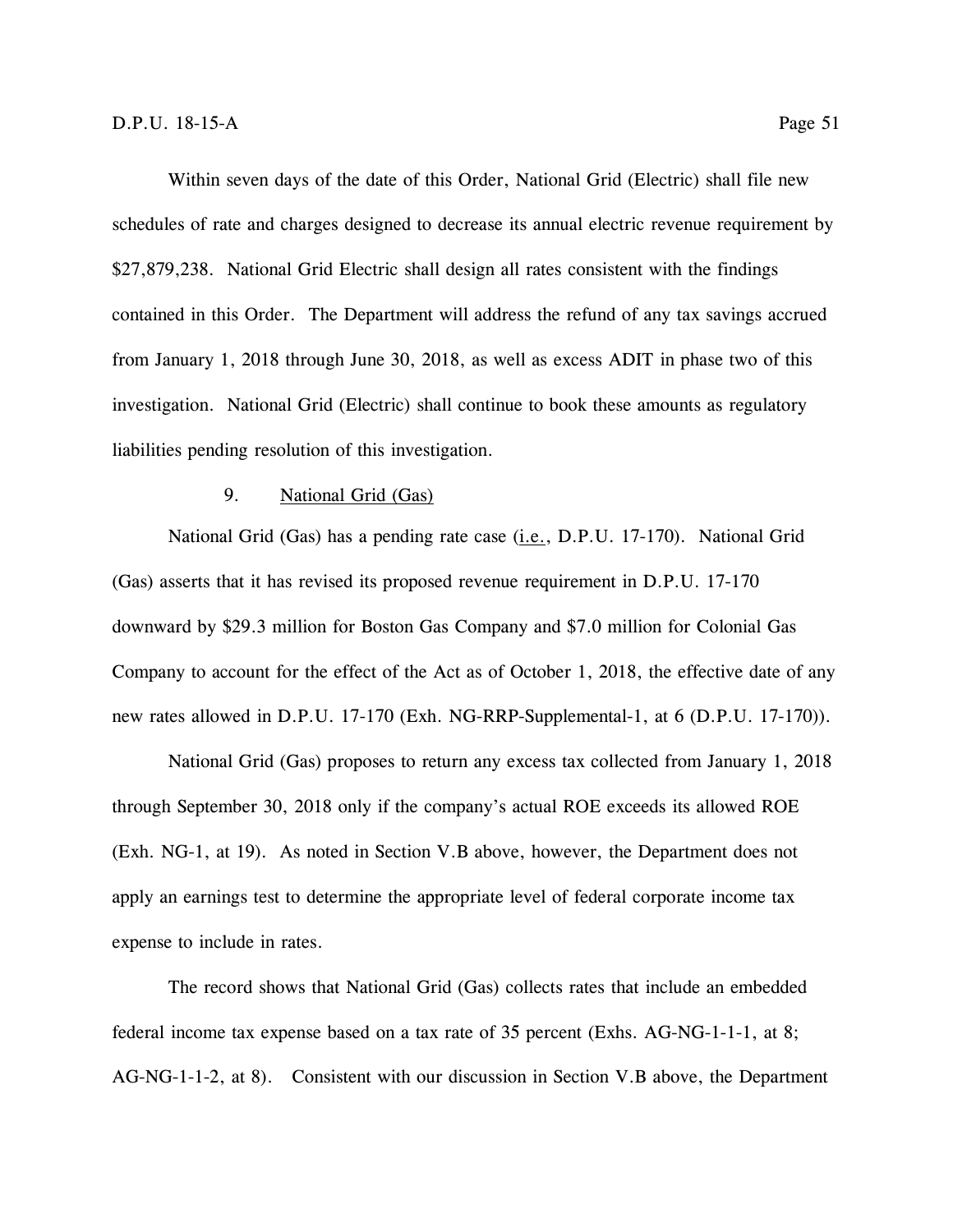finds that the reduction in federal corporate income tax rate as a result of the Act constitutes a significant, known and measurable change in the National Grid (Gas) cost of service. The Department further finds that this change in the National Grid (Gas) cost of service rebuts the presumption that rates as of January 1, 2018, are just and reasonable. If the cost of service reduction is not reflected in rates to consumers, National Grid (Gas) would reap an inappropriate revenue windfall. D.P.U. 87-21-A at 8.

Consistent with our findings above, National Grid (Gas) shall adjust rates effective July 1, 2018, to include the reduction in the federal corporate income tax rate. Alternately, because National Grid has a pending rate case pursuant to G.L. c. 164, § 94, for rates effective October 1, 2018, the company may delay this rate change until the effective date of new rates in D.P.U. 17-170 provided the company: (1) shall book as regulatory liability the tax savings associated with the lower federal corporate income tax expense from July 1, 2018 through the effective date of new rates, with interest at the prime rate; and (2) agrees to return the regulatory liability amount to ratepayers, with interest at the prime rate, through a distribution rate credit that will commence on the date that new rates are established in the company's pending rate case and will terminate one year from that date, unless otherwise directed by the Department.<sup>41</sup> The Department finds that allowing National Grid (Gas) the option to defer the return of tax savings associated with the period July 1, 2018 through September 30, 2018, with interest at the prime rate, will ensure that ratepayers are not

<sup>41</sup> National Grid (Gas) shall return the entire regulatory liability to ratepayers. National Grid (Gas) shall reconcile any remaining balance through its local distribution adjustment clause.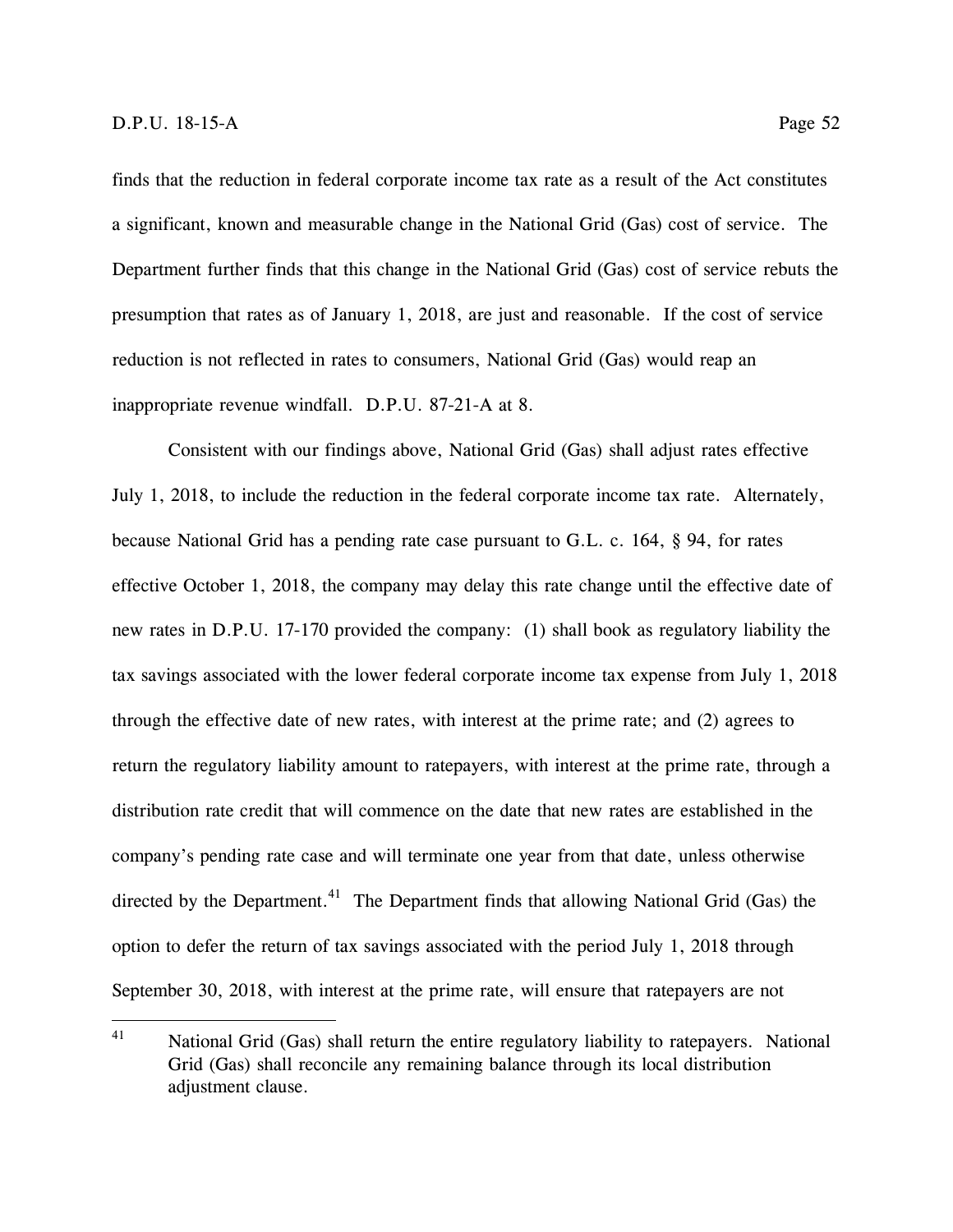harmed by a delay in the implementation of the tax change beyond July 1, 2018, and is otherwise in the public interest because it will minimize the number and magnitude of rate changes experienced by customers. D.P.U. 18-15, at 6 n.9.

Within seven days of the date of this Order, National Grid (Gas) shall submit new schedules of rates and charges effective July 1, 2018, designed to decrease Boston Gas Company's annual gas revenue requirement by \$13,081,804 and to decrease Colonial Gas Company's annual gas revenue requirement by \$3,203,957, and shall design new rates based on the rate design approved in the company's most recent base rate case; or (2) notify the Department that it intends to defer the July 1, 2018, rate change, fully consistent with all conditions described above.<sup>42</sup> The Department will address the refund of any tax savings accrued from January 1, 2018 through June 30, 2018, as well as excess ADIT in phase two of this investigation. National Grid (Gas) shall continue to book these amounts as regulatory liabilities pending resolution of the investigation.

## 10. NSTAR Electric

NSTAR Electric's base distribution rates incorporated the reduction in the federal corporate income tax rate, effective February 1, 2018. NSTAR Electric Company and Western Massachusetts Electric Company, D.P.U. 17-05-C at 9-11, 60 (February 2, 2018). Therefore, the Department finds that no adjustment to base distribution rates for effect

<sup>42</sup> For rates effective July 1, 2018, National Grid (Gas) reports that the impact of the Act reduces Boston Gas Company's current revenue requirement by \$ 13,081,804 and Colonial Gas Company's current revenue requirement by \$3,203,957 (Exh. AG-NG-1-1-1, at 1; AG-NG-1-1-2, at 1).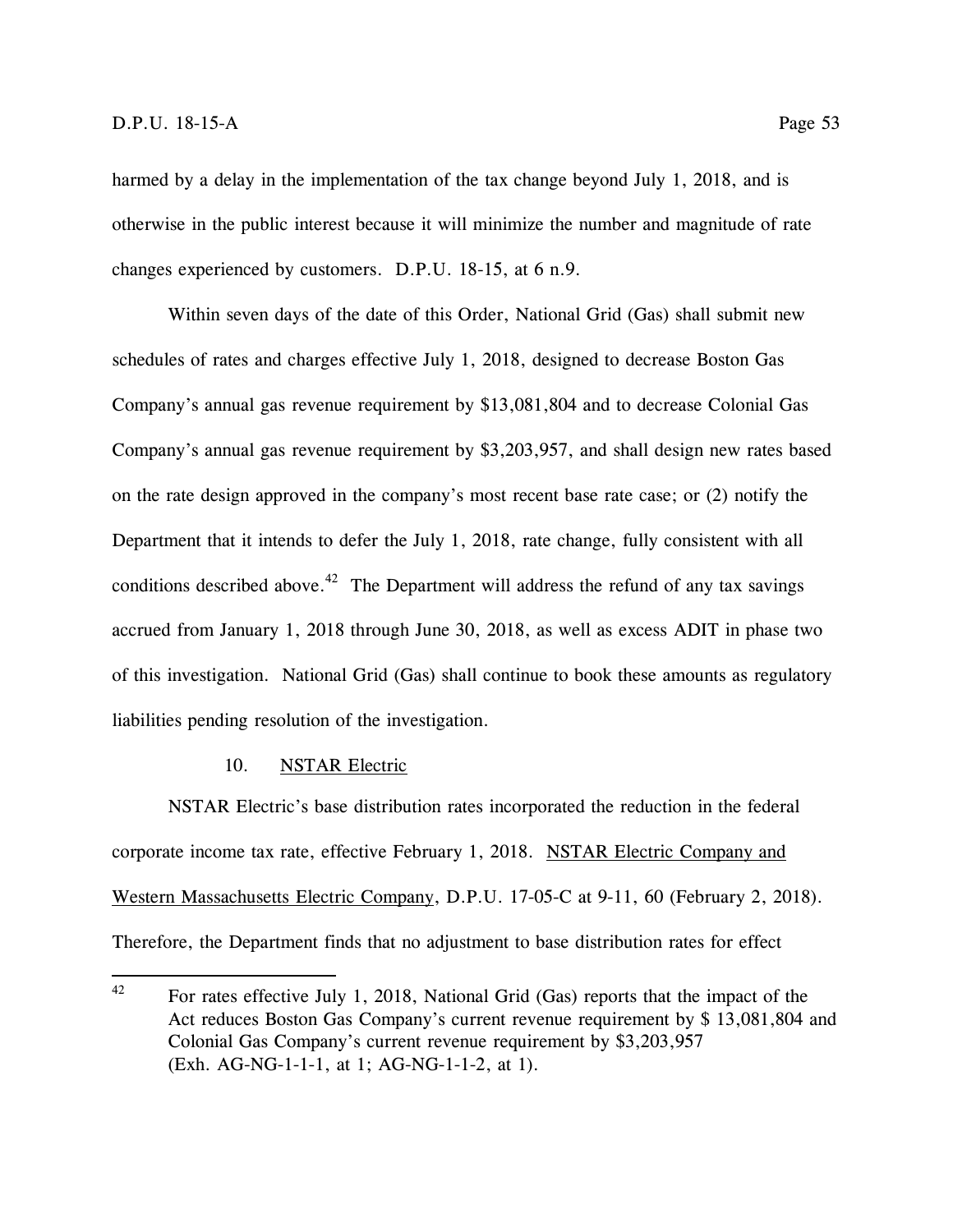#### July 1, 2018, is necessary.

The record shows that NSTAR Electric collected rates in January 2018 that included an embedded federal income tax expense based on a tax rate of 35 percent (Exhs. ES-DPH-1, at 8; AG-NSTAR-1-1, at 1-2). See also D.P.U. 17-05, at 773, 782. Consistent with our discussion in Section V.B above, the Department will address the refund of any tax savings accrued in January 2018 as well as excess ADIT in phase two of this investigation. NSTAR Electric shall continue to book these amounts as regulatory liabilities pending resolution of the investigation.

# 11. NSTAR Gas

NSTAR Gas proposes to incorporate the current federal corporate income tax rate in its base distribution rates beginning on July 1, 2018 (Exh. ES-DPH-1, at 10). To this end, NSTAR Gas provided two separate calculations of an exemplar revenue requirement for effect July 1, 2018 – one to include and one to exclude proposed cost of service adjustments that are the subject of a pending motion for reconsideration in D.P.U. 14-150 (Exh. ES-DPH-1, at 11-25; AG-NSTAR-1-2).

The record shows that NSTAR Gas' rates include an embedded federal income tax expense based on a tax rate of 35 percent (Exhs. ES-DPH-1, at 26; ES-DPH-2, at 10). Consistent with our discussion in Section V.B above, the Department finds that the reduction in federal corporate income tax rate as a result of the Act constitutes a significant, known and measurable change in NSTAR Gas' cost of service. The Department further finds that this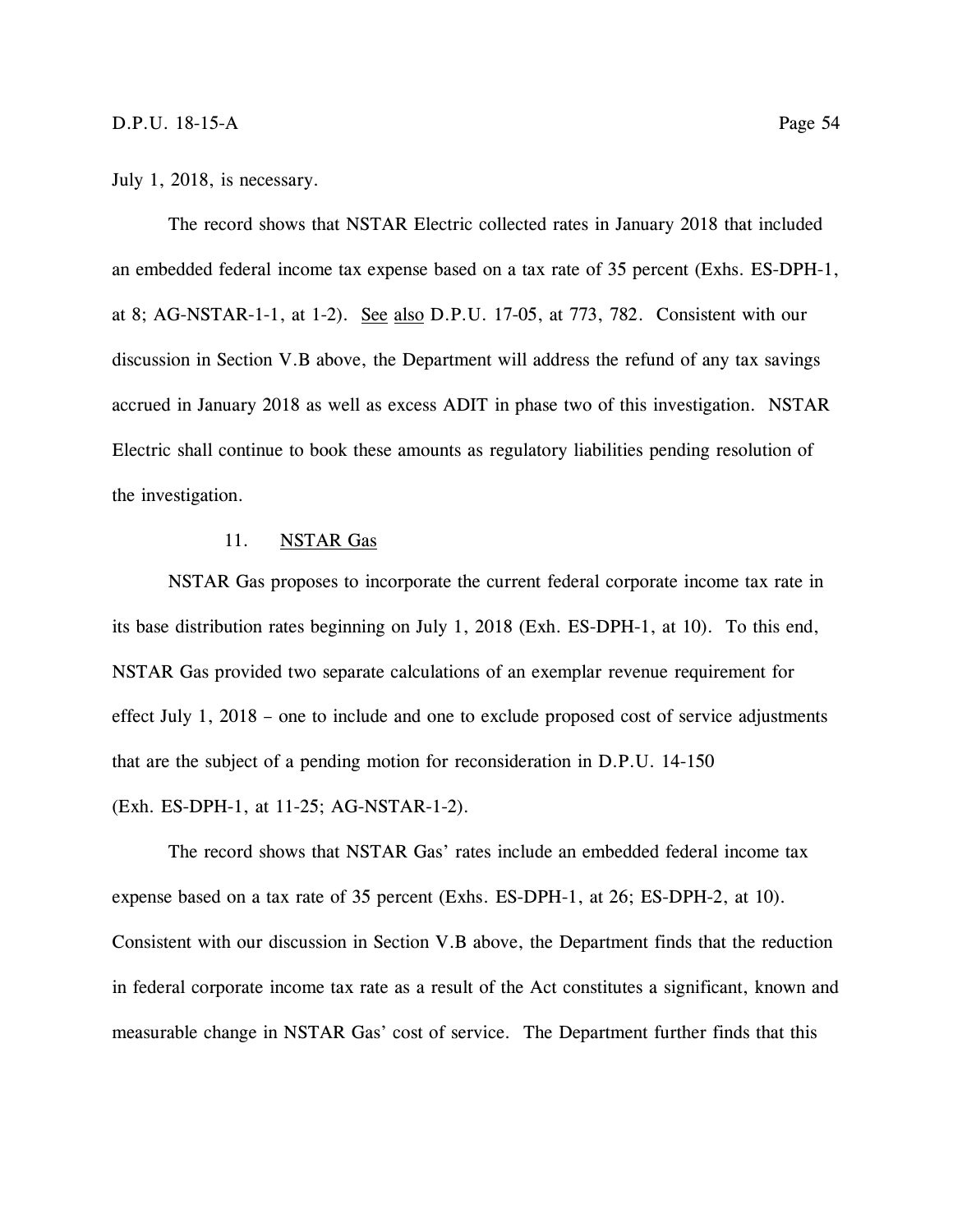change in NSTAR Gas' cost of service rebuts the presumption that rates as of January 1, 2018, are just and reasonable.

Consistent with our findings above, and because NSTAR Gas' motion to reconsider in D.P.U. 14-150 remains under advisement, NSTAR Gas shall adjust its rates effective July 1, 2018, to include the reduction in the federal corporate income tax rate using the \$7,307,563 revenue requirement reduction that excludes any cost of service adjustments related to the motion for reconsideration (Exh. AG-NSTAR-1-2).

NSTAR Gas proposes to revise its base distribution rates, effective July 1, 2018, by lowering demand and energy components to meet the revised revenue requirement (Exh. ES-DPH-1, at 11). NSTAR Gas proposes to allocate the reduction in rates using the decoupling revenue targets by rate class and season approved in D.P.U. 14-150, though the company acknowledges that its benchmark revenues per customer decoupling targets will need to be revised (Exhs. ES-RDC-1, at 3-7; ES-RDC-2 through ES-RDC-5). The Department has reviewed NSTAR Gas' revenue requirement calculations and we find them to be accurate (Exh. AG-NSTAR-1-2). Further, we have reviewed NSTAR Gas' proposed allocation method and find it to be appropriate (Exh. ES-RDC-1, at 3-7; ES-RDC-2 through ES-RDC-5). Finally, we direct NSTAR Gas to make all necessary adjustments to its revenue decoupling mechanism to incorporate the \$7,307,563 revenue requirement reduction. Accordingly, based on the above findings, Department approves NSTAR Gas' proposal to adjust rates effective July 1, 2018, based on a \$7,307,563 revenue requirement reduction.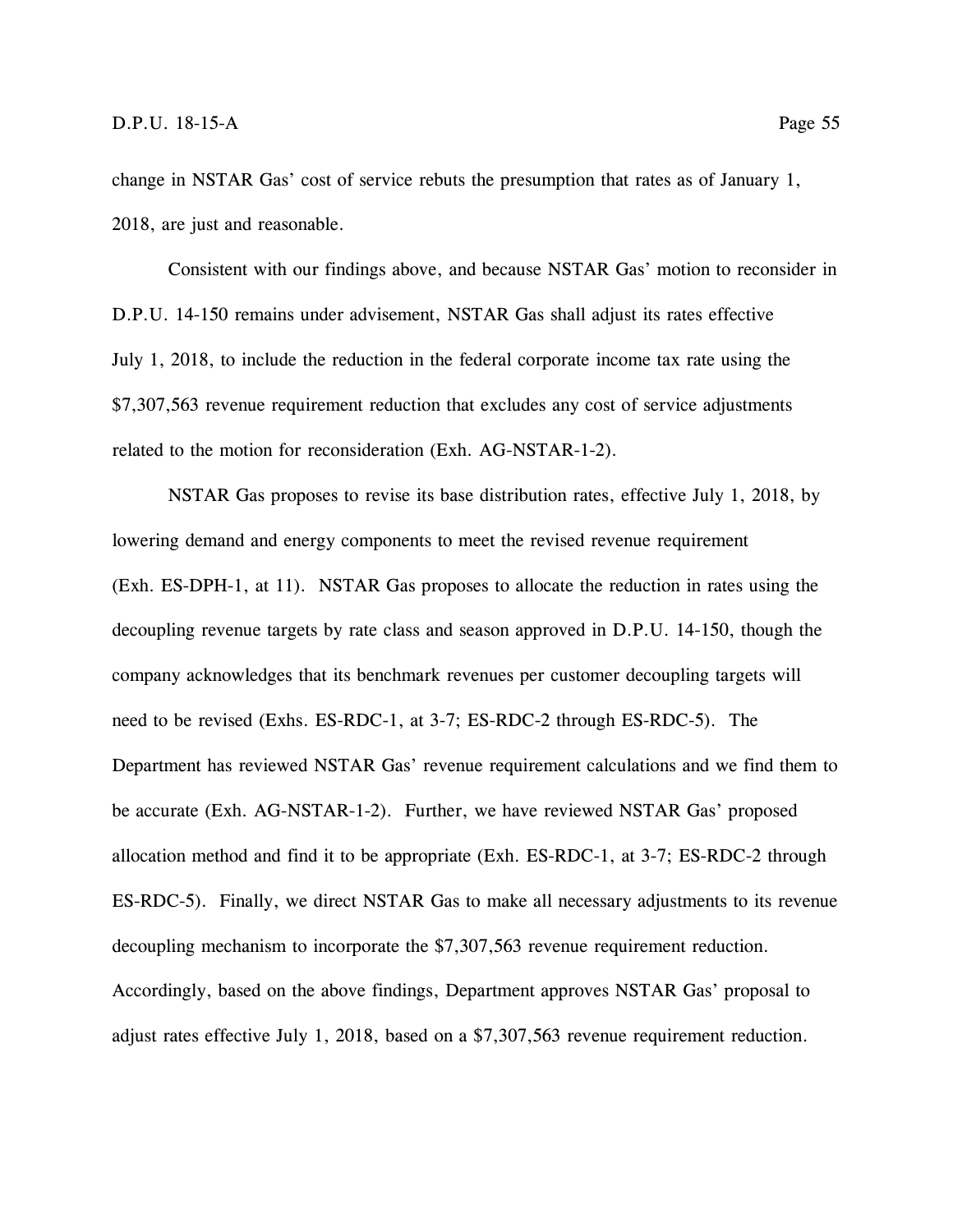Within seven days of the date of this Order, NSTAR Gas shall file new schedules of rate and charges designed to decrease its annual gas revenue requirement by \$7,307,563, for effect July 1, 2018. NSTAR Gas shall design all rates consistent with the findings contained in this Order. The Department will address the refund of any tax savings accrued from January 1, 2018 through June 30, 2018, as well as excess ADIT in phase two of this investigation. NSTAR Gas shall continue to book these amounts as regulatory liabilities pending resolution of the investigation.

### 12. Unitil

Unitil (Electric) proposes to reduce its annual revenue requirement by \$799,454 (Exh. Unitil-DLC-1, at 4 (electric)). Further, Unitil (Electric) proposes to return to ratepayers \$404,376 in excess taxes it will have collected from January 1, 2018 through June 30, 2018 as a result of the Act (Exh. Unitil-DLC-1, at 5 (electric)). Unitil (Electric) proposes to implement both its revenue requirement reduction and return of excess taxes through its revenue decoupling adjustment clause ("RDAC") (Exh. Unitil-DLC-1, at 5 (electric)). Finally, Unitil (Electric) proposes to reduce its target revenues in the RDAC by the annual distribution revenue decrease of \$799,404, effective July 1, 2018 (Exh. Unitil-DLC-1, at 5-6 (electric)).

Unitil (Gas) proposes to reduce its annual revenue requirement by \$799,211, of which \$771,741 is allocated to distribution (Exh. Unitil-DLC-1, at 5 (gas)). Further, Unitil (Gas) proposes to return to ratepayers \$526,572 in excess taxes it will have collected from January 1, 2018 through June 30, 2018, of which \$508,056 is allocated to distribution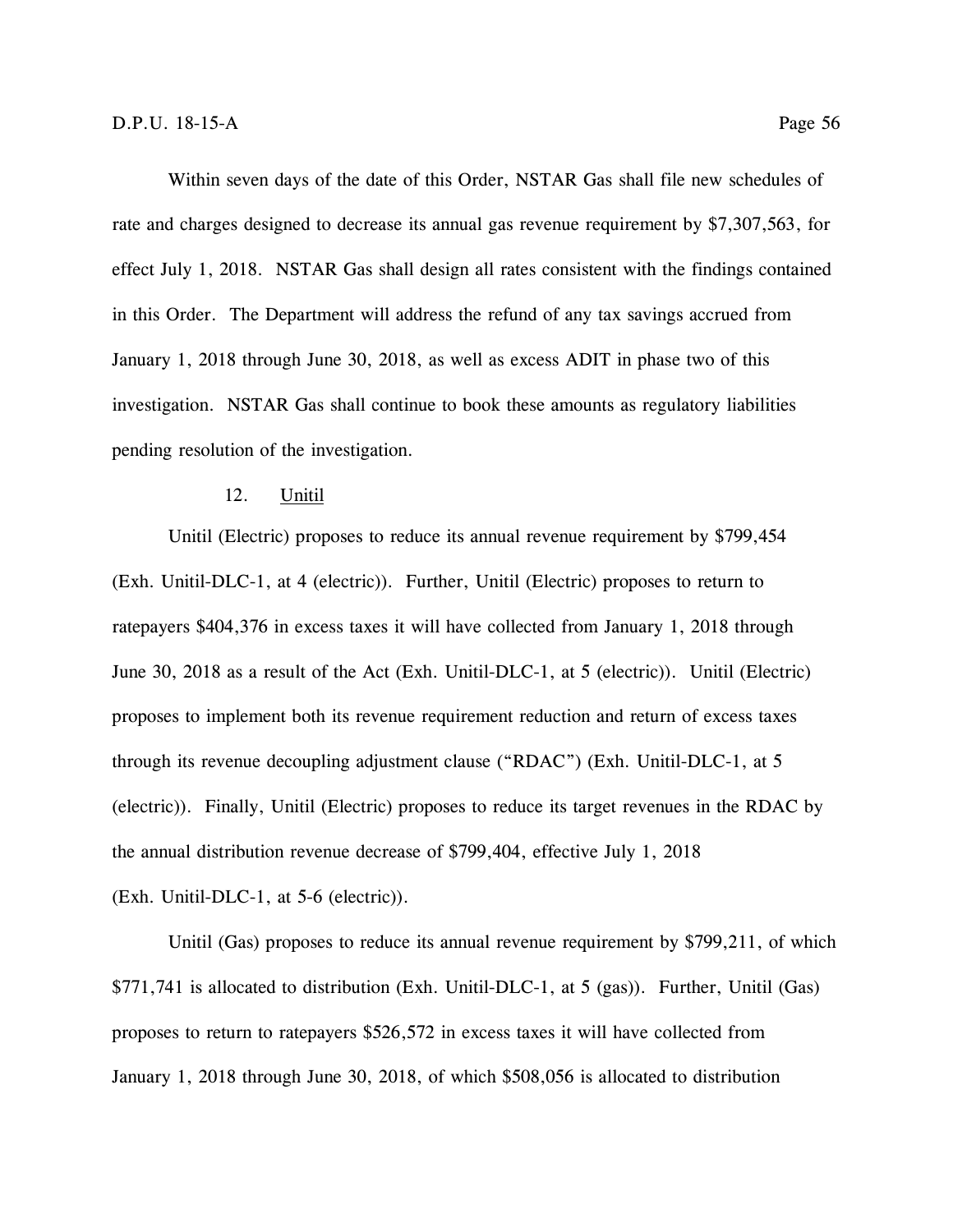(Exh. Unitil-DLC-1, at 5 (gas)). Unitil (Gas) proposes implement both its revenue requirement reduction and return of excess taxes through its RDAC (Exh. Unitil-DLC-1, at 6 (gas)). Finally, Unitil (Gas) proposes to reduce its target revenues in the RDAC by the annual distribution revenue decrease of \$771,741, effective July 1, 2018 (Exh. Unitil-DLC-1, at  $6$  (gas)).

The record shows that Unitil (Electric)'s and Unitil (Gas)'s rates each include an embedded federal income tax expense based on a tax rate of 34 percent (Exhs. Unitil-DLC-1, at 2, 7 (electric), (gas); Unitil-DLC-2, at 2, 7 (electric), (gas)). Consistent with our discussion in Section V.B above, the Department finds that the reduction in federal corporate income tax rate as a result of the Act constitutes a significant, known and measurable change in Unitil (Electric)'s and Unitil (Gas)'s costs of service. The Department further finds that this change in Unitil (Electric)'s and Unitil (Gas)'s costs of service rebuts the presumption that rates as of January 1, 2018, are just and reasonable.

The Department appreciates the comprehensive nature of Unitil (Electric)'s and Unitil (Gas)'s proposals and its willingness to ensure that its ratepayers receive the full benefits of the Act. The Department recognizes that Unitil was the only Affected Company not engaged in a pending rate case to submit a proposal to both adjust its rates effective July 1, 2018, and voluntarily return to ratepayers tax savings associated with the period January 1, 2018 through June 30, 2018.

The Department has reviewed the Unitil (Electric) and Unitil (Gas) revenue requirement calculations and finds that they are accurate (Exhs. Unitil-DLC-1, at 3-7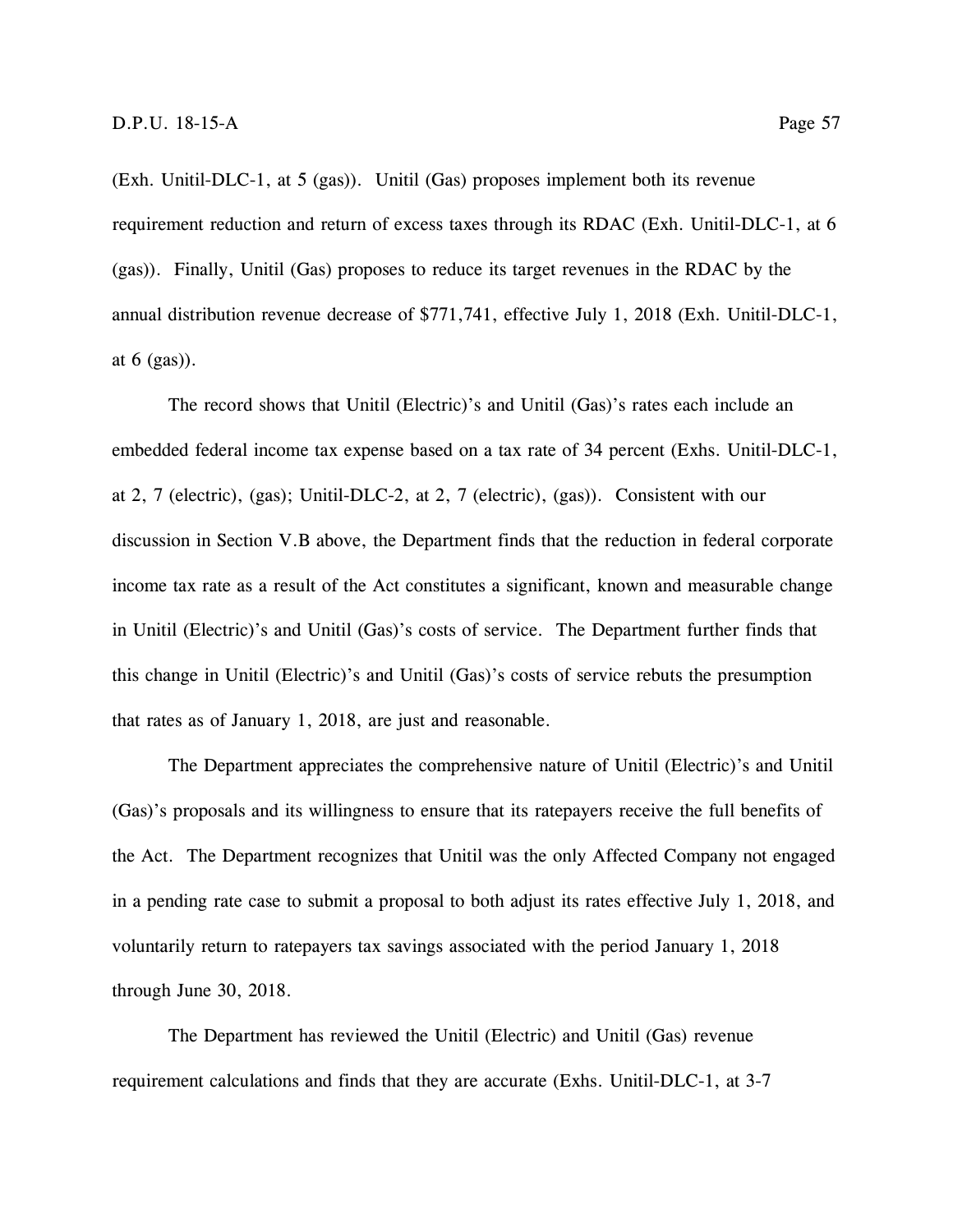(electric), (gas); Unitil-DLC-2 (electric), (gas); Unitil-DLC-3 (electric), (gas)). The Department is not persuaded, however, that Unitil's proposal to implement its revenue requirement reduction and return tax savings through the RDAC is appropriate. Instead, we find that it is more transparent for Unitil to: (1) implement the revenue requirement adjustment through a reduction in base rates and (2) return the tax savings through a distribution rate credit, as discussed below. This method is consistent with the ratemaking treatment of tax savings approved for other gas companies in this proceeding (*i.e.*, Bay State, Berkshire Gas, and National Grid (Gas)).

Within seven days of the date of this Order, Unitil shall submit new schedules of rates and charges effective July 1, 2018, designed to decrease the electric division's annual electric revenue requirement by \$799,454, and reduce the gas division's annual gas revenue requirement by \$799,211. Unitil shall design new rates consistent with the findings contained in this Order. Further, Unitil shall return the tax savings associated with January 1, 2018 through June 30, 2018, to ratepayers, with interest at the prime rate, through a distribution rate credit that will commence on July 1, 2018 and will terminate one year from that date, unless otherwise directed by the Department.<sup>43</sup> The Department will address the refund of excess ADIT in phase two of this investigation. Unitil (Gas) and Unitil

<sup>43</sup> Unitil shall return the entire regulatory liability to ratepayers. Unitil (Gas) shall reconcile any remaining balance through a reconciling mechanism in its LDAC; Unitil (Electric) shall reconcile any remaining balance through a reconciling mechanism.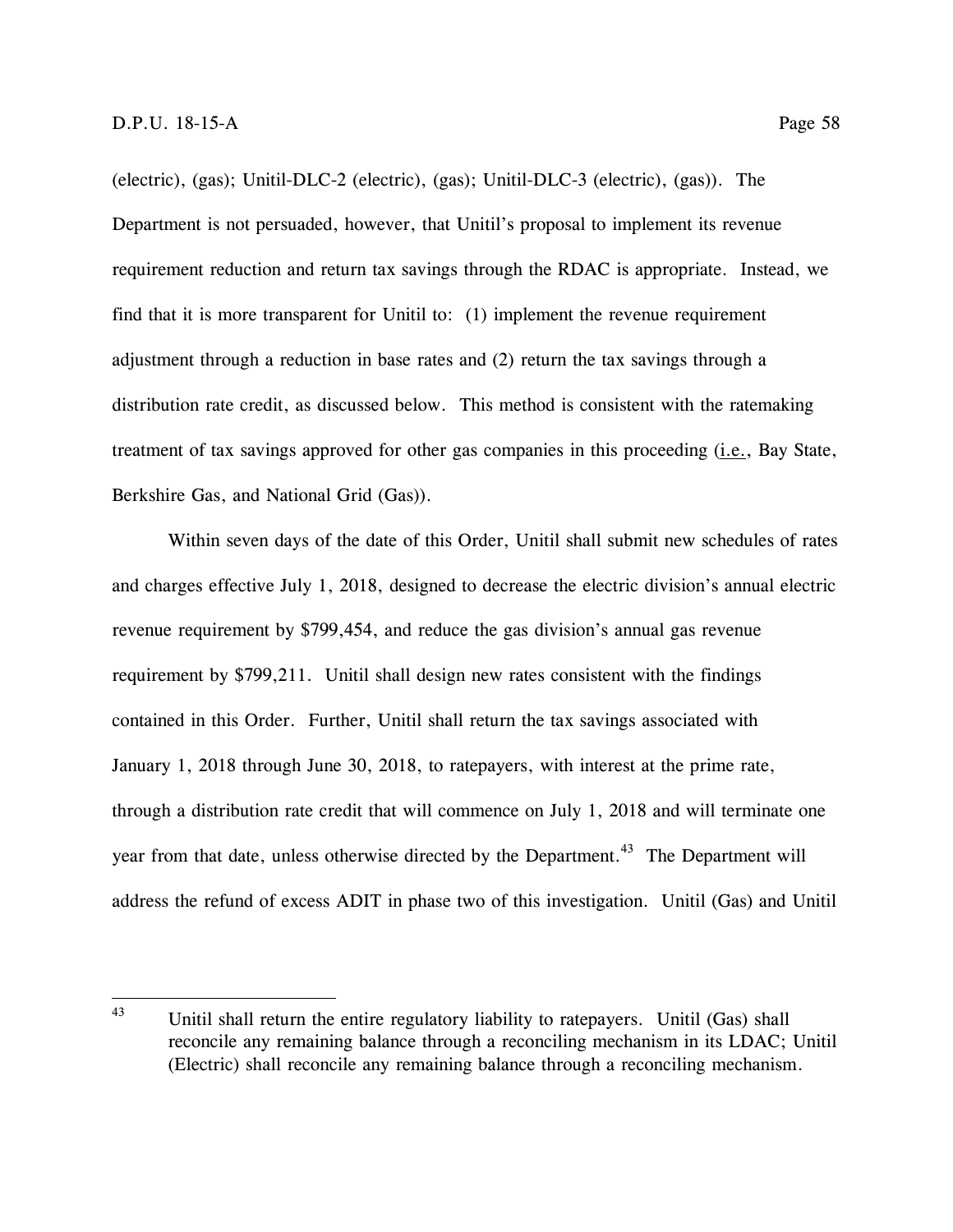(Electric) shall continue to book these amounts as regulatory liabilities pending resolution of the investigation.

# VI. CONCLUSION

As described in D.P.U. 18-15, at 2, 4, the Department opened this investigation to ensure that Massachusetts' ratepayers receive the prompt benefit of this significant change in the federal tax code. With the exception of Blackstone Gas,<sup>44</sup> the Department has found that the reduction in the federal corporate income tax rate as a result of the Act constitutes a significant, known and measurable change in the cost of service for each of the Affected Companies, and that such change rebuts the presumption that rates as of January 1, 2018, are just and reasonable. In order to ensure that the Affected Companies do not reap an inappropriate revenue windfall as a result of the Act, the Department has implemented various rate changes in this Order. D.P.U. 87-21-A at 8.

The Department has found that the following Affected Companies are required to revise their base distribution rates to incorporate the lower federal corporate income tax rate for effect July 1, 2018: Agawam Springs, Pinehills Water, Liberty Utilities, National Grid (Electric), NSTAR Gas, Unitil (Electric), and Unitil (Gas).<sup>45</sup> The following Affected Companies also will be required to revise their base distribution rates to incorporate the

 $44$ The Department found that the nominal reduction in Blackstone Gas' overall revenue requirement as a result of the Act was not sufficient to rebut the presumption that its rates as of January 1, 2018, are just and reasonable.

<sup>&</sup>lt;sup>45</sup> NSTAR Electric's current base distribution rates incorporate the lower federal corporate income tax rate and, therefore, no rate change on July 1, 2018 is required.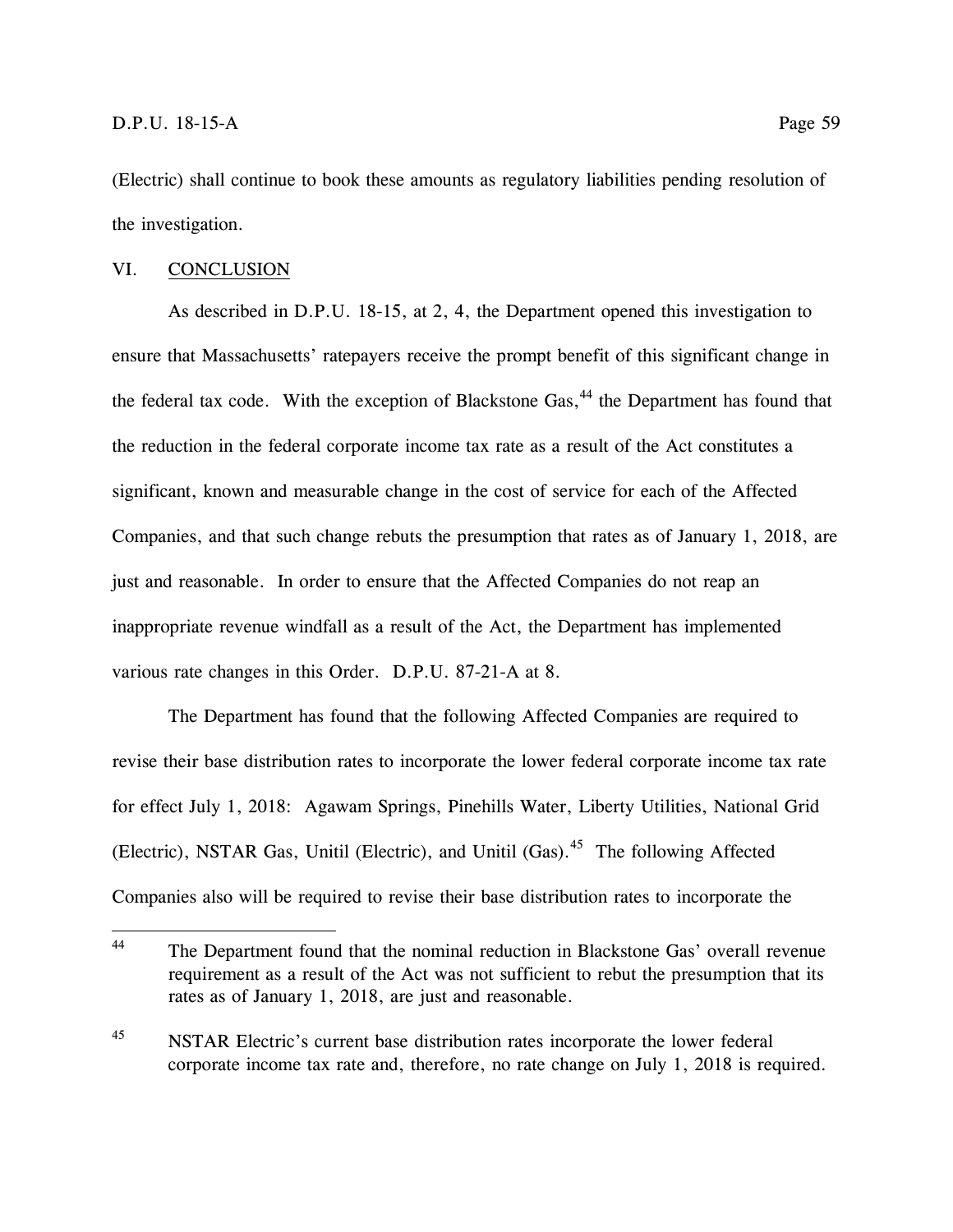lower federal corporate income tax rate for effect July 1, 2018: Aquarion Water, Bay State, Berkshire Gas, Milford Water, and National Grid (Gas). However, because each of these Affected Companies has a pending rate case filed pursuant to G.L. c. 164, § 94, the Department has found that they may delay this rate change until the effective date of new rates provided each company: (1) shall book as regulatory liability the tax savings associated with the lower federal corporate income tax expense from July 1, 2018 through the effective date of new rates, with interest at the prime rate; and (2) agrees to return these amounts to ratepayers as directed herein.

In addition, the Department has approved the proposals of Bay State, Berkshire Gas, Unitil (Electric), and Unitil (Gas) to refund tax savings accrued from January 1, 2018 through June 30, 2018. We commend these companies for their recognition that the benefits of such tax savings should promptly be returned to ratepayers. For the remaining Affected Companies, the Department will address the refund of any tax savings accrued from January 1, 2018 through June 30, 2018, in phase two of this investigation.<sup>46</sup> Finally, the Department will address the flowback of any excess recovery in rates of ADIT resulting from the Act in phase two of this investigation.

<sup>46</sup> <sup>46</sup> For NSTAR Electric, the Department will address the refund of tax savings accrued in January 2018.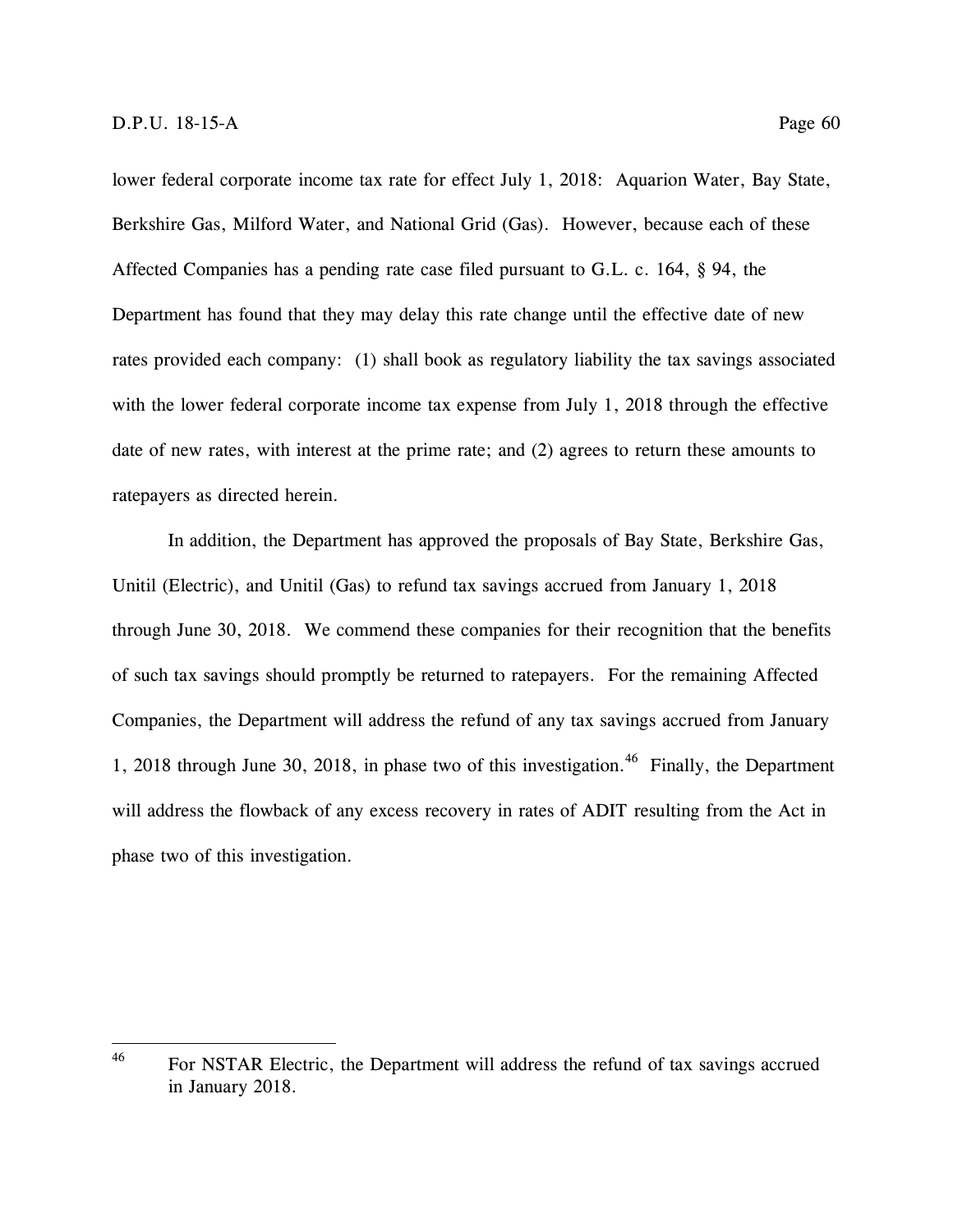# VII. ORDER

Accordingly, after due notice, hearing, opportunity for comment and consideration, it is

ORDERED: That Agawam Springs Water Company, within seven days of the date of this Order, shall file new schedules of rates and charges designed to its decrease annual water revenues by 8.45 percent from current revenues, and shall design all rates in compliance with this Order; and it is

FURTHER ORDERED: That the new rates applicable to Agawam Springs Water Company shall apply to water consumed on or after July 1, 2018, but unless otherwise ordered by the Department, shall not become effective earlier than seven days after the rates are filed with supporting data demonstrating that such rates comply with this Order; and it is

FURTHER ORDERED: That Pinehills Water Company, within seven days of the date of this Order, shall file new schedules of rate and charges designed to decrease its annual water revenues by 7.42 percent from current revenues, and shall design all rates in compliance with this Order; and it is

FURTHER ORDERED: That the new rates applicable to Pinehills Water Company shall apply to water consumed on or after July 1, 2018, but unless otherwise ordered by the Department, shall not become effective earlier than seven days after the rates are filed with supporting data demonstrating that such rates comply with this Order; and it is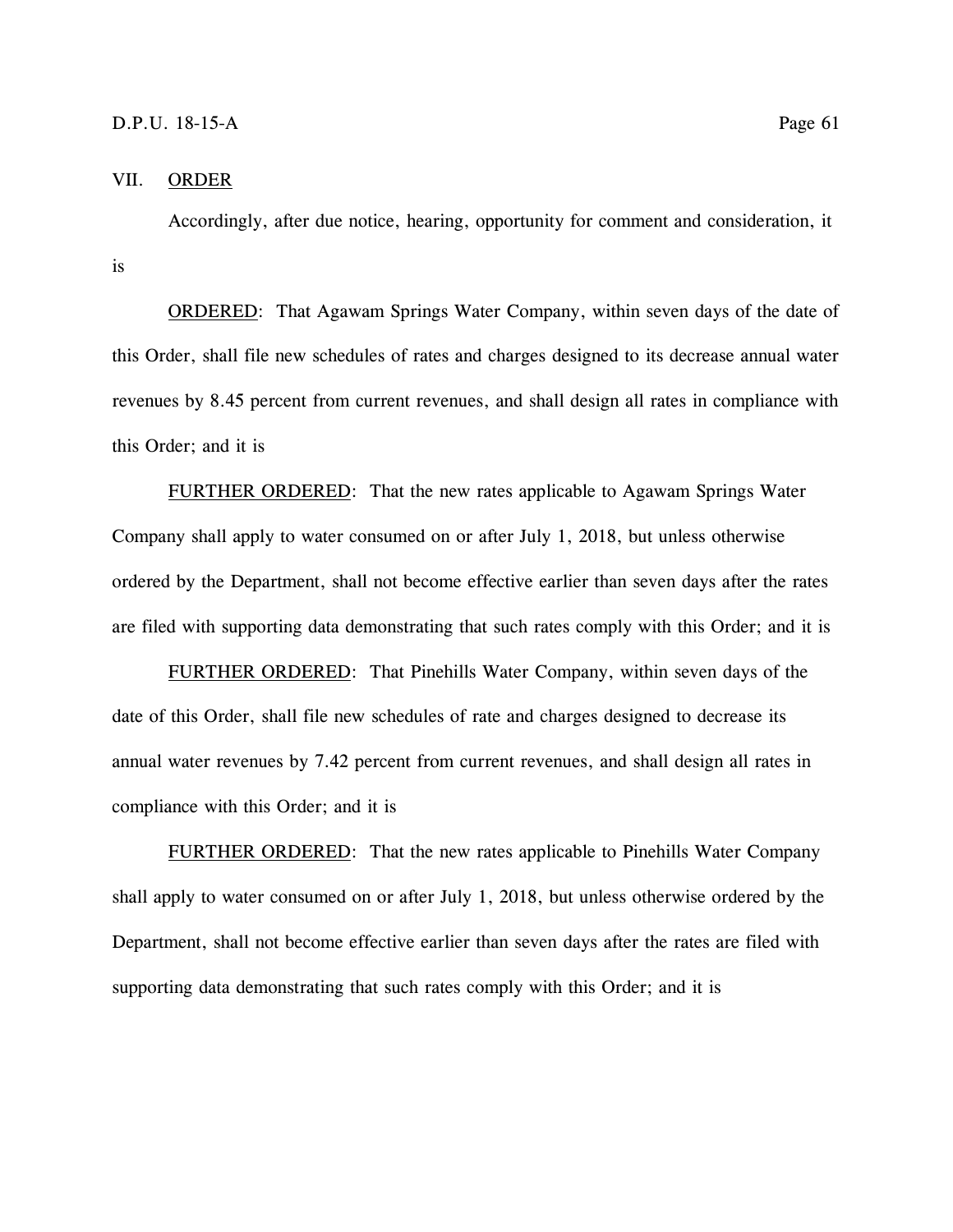FURTHER ORDERED: That Aquarion Water Company of Massachusetts, Inc., within seven days of the date of this Order, shall: (1) submit new schedules of rates and charges designed to decrease its annual water revenue requirement by \$404,178, and shall design new rates based on the rate design approved in the company's most recent base rate case; or (2) notify the Department that it intends to defer the July 1, 2018 rate change, fully consistent with all conditions described in this Order; and it is

FURTHER ORDERED: That to the extent Aquarion Water Company of Massachusetts, Inc. submits new schedules of rates and charges, the new rates applicable to Aquarion Water Company of Massachusetts, Inc. shall apply to water consumed on or after July 1, 2018, but unless otherwise ordered by the Department, shall not become effective earlier than seven days after the rates are filed with supporting data demonstrating that such rates comply with this Order; and it is

FURTHER ORDERED: That Bay State Gas Company, d/b/a Columbia Gas of Massachusetts shall: (1) defer the implementation of the tax rate change on rates until the effective date of new rates in D.P.U. 18-45; and (2) return to ratepayers the amounts associated with tax savings from the period January 1, 2018 through February 28, 2019, with interest at the prime rate, consistent with the directives contained in this Order; and it is

FURTHER ORDERED: That The Berkshire Gas Company shall: (1) defer the implementation of the tax rate change on rates until the effective date of new rates in D.P.U. 18-40; and (2) return to ratepayers the amounts associated with tax savings from the period January 1, 2018 through March 31, 2019, with interest at the prime rate, consistent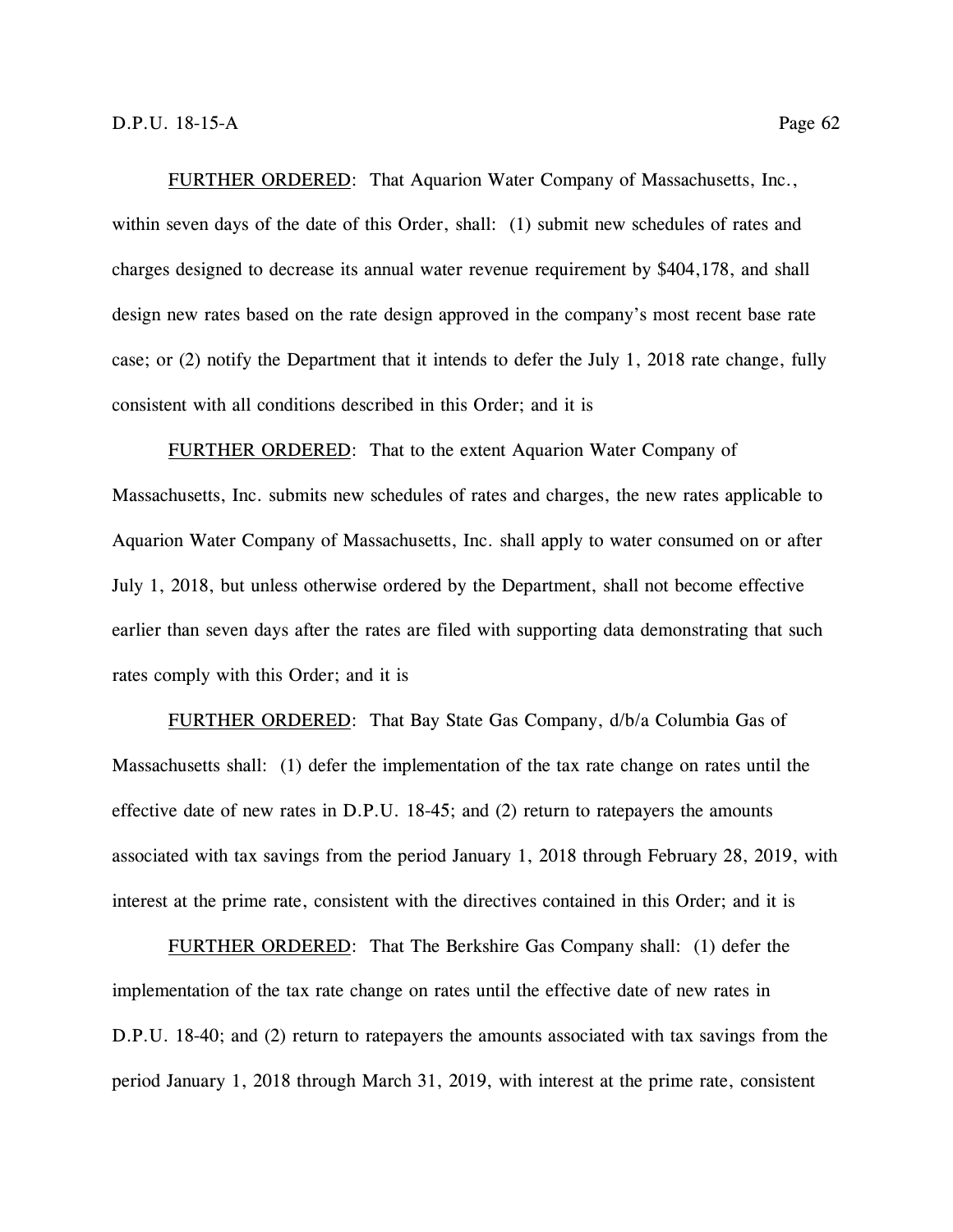with the directives contained in this Order; and it is

FURTHER ORDERED: That Liberty Utilities (New England Natural Gas Company) Corp. d/b/a Liberty Utilities, within seven days of the date of this Order, shall file new schedules of rates and charges designed to decrease its annual gas revenue requirement by \$929,098, and shall design all rates in compliance with this Order; and it is

FURTHER ORDERED: That the new rates applicable to Liberty Utilities (New England Natural Gas Company) Corp. d/b/a Liberty Utilities shall apply to gas consumed on or after July 1, 2018, but unless otherwise ordered by the Department, shall not become effective earlier than seven days after the rates are filed with supporting data demonstrating that such rates comply with this Order; and it is

FURTHER ORDERED: That Milford Water Company, within seven days of the date of this Order, shall: (1) submit new schedules of rates and charges designed to decrease its annual water revenue requirement by \$226,183, and shall design new rates based on the rate design approved in the company's most recent base rate case; or (2) notify the Department that it intends to defer the July 1, 2018 rate change, fully consistent with all conditions described in this Order; and it is

FURTHER ORDERED: That to the extent Milford Water Company submits new schedules of rates and charges, the new rates applicable to Milford Water Company shall apply to water consumed on or after July 1, 2018, but unless otherwise ordered by the Department, shall not become effective earlier than seven days after the rates are filed with supporting data demonstrating that such rates comply with this Order; and it is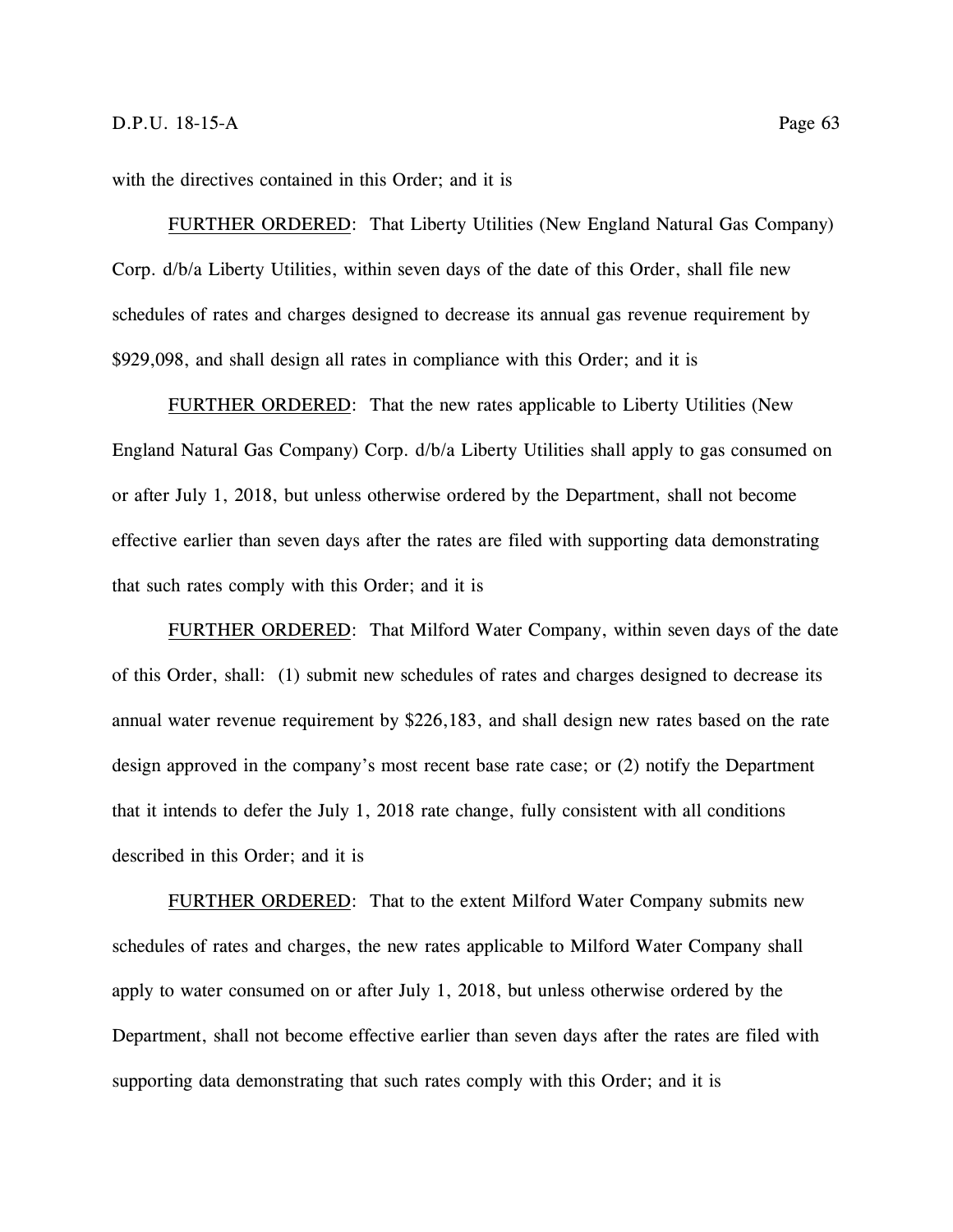FURTHER ORDERED: That Massachusetts Electric Company and Nantucket Electric Company, each d/b/a National Grid, within seven days of the date of this Order, shall file new schedules of rate and charges designed to decrease their annual electric revenue requirement by \$27,879,238, and shall design all rates in compliance with this Order; and it is

FURTHER ORDERED: That the new rates applicable to Massachusetts Electric Company and Nantucket Electric Company, each d/b/a National Grid shall apply to electricity consumed on or after July 1, 2018, but unless otherwise ordered by the Department, shall not become effective earlier than seven days after the rates are filed with supporting data demonstrating that such rates comply with this Order; and it is

FURTHER ORDERED: That Boston Gas Company and Colonial Gas Company, each d/b/a National Grid shall: (1) submit new schedules of rates and charges designed to decrease Boston Gas Company's annual gas revenue requirement by \$13,081,804 and decrease Colonial Gas Company's annual gas revenue requirement by \$3,203,957; or (2) notify the Department that it intends to defer the July 1, 2018 rate change, fully consistent with all conditions described above; and it is

FURTHER ORDERED: That to the extent Boston Gas Company and Colonial Gas Company, each d/b/a National Grid submits new schedules of rates and charges, the new rates applicable to Boston Gas Company and Colonial Gas Company, each d/b/a National Grid shall apply to gas consumed on or after July 1, 2018, but unless otherwise ordered by the Department, shall not become effective earlier than seven days after the rates are filed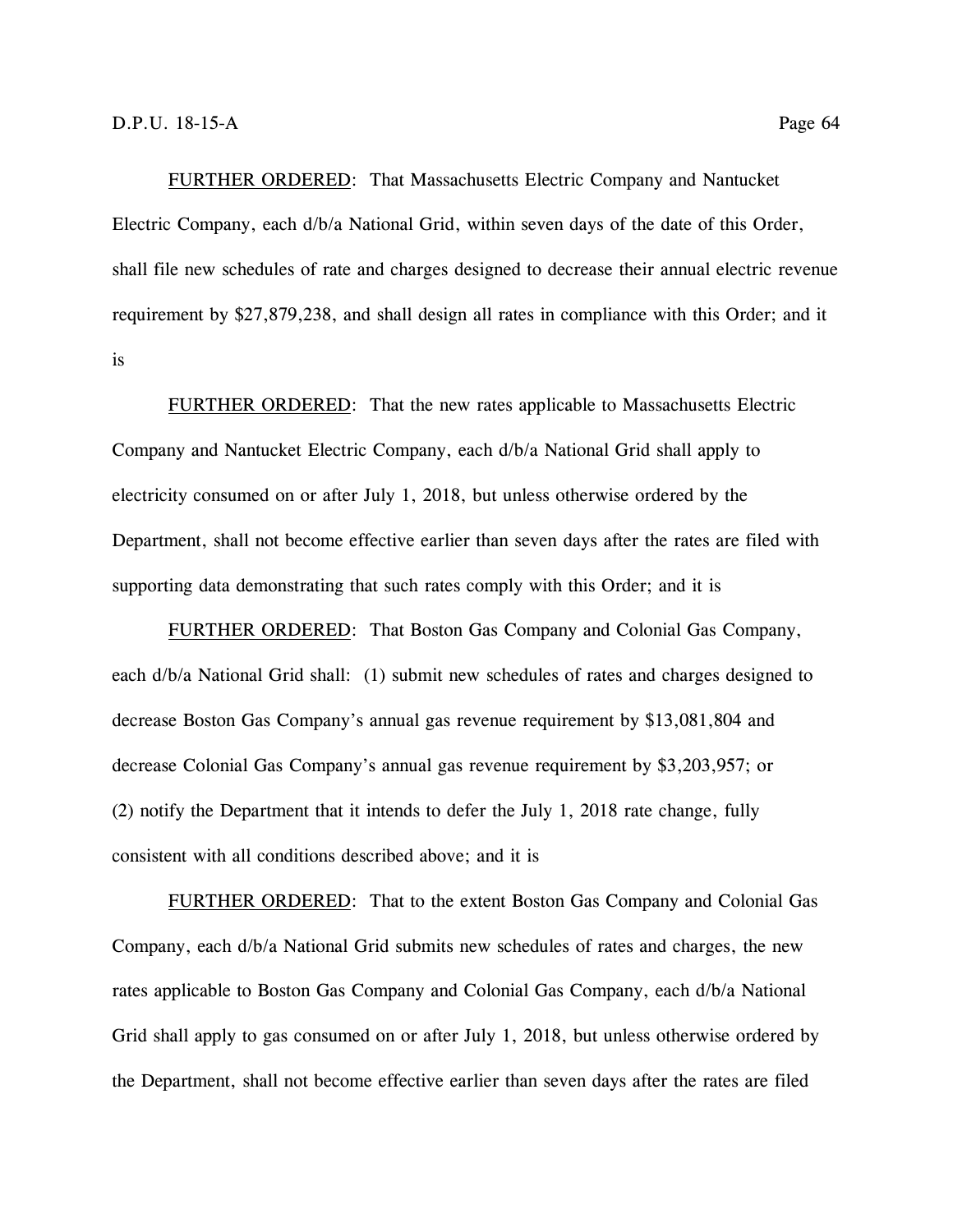with supporting data demonstrating that such rates comply with this Order; and it is

FURTHER ORDERED: That NSTAR Gas Company, d/b/a Eversource Energy, within seven days of the date of this Order, shall file new schedules of rate and charges designed to decrease its annual gas revenue requirement by \$7,307,563, and shall design all rates in compliance with this Order; and it is

FURTHER ORDERED: That the new rates applicable to NSTAR Gas Company, d/b/a Eversource Energy shall apply to gas consumed on or after July 1, 2018, but unless otherwise ordered by the Department, shall not become effective earlier than seven days after the rates are filed with supporting data demonstrating that such rates comply with this Order; and it is

FURTHER ORDERED: That Fitchburg Gas and Electric Light Company, d/b/a Unitil (electric division), within seven days of the date of this Order, shall file new schedules of rate and charges designed to decrease its annual electric revenue requirement by \$799,454, and shall design all rates in compliance with this Order; and it is

FURTHER ORDERED: That the new rates applicable to Fitchburg Gas and Electric Light Company, d/b/a Unitil (electric division) shall apply to electricity consumed on or after July 1, 2018, but unless otherwise ordered by the Department, shall not become effective earlier than seven days after the rates are filed with supporting data demonstrating that such rates comply with this Order; and it is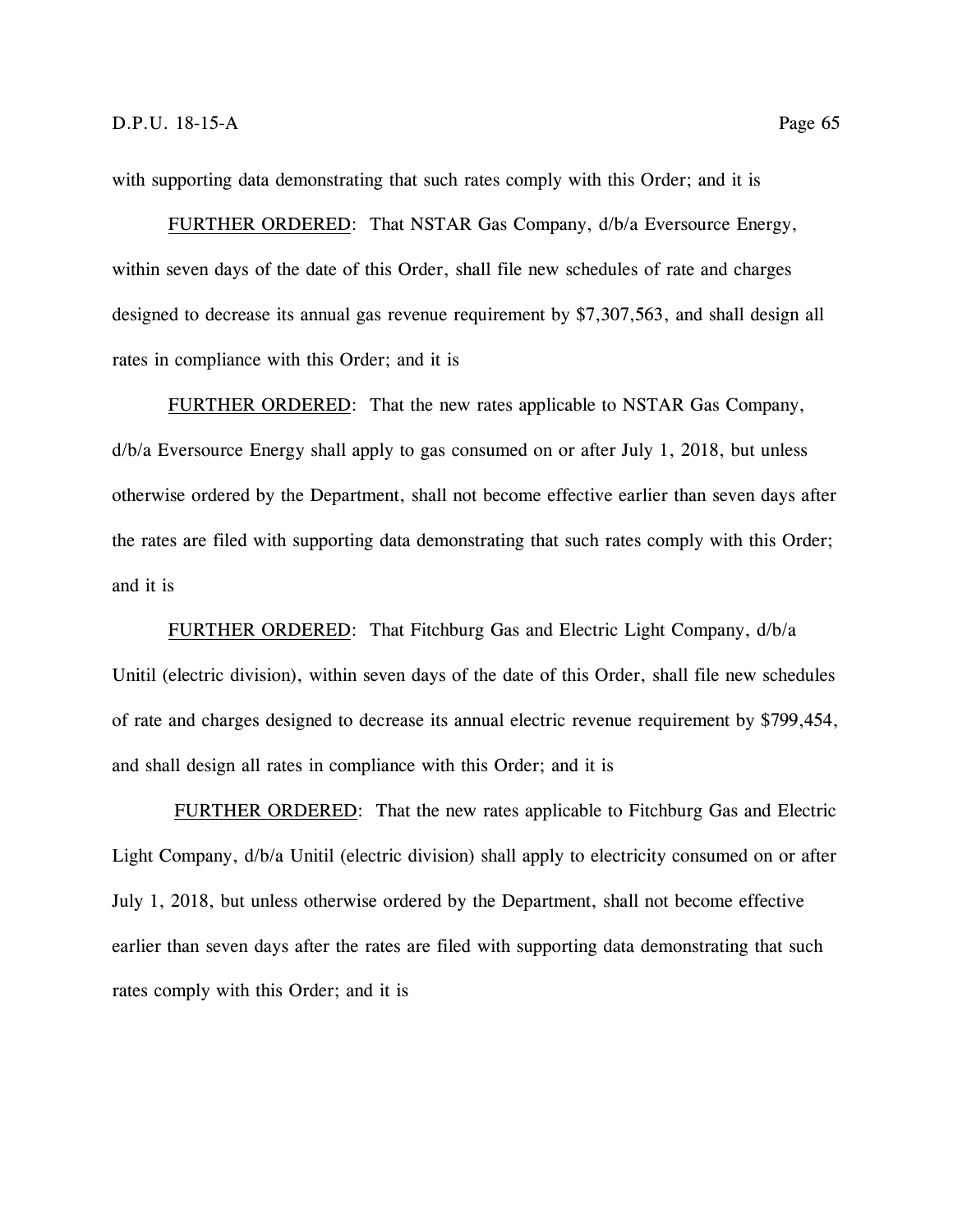FURTHER ORDERED: That Fitchburg Gas and Electric Light Company, d/b/a Unitil (gas division), within seven days of the date of this Order, shall file new schedules of rate and charges designed to decrease its annual gas revenue requirement by \$799,211, and shall design all rates in compliance with this Order; and it is

FURTHER ORDERED: That the new rates applicable to Fitchburg Gas and Electric Light Company, d/b/a Unitil (gas division) shall apply to gas consumed on or after July 1, 2018, but unless otherwise ordered by the Department, shall not become effective earlier than seven days after the rates are filed with supporting data demonstrating that such rates comply with this Order; and it is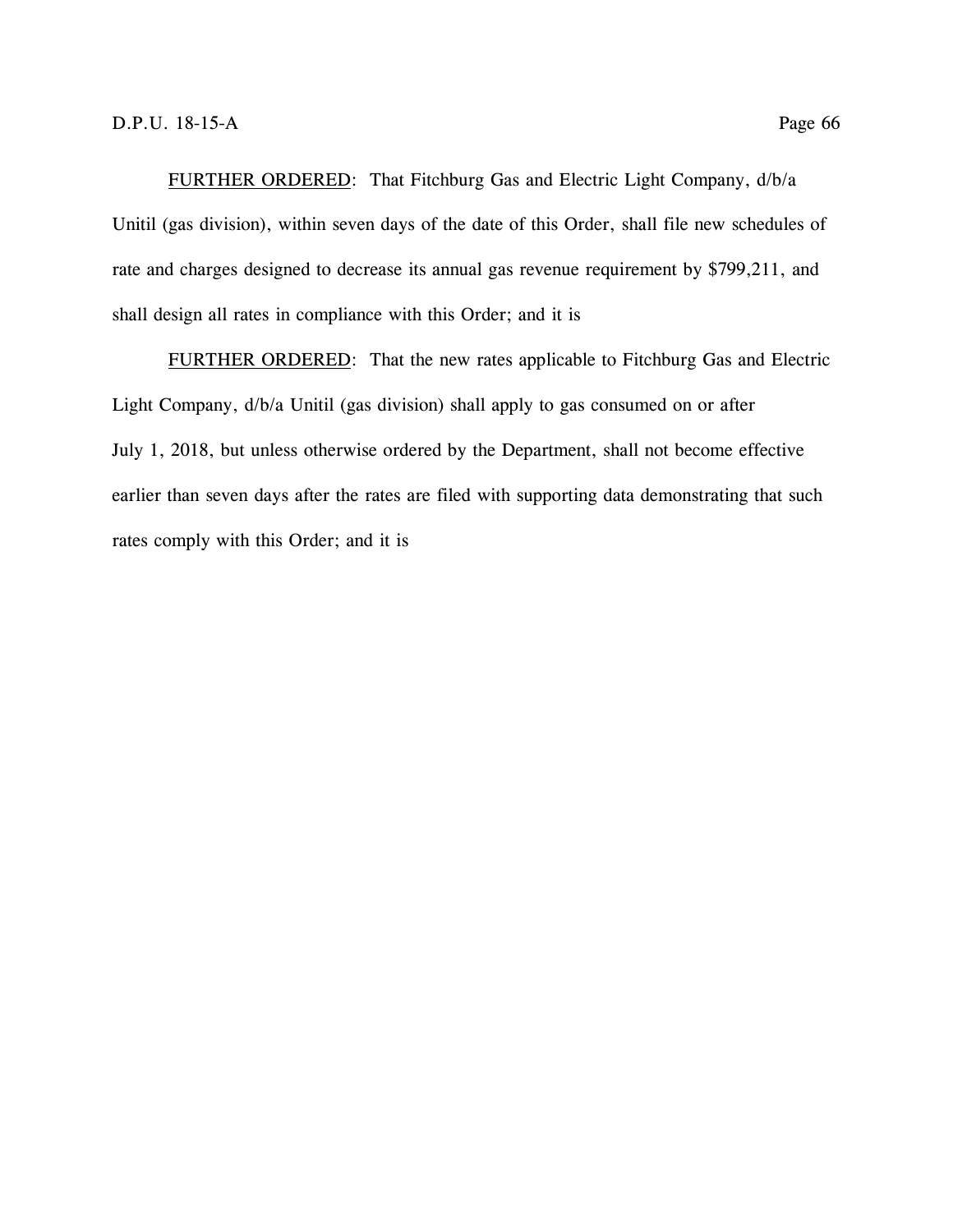FURTHER ORDERED: That Agawam Springs Water Company; Pinehills Water Company; Aquarion Water Company of Massachusetts, Inc.; Bay State Gas Company d/b/a Columbia Gas of Massachusetts; The Berkshire Gas Company; Liberty Utilities (New England Natural Gas Company) Corp. d/b/a Liberty Utilities; Massachusetts Electric Company and Nantucket Electric Company, each d/b/a National Grid; Boston Gas Company and Colonial Gas Company, each d/b/a National Grid; Milford Water Company; NSTAR Electric Company, d/b/a Eversource Energy; NSTAR Gas Company, d/b/a Eversource Energy; and Fitchburg Gas and Electric Light Company d/b/a Unitil shall comply with all other orders and directives contained in this Order.

By Order of the Department,

/s/

Angela M. O'Connor, Chairman

/s/

Robert E. Hayden, Commissioner

 $\sqrt{s}$ 

Cecile M. Fraser, Commissioner